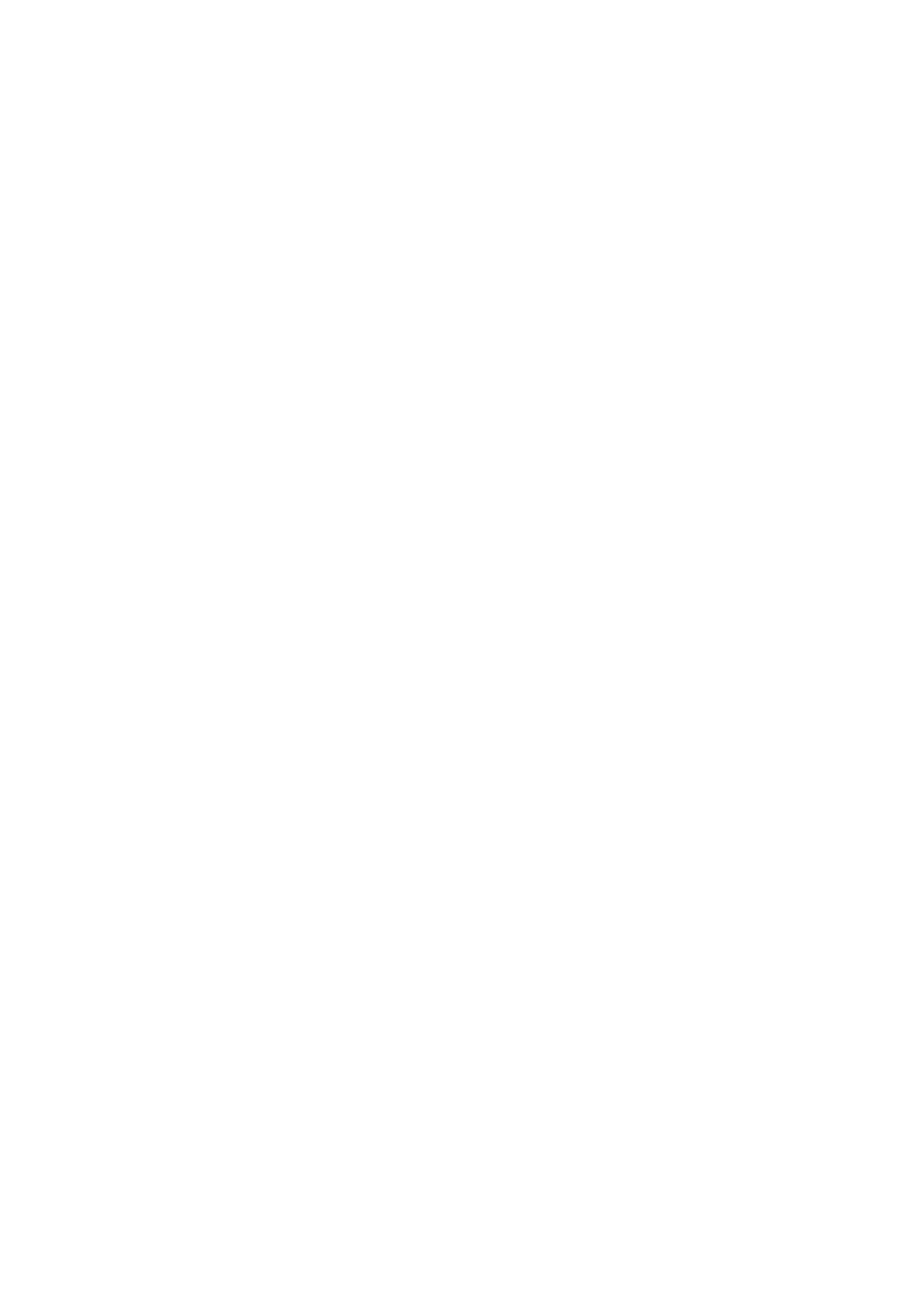# **T.R.N.C NEAR EAST UNIVERSITY INSTITUTE OF HEALTH SCIENCES**

# **COMPARISION OF STATE ANXIETY LEVELS BETWEEN STRONG AND WEAK RIVALS PLAYING TOGETHER AT THE IRAQI FIRST DIVISION BASKETBALL LEAGUE**

# **SIZAR SALIM SADIQ PHYSICAL EDUCATION AND SPORTS MASTER THESIS**

# **SUPERVISOR ASSIST.PROF.DR. DENIZ ERDAĞ**

**NICOSIA 2018**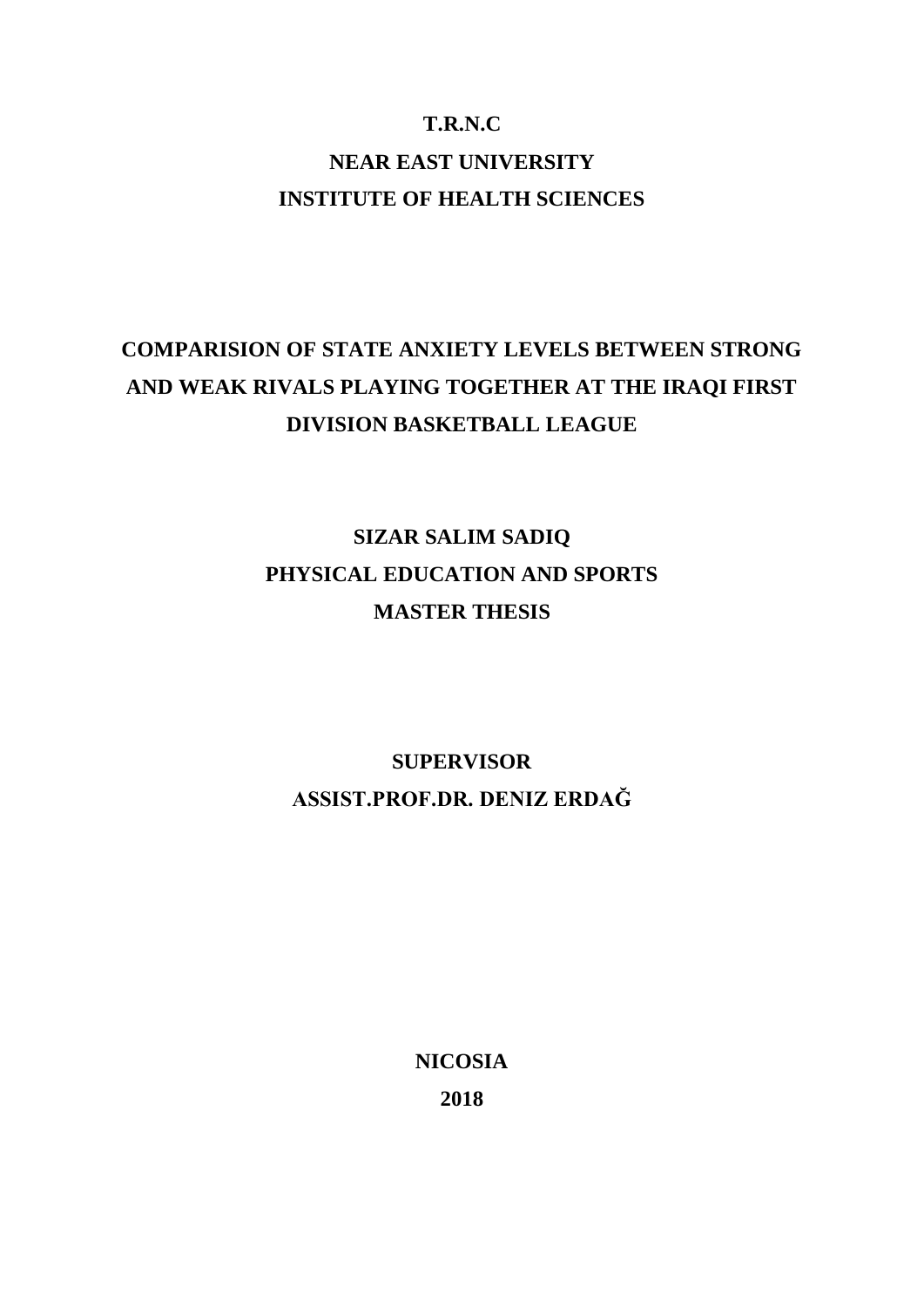# **The Directorate of the Institute of Health Sciences**

This study has been accepted by the jury of Physical Education and Sports teaching program as a Master Thesis.

Thesis Committee:

|                        | (Signature)                     |
|------------------------|---------------------------------|
| Chair of the committee | : PROF. DR. CEVDET TINAZCI      |
|                        | Near East University            |
|                        |                                 |
|                        | (Signature)                     |
| Member                 | : ASSOC. DR. HASAN ULAS YAVUZ   |
|                        | Near East University            |
|                        |                                 |
|                        | (Signature)                     |
| Supervisor             | : ASSIST. PROF. DR. DENIZ ERDAĞ |
|                        | Near East University            |

Approval:

According to the relevant articles of the Near East University postgraduate study - education and Examination Regulations, this thesis has been approved and accepted by the above mentioned members of the jury and the decision of Institute Board of Directors.

(Signature)

# PROF. DR. HÜSNÜ CAN BAŞER

Director of the Institute of Health Sciences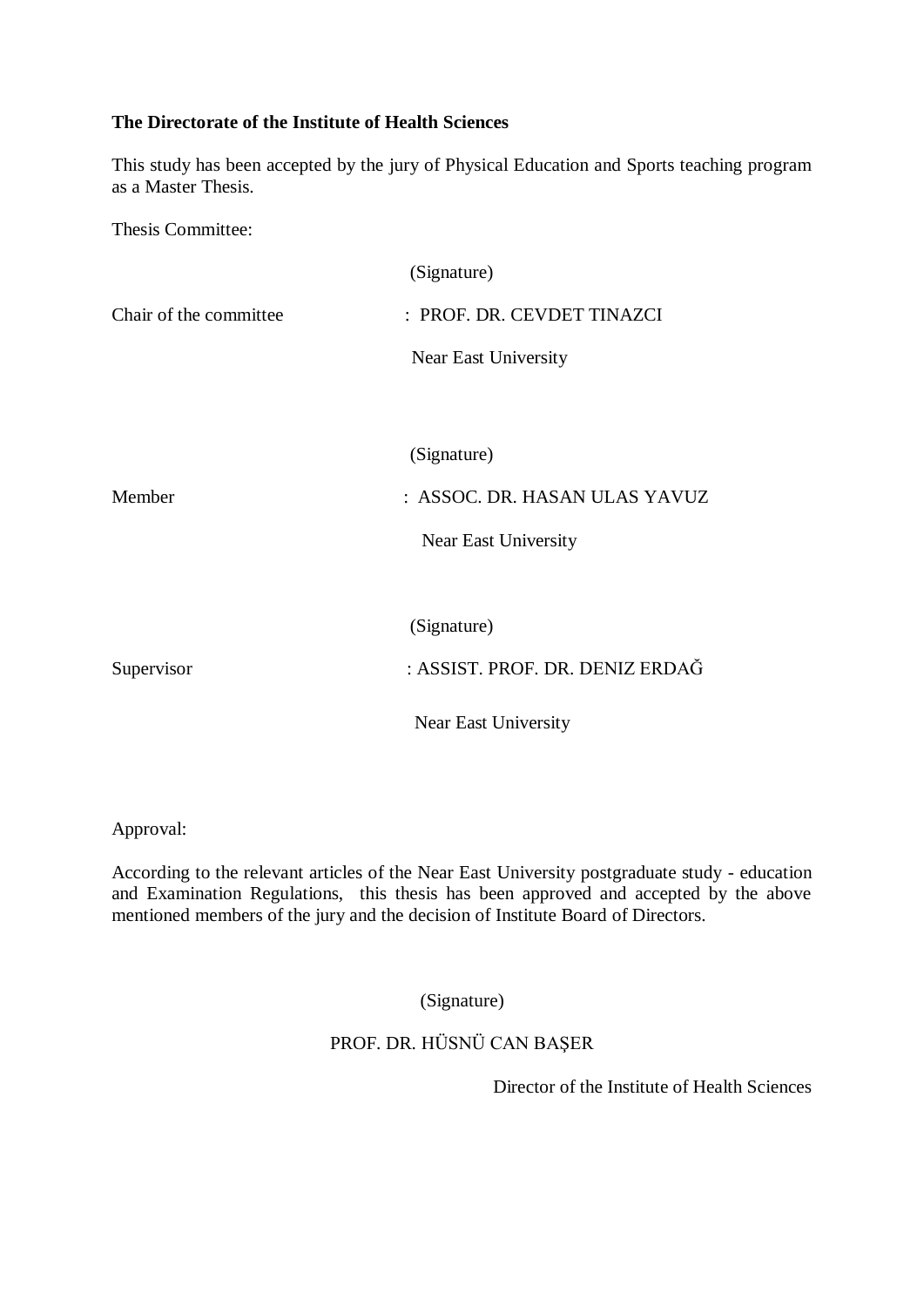**GIFTING**

# **DEDICATED TO MY FAMILY**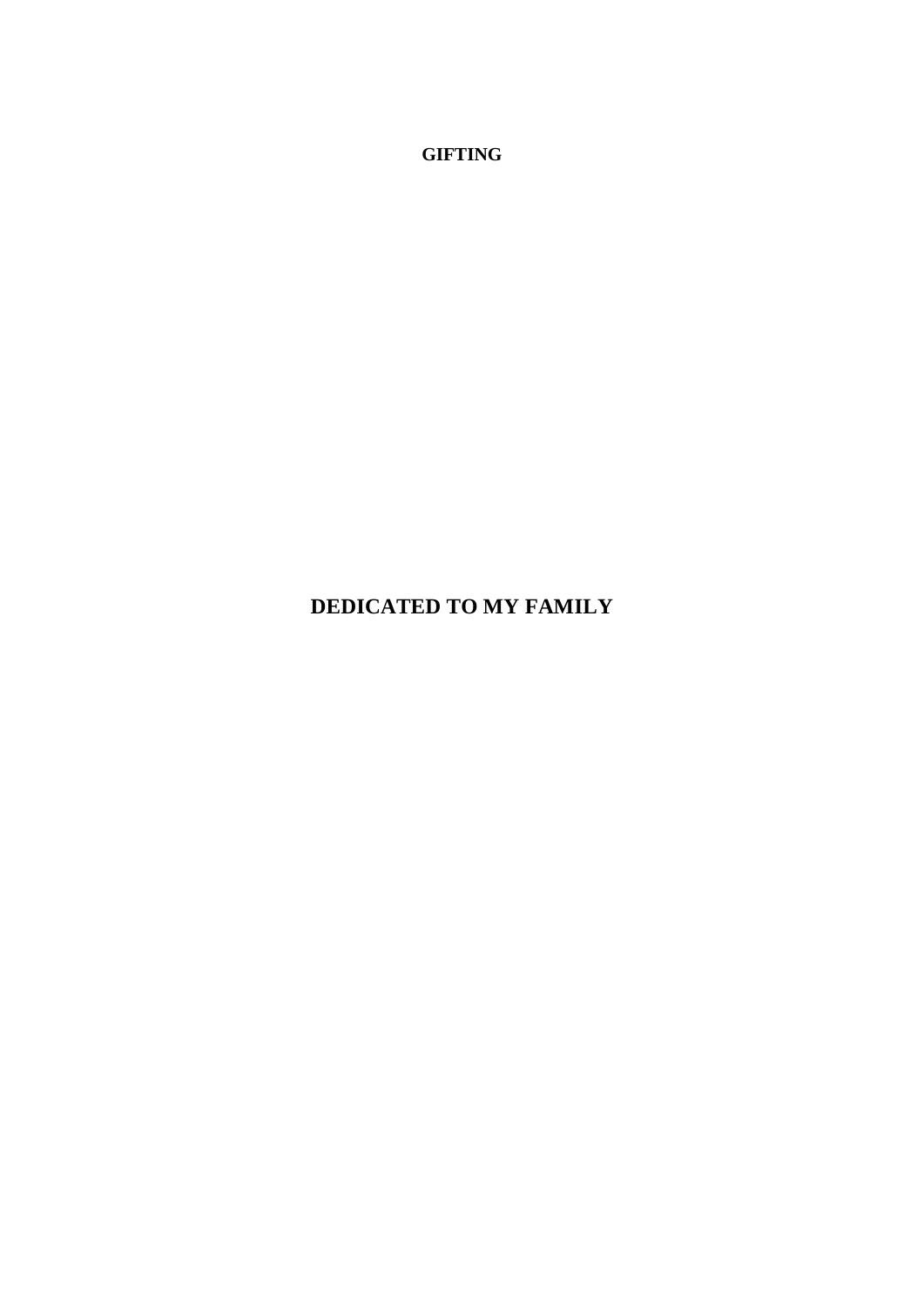# **ACKNOWLEDGMENTS**

<span id="page-5-0"></span>I would first like to express my deepest and great appreciations to Almighty, Most Gracious Allah for giving me the ability and patience to complete this work.

My sincere appreciation goes to my thesis advisor Assist. Prof. Dr. Deniz Erdağ for his professional advice, support and words of encouragement, without his support, this thesis would have never been completed.

Many thanks are offered to my family; especially my parents who believed in me and gave me enough love and support that brought me to this point. I also would like to thank my mother; her encouragements and sacrifices through this long process stimulated me to finish this work. Special thank goes to my brothers and sisters who supported me to finish this work.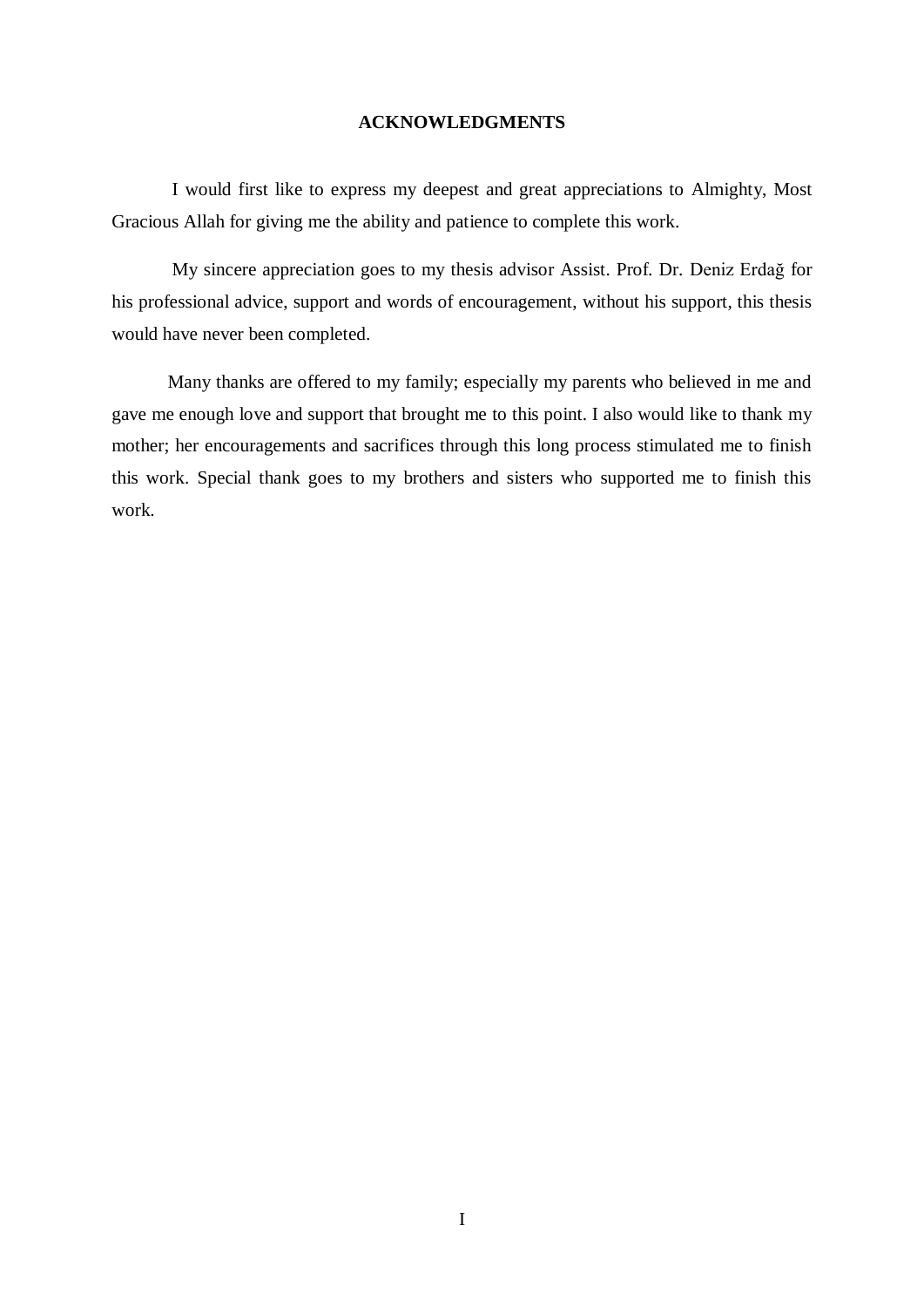## <span id="page-6-0"></span>**ABSTRACT**

**SIZAR SALIM SADIQ. Comparision of state anxiety levels between strong and weak rivals playing together at the Iraqi first division basketball league, Near East University, Institute of Health Sciences, School of physical education and Sports, Master Thesis, Nicosia, 2018.**

 This study was designed to investigate the comparison of state anxiety levels between strong and weak rivals playing together at the Iraqi first division basketball league. The study is aimed at identifying the cognitive and somatic anxiety levels while strong teams play with weak teams, also to find cognitive and somatic anxiety levels while strong teams play with strong teams, and to find cognitive and somatic anxiety for the sum of three games between strong team plays against weak team and strong team plays against strong team. The aim of the present study was also, to find differences self confidence anxiety between strong team play with weak teams, also to find difference self confidence anxiety between strong team play with strong team, and to find difference self confidence anxiety for the sum of three games between strong team plays against weak team and strong team plays against strong team among basketball team in a sample research.

 The study sample consists of 32 athletes in 4 teams according to the sequence they are 1-Naft, 2-Sharratah, 3-Naft Aljanub, and 4-Nasiriyah. All the participants had been selected in Iraq's Basketball clubs male, of the participated advanced category in the selected basketball teams in Iraq first division basketball league, for the season 18/2/2017 until 25/5/2017. A descriptive research method was used and employed for the collection of data. The research was conducted questionnaire base research. competitive state anxiety inventory questionnaire by (Martens et al, 1990), the researcher asked two English language specialists, to translate the questionnaire to Arabic language to ensure the validity of the scale, and the reliability of the questionnaire, (Cronbach's alpha) in this study for competitive state anxiety inventory questionnaire is: 0.70.

 The results show that there is significant difference between cognitive and somatic anxiety levels for weak with strong teams, the result was p˂0.05, which they accept the hypothesis. The result shows that there is no significant difference between cognitive and somatic anxiety levels for strong with strong teams, the result was  $p > 0.05$ , which they no accept the hypothesis. But the result shows that there is a significant difference between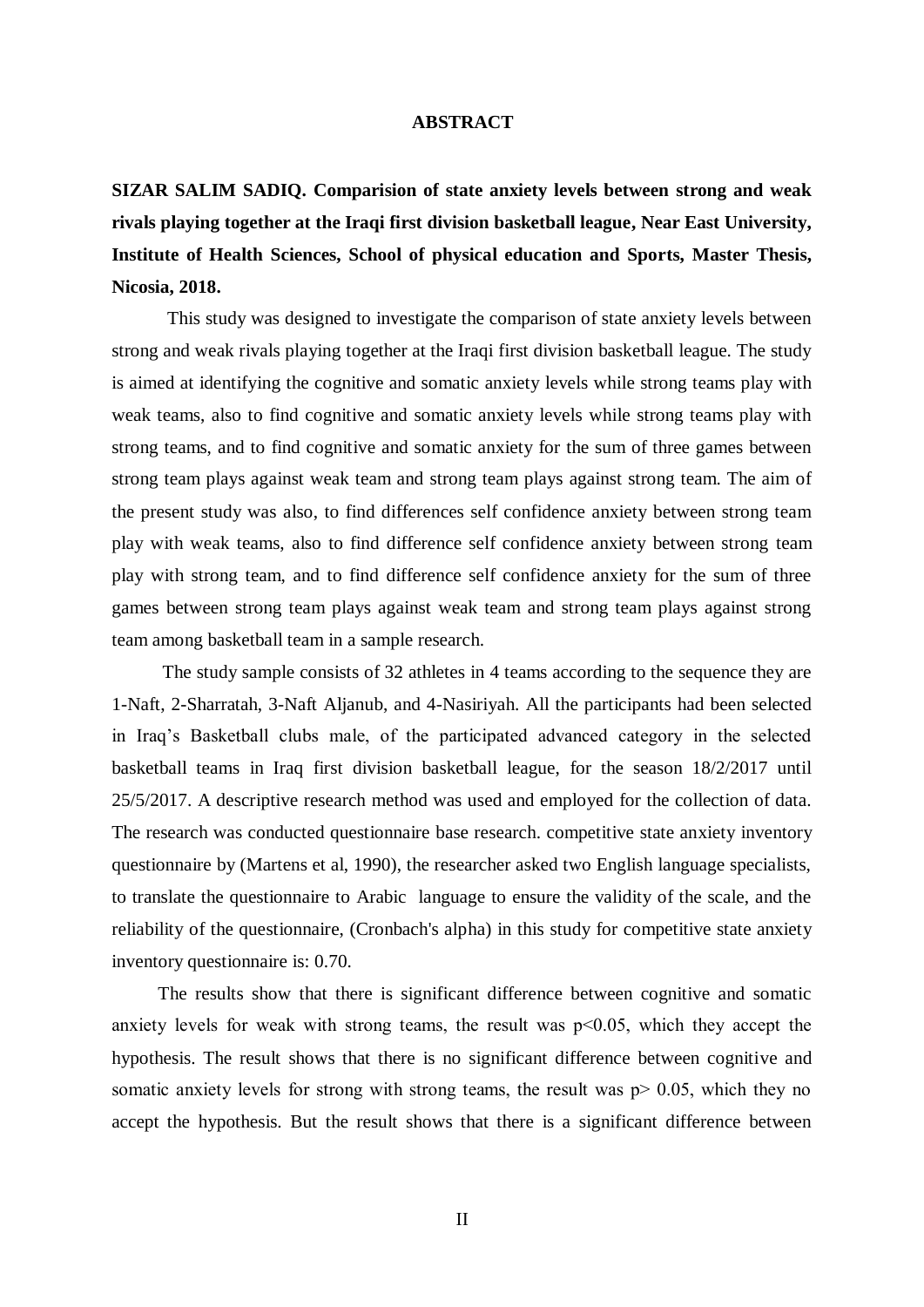cognitive and somatic anxiety for strong team plays against weak team and strong team plays against strong team, the result was p˂0.05, which they accept the hypothesis.

 The results show that there is significant difference self confidence anxiety between strong team play with weak teams, the result was  $p<0.05$ , which they accept the hypothesis. The result shows that there is no significant difference self confidence anxiety between strong team play with strong team, the result was  $p > 0.05$ , which they no accept the hypothesis. But the result shows that there is a significant difference self confidence anxiety for the sum of three games between strong team plays against weak team and strong team plays against strong team, the result was  $p<0.05$ , which they accept the hypothesis.

 Conclusively, the study finds designed of state anxiety levels between strong and weak rivals playing together at the Iraqi first division basketball league.

**Key words:** basketball, anxiety, cognitive, somatic, self confidence,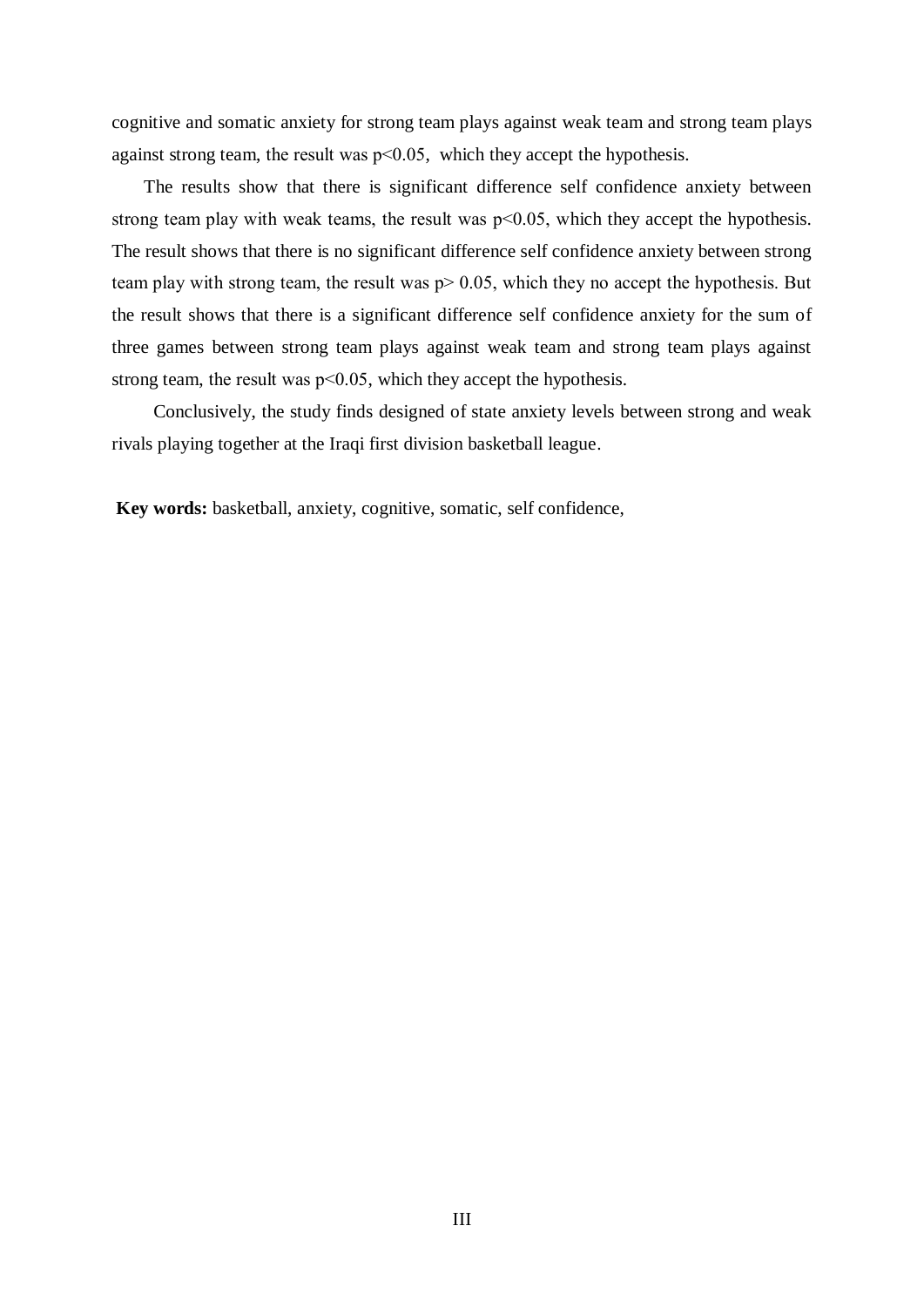# **TABLE OF CONTENTS**

<span id="page-8-0"></span>

| 3.4 Validity of Competitive State Anxiety Inventory (CSAI) Questionnaire21 |
|----------------------------------------------------------------------------|
|                                                                            |
|                                                                            |
|                                                                            |
|                                                                            |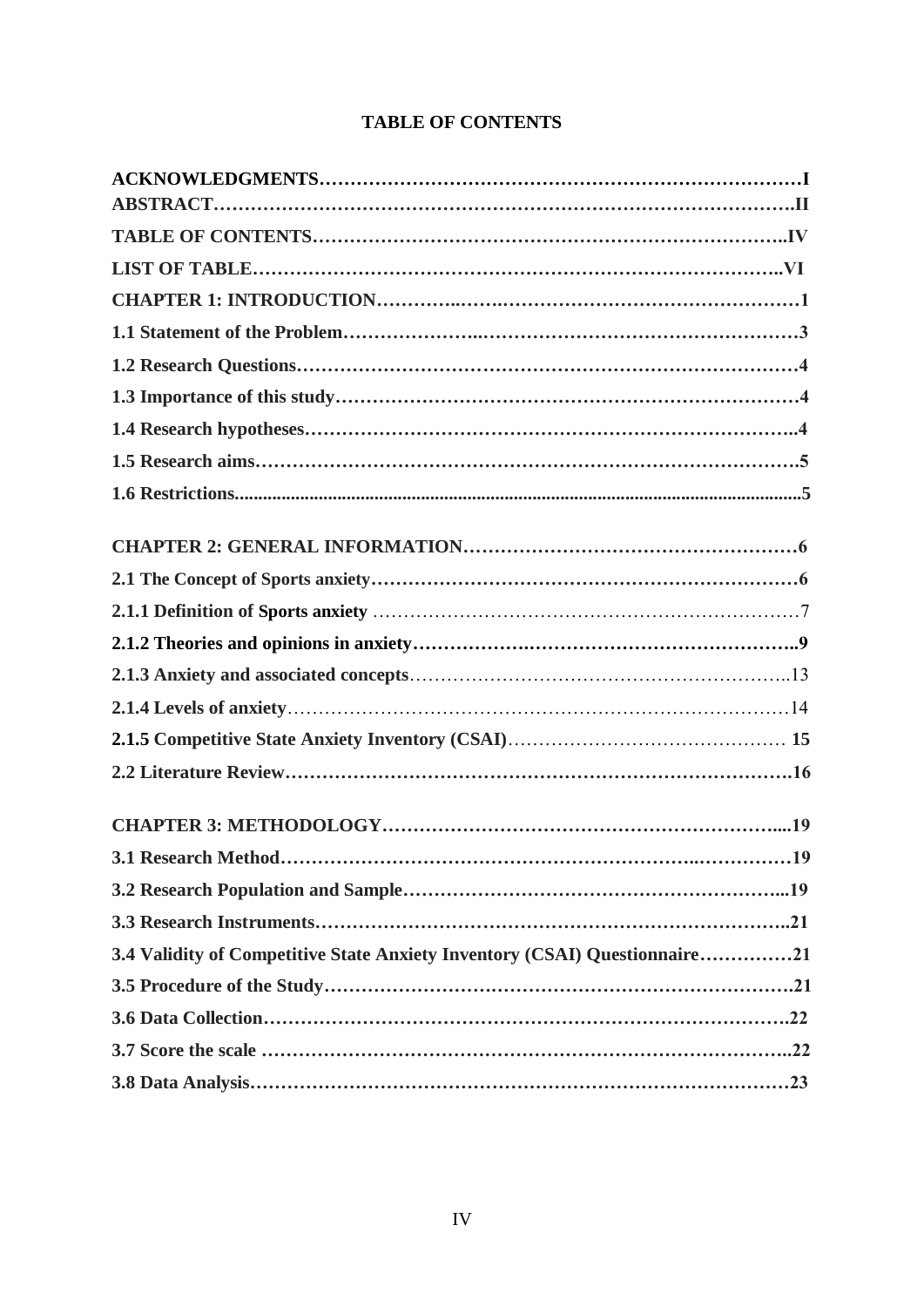| 4.3 Is there a significant difference between cognitive and somatic anxiety levels while |  |
|------------------------------------------------------------------------------------------|--|
|                                                                                          |  |
| 4.4 Is there a significant difference between cognitive and somatic anxiety levels for   |  |
|                                                                                          |  |
| 4.5 Is there a significant difference between cognitive and somatic anxiety for strong   |  |
| team plays against weak team and strong team plays against strong                        |  |
|                                                                                          |  |
| 4.6 Is There a significant difference self confidence anxiety between strong team play   |  |
|                                                                                          |  |
| 4.7 Is There a significant difference self confidence anxiety between strong team play   |  |
|                                                                                          |  |
| 4.8 Is There a significant difference self confidence anxiety for the sum of three games |  |
| between strong team plays against weak team and strong team plays                        |  |
|                                                                                          |  |
|                                                                                          |  |
|                                                                                          |  |
| CHAPTER 6: CONCLUSIONS AND RECOMMENDATIONS34                                             |  |
|                                                                                          |  |
|                                                                                          |  |
|                                                                                          |  |
|                                                                                          |  |
|                                                                                          |  |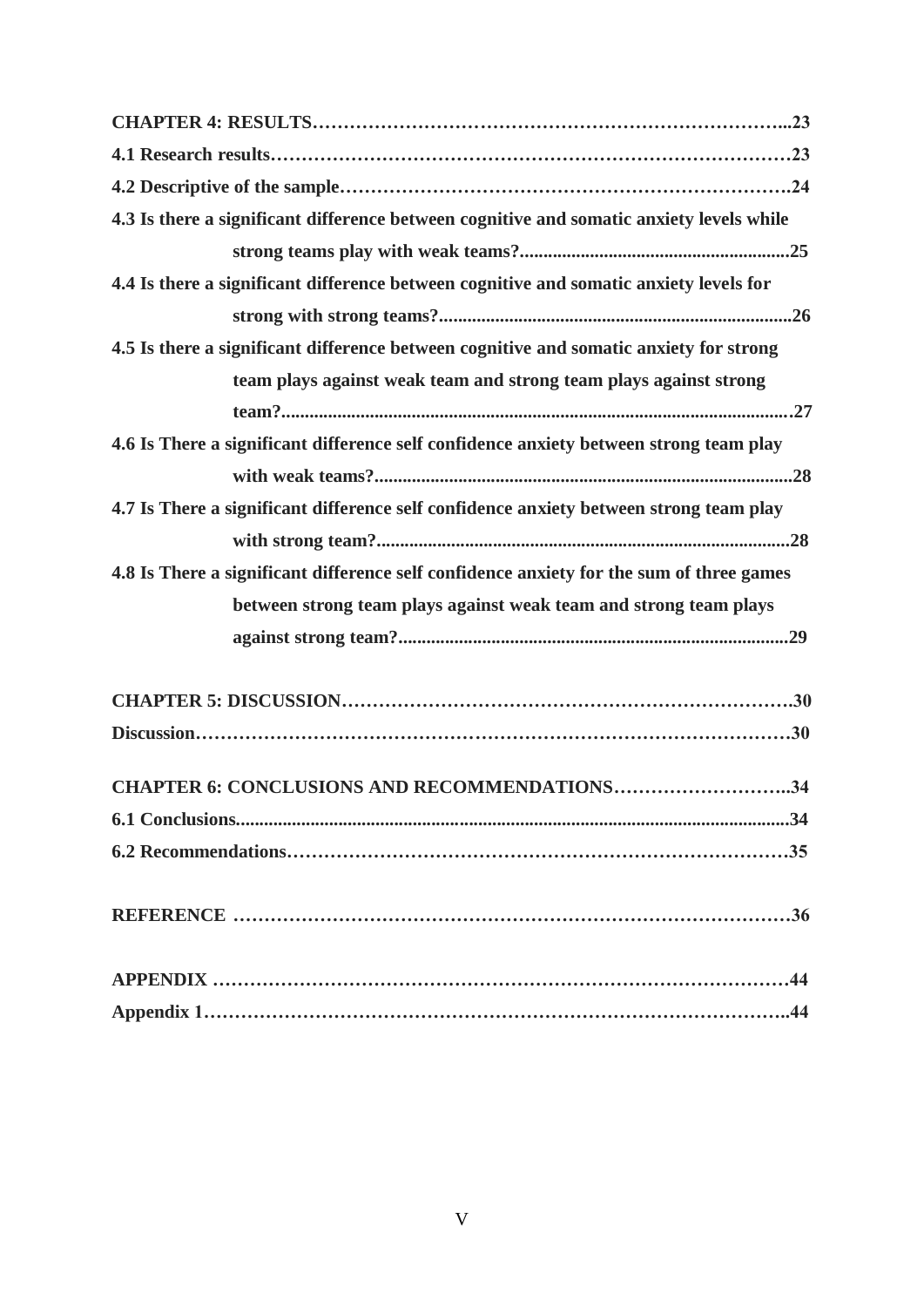# **LIST OF TABLE**

| <b>Table 1.</b> Sample distribution basketball athletes on provinces in Iraq's basketball clubs       |
|-------------------------------------------------------------------------------------------------------|
|                                                                                                       |
| Table 2. Choose Six matches against two different competitors according to the sequence.22            |
| <b>Table 3.</b> Descriptive of the sample of players on provinces in Iraq's basketball clubs          |
|                                                                                                       |
| Table 4. Mean, standard deviation and t-test results of the cognitive and somatic anxiety             |
|                                                                                                       |
| Table 5. Mean, standard deviation and t-test results of the cognitive and somatic anxiety             |
|                                                                                                       |
| Table 6. Mean, standard deviation and t-test results of the cognitive and somatic anxiety for         |
| strong team plays against weak team and strong team plays against strong team27                       |
| <b>Table 7.</b> Mean, standard deviation and t-test results of the Self Confidence levels for weak vs |
|                                                                                                       |
| Table 8. Mean, standard deviation and t-test results of the Self Confidence levels for strong         |
|                                                                                                       |
| Table 9. Mean, standard deviation and t-test results of the Self Confidence Levels for strong         |
| team plays against weak team and strong team plays against strong team29                              |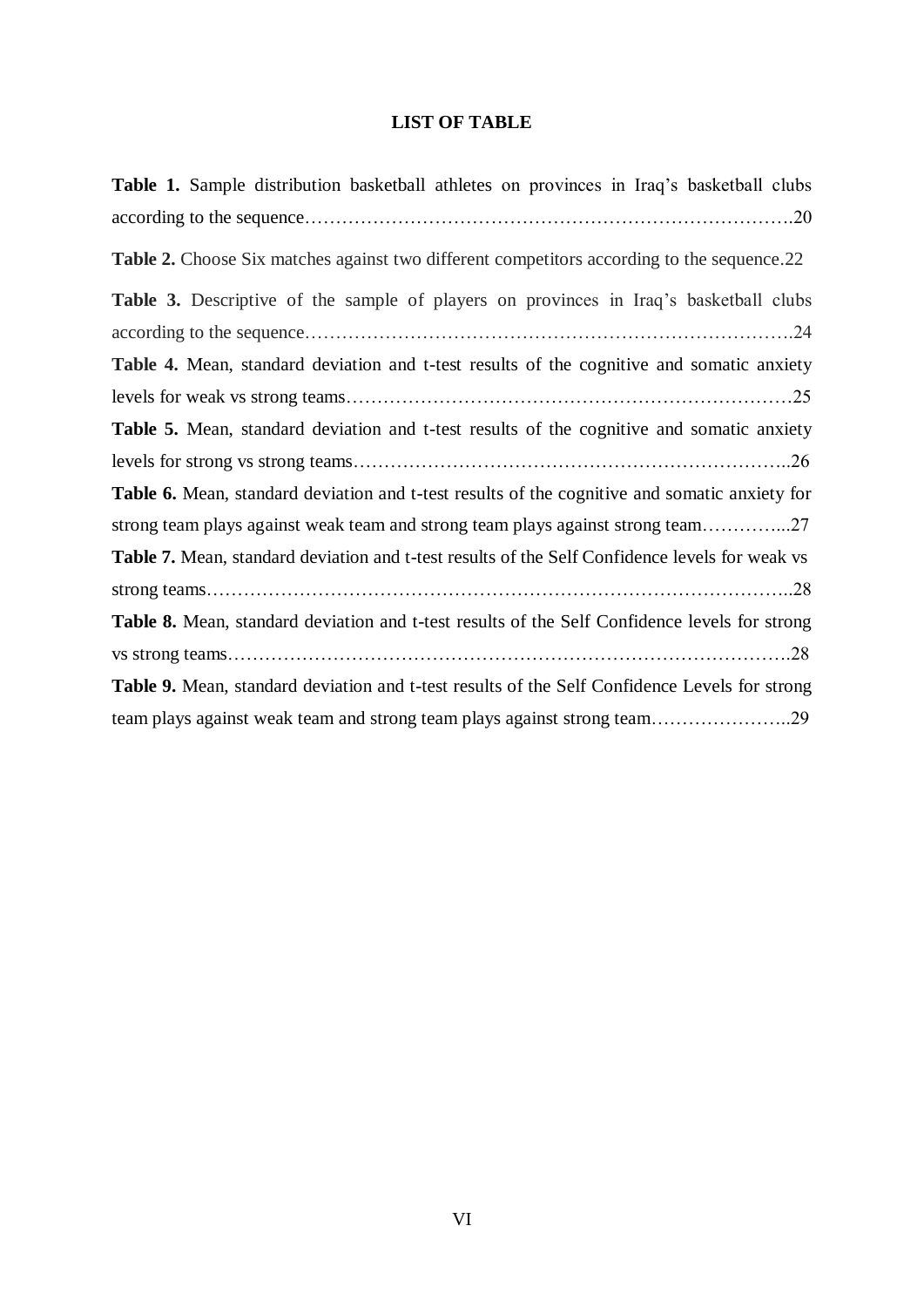# **CHAPTER 1**

# **INTRODUCTION**

<span id="page-11-0"></span>Basketball is a high scoring and fast in sport team includes quick decisions act. These characteristic make basketball a complex dynamic physical and psychological. Each team tries to destabilize the opponent and thus generates disorder while trying to maintain their own stability and self-organization or influenced by perturbations or critical events that may disrupt or modify the team's self-organization (Ferreira et al., 2014). Considered are activity cognitive like sport which player decision feeling and perception of competition (Ruiz et al., 2006). The sports anxiety has notable presence in scientific study was competitive causes changes the athlete of somatic and cognitive (Rhea et al., 2003). However, participation in competitive sports such as basketball may also impact psychological measures, such as self confidence, cognitive and somatic, which in turn may affect aspects like enjoyment, continued participation, self-efficacy, anxiety is one of the more frequently measured variables within sport psychology, the variable typically conceptualized emotional characterized apprehension with physiological arousal (Weinberg & Gould, 2014).

Anxiety is therefore also recognized as a multidimensional construct consisting of cognitive and somatic components, it also can be viewed as a rather stable personality characteristic, trait anxiety or as a response to a given situation, previous research has suggested that cognitive and somatic anxiety, defined as the tendency to respond to competitive situations as threatening or anxiety-producing, may be greater in than in team sports like basketball (Zamani & Moradi, 2011). Although several measures exist for measuring trait and anxiety within sport and adults validated measures of cognitive and somatic anxiety are limited (Smith et al., 2006).

 Interscholastic competition may present overlays that influence the sport participation experience in nuanced ways which ultimately may influence the satisfaction derived from sport participation, the influence of varying competitive challenges upon the mood and self confidence, cognitive and somatic anxiety measures more specifically, this assessing mood and cognitive and somatic anxiety measures of varsity basketball players at key points during the competitive season. It was hypothesized that such measures reasonably could be collected; such measures gathered via validated psychometric instruments collected at key points during the competitive season may have value for coaches (Eldridge et al., 2016).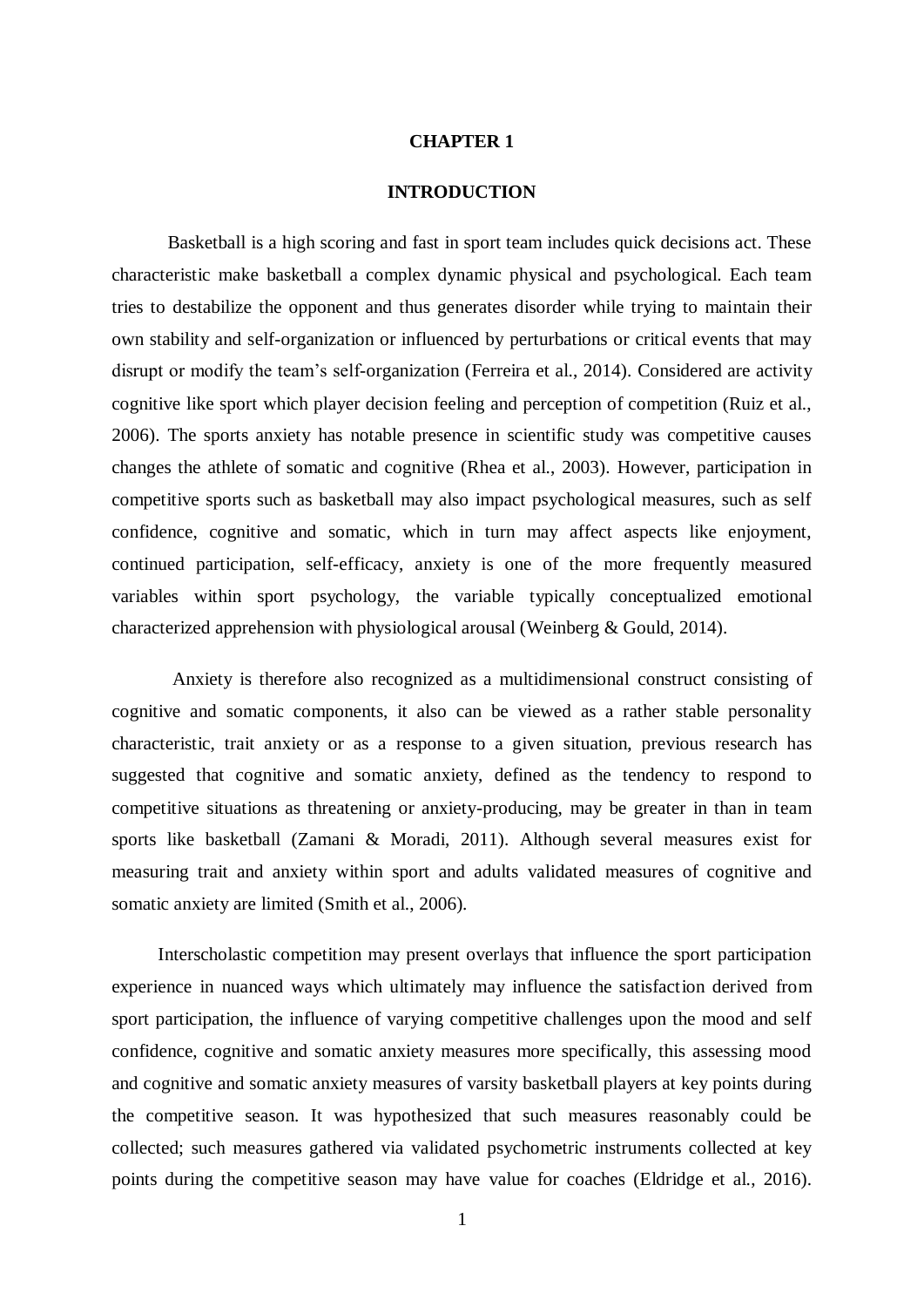Scoring self confidence, cognitive and somatic anxiety is influenced by a complex interplay of all kinds of factors in basketball and therefore needs to be investigated from a multidimensional perspective that integrates contextual, psychological and cognitive factors, unsportsmanlike fouls are investigated in their natural environment, high-order interactions, context-related factors and the previous and following ball possessions can be taken into account time-dependent effects for successful or unsuccessful actions (Kirker, Tenenbaum, & Mattson, 2000). The high level of anxiety carries the style of responsibilities both in the beginning and the end of the game and you need a lot of skills that can complement the games (Osama, 1995). The abilities that require the positions of variance to change as contained and modify the ideas and procedures of the treatment of high degrees of neuromuscular compatibility are accompanied by high capacities of concentration and attention and to the cognitive and physical confidence of the skills (Mohammed, 2000).

 The precompetitive anxiety is more an athlete interacts opponent likely the cognitive and somatic will exert influence on relationship between cognitive and somatic anxiety to basketball, that anxiety have more detrimental effect in cognitive and somatic on high sports than low sports because to opponents and less control over (Terry, 1995). The cognitive and physical anxiety of the athletes may be detrimental to the level of skill and the relationship between them remains unclear and their effect is moderate. This is why there is little to push the relationship between them for competitive sport (Kleine, 1990). An anxiety contest in a sport that answers recognition is a challenge that reflects the reflection of negative thought with concern and that this use represents recognition of sports competition rather than anxiety (Cox, Martens & Russell, 2003).

#### **1.1 Statement of the Problem**

 The exercise of any mathematical activity requires the necessary effort in the training unit to prepare a physical and psychological special that can implement the main part of this module in a correct and effective manner, as this effort differs from the effort of the average person in daily life, in terms of muscle functions of muscle supply blood and muscle mass for the number of work and the preparation of heart activity and psychological numbers, so facilitate the movement of joints and different training units must be organized and divided into sections lead each section of the basic cycle to reach its purpose is to raise the player's efficiency and level to receive physical activity, Friendly correctly. The life of any individual of anxiety as long as there is great ambition and hope for the achievement and concern of the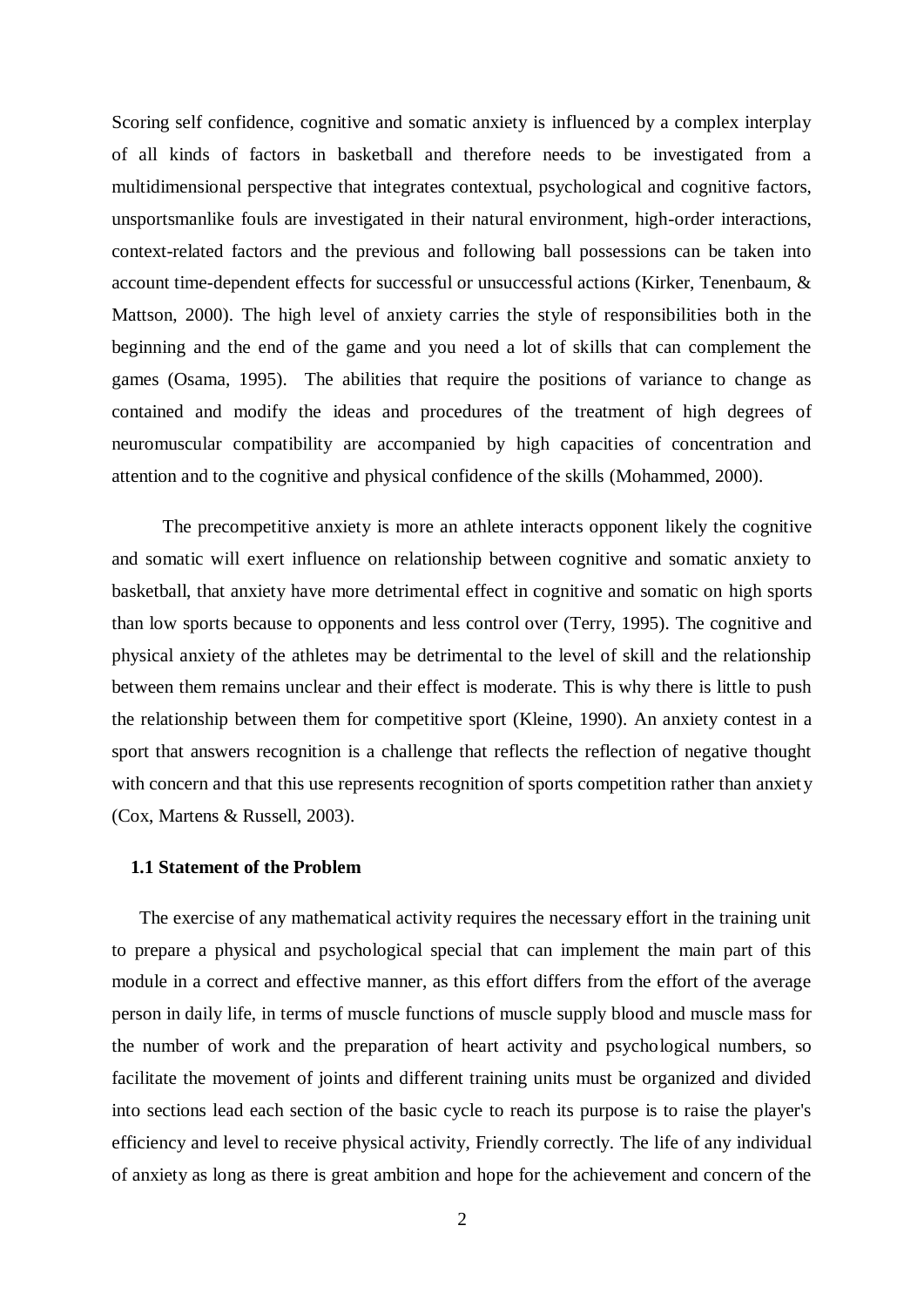symptoms of several of the most important of the brain, the loss of appetite and lack of capacity to focus, attention, pulse speed, breathing disorder, discomfort and others. Through the experience of the researcher and the experience of sports teams, it was found that the definition of the concept of concern sports competition requires the beginning to know the two types of anxiety associated with them, the anxiety associated with the performance of sports two main types are the concern of competition, the state of anxiety of competition and understands the concern of the sports competition as a concern caused by competition positions sports), compared to the type of anxiety as state of sports concern an important role of the players may have a positive driving force and thus push the athletes more effort or in other cases may be hindered their physical activity skills. The researcher has noticed by watching the local matches that some players fail sometimes despite the good level they enjoy and this failure is attributed to the fact that there are some psychological emotions, including the concern that affects the player in performance and will affect the course of his performance as the concern is not limited to the area, lack of awareness of the coaches to the sports anxiety of the players before and during the game and lack of scientific knowledge to employ cases of anxiety or facilitate the treatment of the disabled anxiety, affecting the self confidence, cognitive and somatic of the players and their results and the completion of the team as a whole, so the researcher decided to study this case to know the degree of sports anxiety (facilitator and disabled), its relationship with the self confidence, cognitive and somatic of the advanced teams participating in the elite basketball championship.

## **1.2 Research Questions**

- 1. Are there significant differences between self confidence, cognitive and somatic anxiety levels while strong teams play with weak teams?
- 2. Are there significant differences between self confidence, cognitive and somatic anxiety levels while strong team play with strong teams?
- 3. Are there a significant difference between self confidence, cognitive and somatic anxiety for strong team plays against weak team and strong team plays against strong team?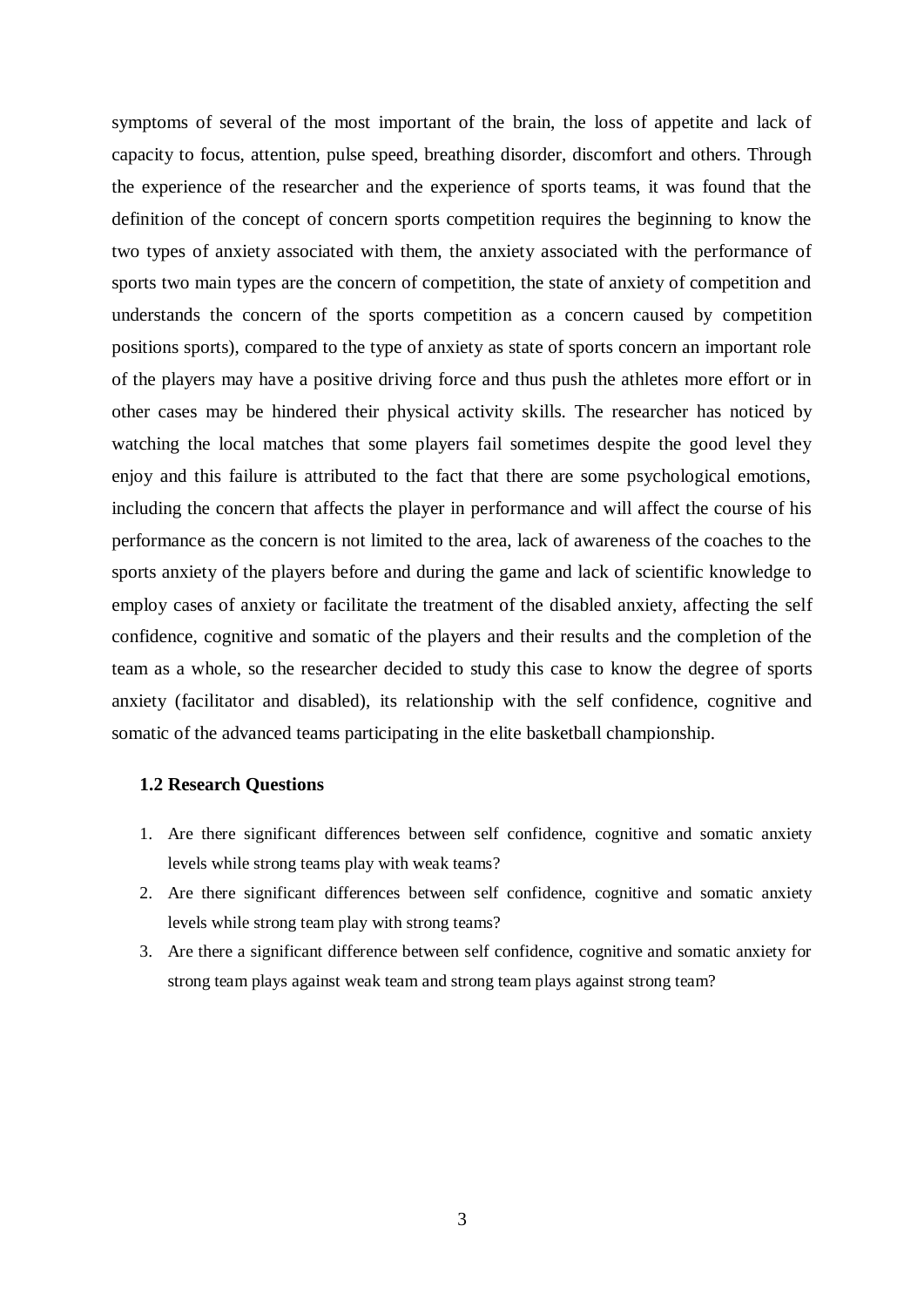# **1.3 Importance of this study**

<span id="page-14-0"></span>Gaining importance of this study as follows:

- $\triangleright$  Constructing an argument as to the extent relationship between self confidence, cognitive and somatic anxiety levels of a selected basketball teams in Iraq first division basketball league as case studies
- $\triangleright$  Differences in relationship between self confidence, cognitive and somatic anxiety levels of a selected basketball teams in Iraq first division basketball league as

# **1.4 Research hypotheses**

H1. There is a significant difference between cognitive and somatic anxiety levels while strong teams play with weak teams?

H2. There is a significant difference between cognitive and somatic anxiety levels while strong teams play with strong teams?

H3. There is a significant difference between cognitive and somatic anxiety for the sum of three games between strong team plays against weak team and strong team plays against strong team?

H4. There is a significant difference self confidence anxiety between strong team play with weak teams?

H5. There is a significant difference self confidence anxiety between strong team play with strong team?

H6. There is a significant difference self confidence anxiety for the sum of three games between strong team plays against weak team and strong team plays against strong team?

# <span id="page-14-1"></span>**1.5 Research aims**

 The aim of the present study was to find cognitive and somatic anxiety levels while strong teams play with weak teams, also to find cognitive and somatic anxiety levels while strong teams play with strong teams, and to find cognitive and somatic anxiety for the sum of three games between strong team plays against weak team and strong team plays against strong team.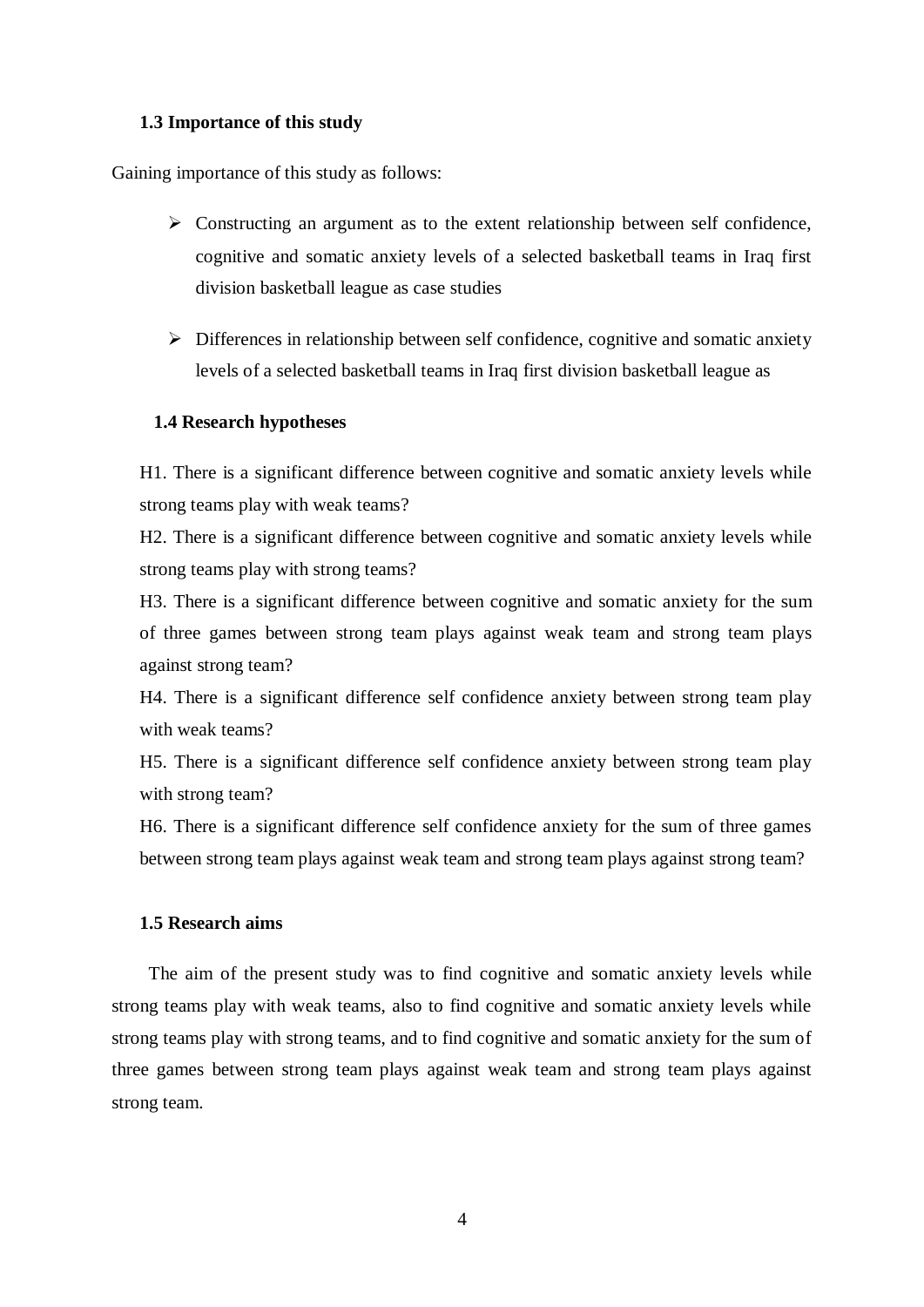The aim of the present study was also, to find differences self confidence anxiety between strong team play with weak teams, also to find difference self confidence anxiety between strong team play with strong team, and to find difference self confidence anxiety for the sum of three games between strong team plays against weak team and strong team plays against strong team among basketball team in a sample research.

# **1.6 Restrictions**

- 1. The human sphere: the basketball players in Iraq premier league.
- 2. Field time: From 18/2/2017 until 25/5/2017.
- 3. Spatial field: Iraq's Basketball clubs.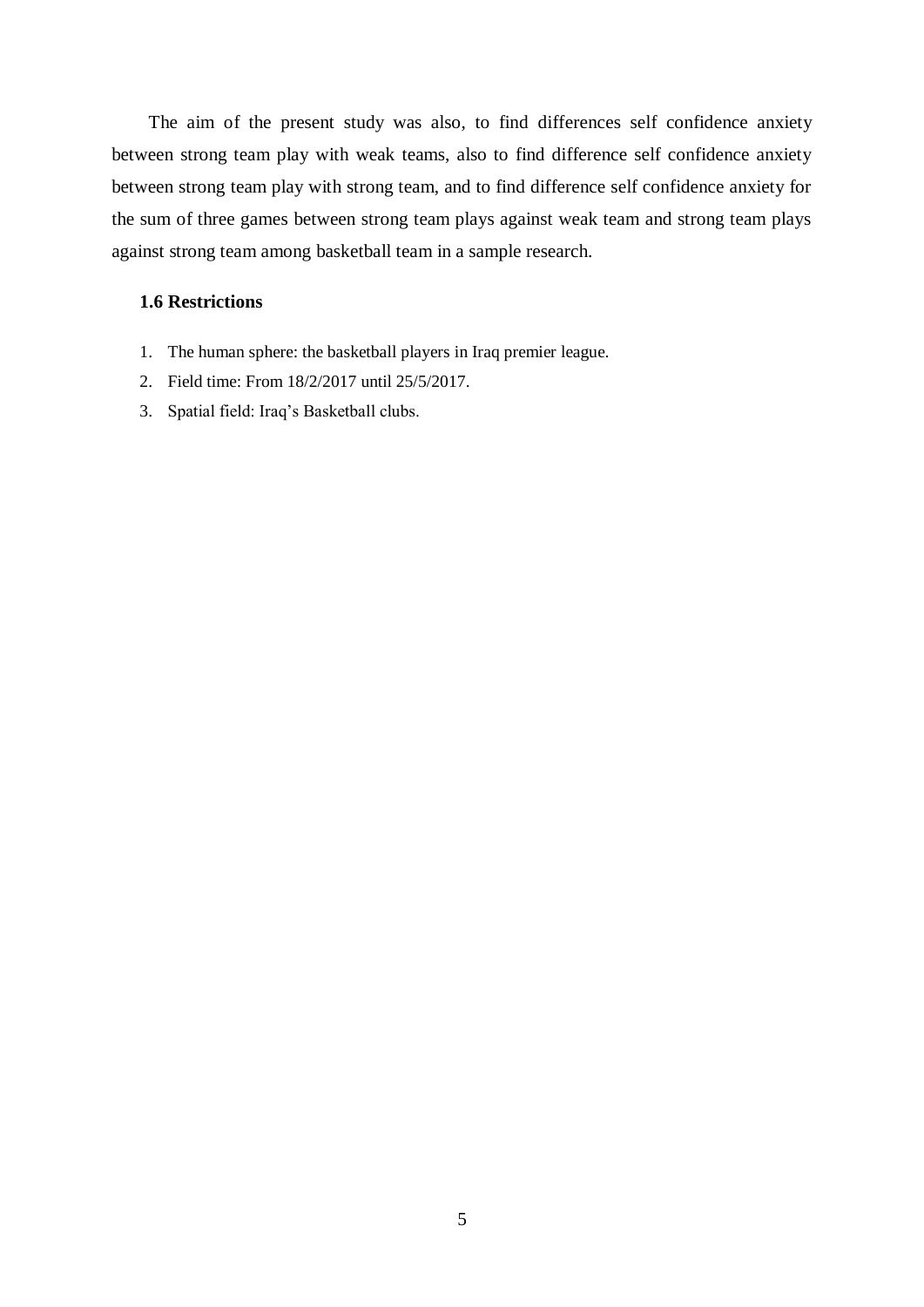### **CHAPTER 2**

#### **GENERAL INFORMATION**

## **2.1 The Concept of Sports anxiety**

 The emergence of several studies, the fifties of the last century that distinguished between the two types of anxiety as a case and the characteristic of the researcher has chosen anxiety as a case for the suitability of the search also reflected on the conditions of athlete and psychological, and includes anxiety as a state of tension and temporary instability that occurs as a result of important conditions and time this raises concern, so expect the level of anxiety to rise before the game and anxiety is a concept that is widely discussed by coaches, practitioners involved in sports performance need to be aware of anxiety related symptoms. Once awareness is built it would be prudent to deal with anxiety related issues (Branscombe & Wann, 1991). The anxiety is one of the most important emotions faced by players who participate before and during sports competition. The anxiety is described as an unpleasant state of psychological tension, usually accompanied by physical symptoms due to the expectation of a threatening event or situation (Aşçı, 2003). Anxiety is a reaction to a fear that is expected to range from confusion to full horror. It is actually preceded by a circumstance of a threat that quickly and strongly responds to the individual, the defined as an emotional state of self in which the individual feels fear and tension and can be characterized by the severity of the situation from time to time (Latinjak, Hatzigeorgiadis & Zourbanos, 2017). It is a painful emotion includes intense fear and anticipation of evil and failure and the speed of irritability and instability and excessive sensitivity to the loss of others. The conflict and anxiety is that the second generates the first and the first increases the intensity of the second, the relationship between them is mechanical. There are several cases and symptoms of anxiety experienced by the athlete before the competition, especially sports athletes basketball, whether emotional or physiological internal working directly on the preparation and psychological general of the athlete before the competition and have a special impact on the players before the competition, including poor ability to focus and intellectual intransigence and the speed of irritability and detachment Forgetfulness, loss of appetite, insomnia, annoying dreams, as well as internal symptoms such as pulse rate, breathing disorders and high pressure (Elliott & Drummond, 2017). Some of the symptoms referred to as "psychosomatic" are considered to be characteristic of anxiety. One study indicates that there is a relationship between anxiety and the symptoms (psychosocial) that appear on the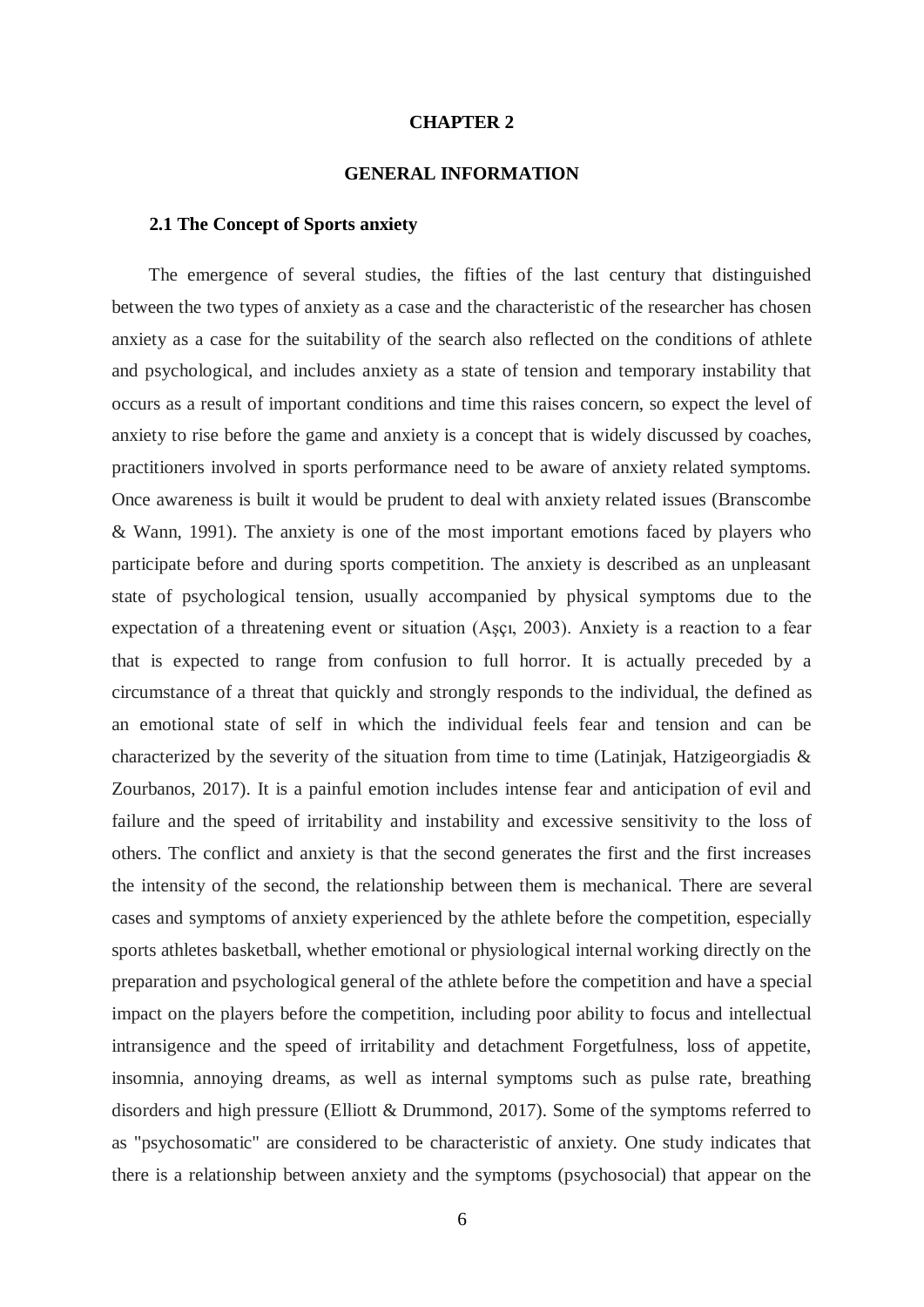players before and during the game so that the anxiety affects the physical and psychological aspects of the individual Athlete (Lamb et al., 2017).

 The psychological preparation for athletes will be a positive concern because of the general orientation of the athlete and the readiness of the full psychological before the race and this makes athletes to be in a position of motivation and psychological motivation before the competition for the purpose of eliminating all factors of fear and error and jump and sometimes the lack of psychological preparation of athletes before competition is weak or non-existent will certainly have a negative impact of the performance of the sport due to the state of chaos and mental dispersion experienced by the athlete, especially athletes who do not have the field experience in the competitions, and that the concern is a positive impact on the players of basketball before and during sports competition, and has a significant impact on the achievement achieved by athletes in various games, where the levels of achievement in games of speed, such as the arena and field (Castro, 2017).

# **2.1.1 Definition of Sports anxiety**

 The anxiety is an unpleasant psychological state characterized by discomfort and the expectation of bad and very severe nerve and discomfort and can be accompanied by physiological symptoms such as increased heartbeat and increased breathing and frequent sweating and the continued increase in anxiety may affect the performance of the individual negatively (Dhar, 2017). The phenomenon of anxiety has become things eye-catching attention at the present time, as a result of cultural coup that long most aspects of our lives, and that was of concern sometimes effects phenomenon, but its effects show clearly on results (Bhat & Shaw, 2016).

 The subject of anxiety is a major focus in psychology in general and sports psychology in particular because of its obvious and direct effects in the occupation of psychological functions or physical functions or both. Many researchers have pointed out that anxiety is a warning or a signal to mobilize all the psychological and physical forces of the individual to try and defend the self, and may lead to anxiety if it exceeds the loss of psychological balance, "which raises the individual to try to re-control this psychological balance And restore its components using many different behavioral methods "(Roy-Byrne, 2015), the state of self-awareness that one perceives as a form of distress and uneasiness, with the expectation of harm, and this situation is similar in its poetic nature and emotion to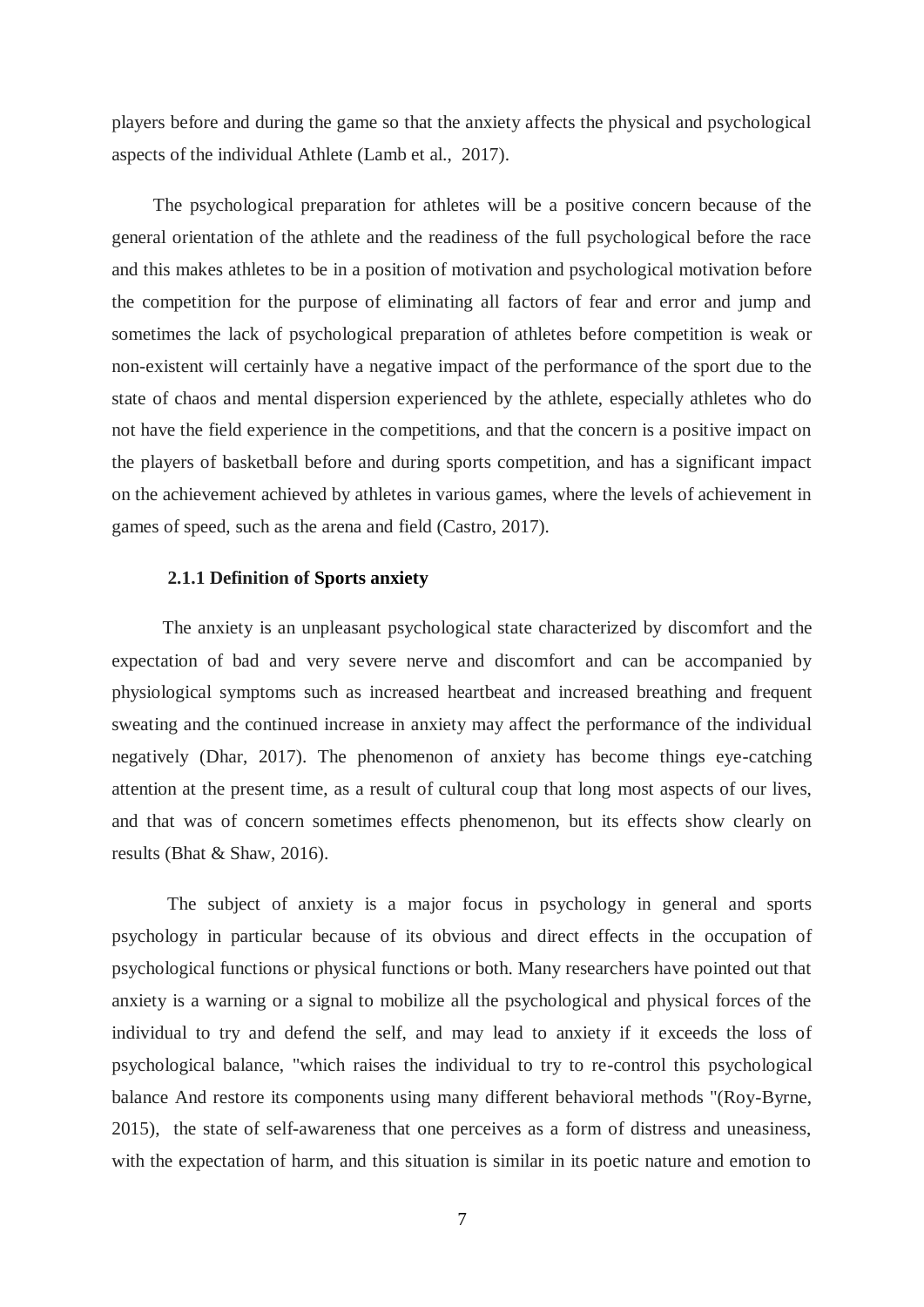the state of fear" (Englert & Bertrams, 2012). Psychologically, anxiety is often associated with one aspect of stress, fear, in which case the word anxiety is used to describe feelings of fear when the cause of fear is unknown" (Ellis et al., 2015). The characterized by extreme fear, inability to focus, and a permanent sense of expectation of defeat, distrust and a desire to escape from reality when confronted with any position of public life" (Woodman et al., 2013). It is one of the fundamental dimensions of the emotional experiences of the athlete. Therefore, concern is considered to be one of the most important psychological phenomena affecting the behavior of man in general and sports in particular (Pichurin, 2015).

 There is a difference in the degree of anxiety before the conditions of psychological stress related to sports competitions and during and after it, because thinking about the situation of tension and tension before it affects the personal functions of the athlete, the actual friction in that position, it reduces the impact and degree of decline and high level of anxiety, which depends on the type of activity athlete "(Leitenberg, 2013). The light of the progress of anxiety is one of the factors affecting the level of motor sports performance, so the interest in using the measures that you measure in special situations such as sports competition situations are important things instead of using the measures you measure in public life situations, the mathematical activity of the psychological problems facing the athlete where the intellectual and psychological disorder that leads to incompatibility and concentration and control as well as the non-ideal nerve stimulation, the performance is wrong " (Kaur, 2016).

# **2.1.2 Theories and opinions in anxiety**

 The theories have emerged about anxiety, its interpretation, its ambiguities and the views of psychologists on the main cause of concern (Bloom, 1997). Freud considers that anxiety is the main repression or concern is the fear of being without support or help and lonely in an aggressive and unfriendly world, and the concern may be unrealistic false or comprehensive year may be related to particular topics or positions, and before Freud supported the theory that anxiety is caused by repression, but in 1923 developed his theory to include the original or original anxiety or the so-called birth trauma, it the first dangerous condition experienced by the individual (Sullivan, 2013).

 Sullivan believes that anxiety is a condition that arises as a result of the interaction between the individual and the society, it is possible to overcome the feeling of anxiety if the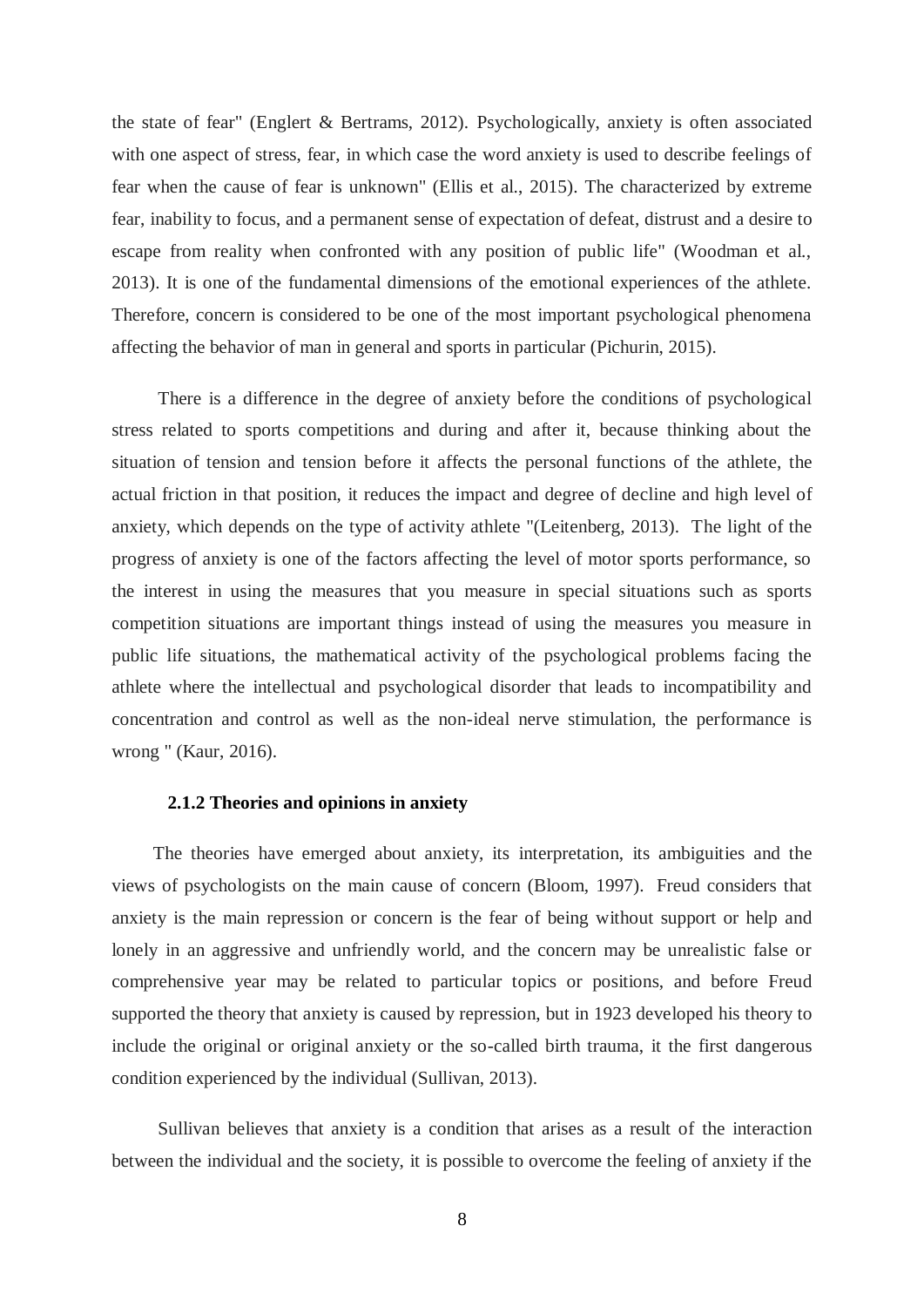social and human ties that bind the individual to other individuals are strengthened and thus the individual can overcome it by achieving a certain degree of belonging (Lam & Sun, 2014). Young believes that an individual's anxiety is a result of delusions that the individual perceives as a life threatening source and thus leads to anxiety responses (Yang & Forney, 2013).

 Spielerger and Kathle have been concerned about it as a traitor condition, the first characteristic of personality and temperament indicative his behavior is ready for anxiety and acquired from childhood and continues to exist in different periods of life. It varies from person to person depending on the readiness and painful experiences of each person, but the responses are similar in individuals in terms of concentration and strength. The second is the case of any emotional state felt by the individual and the disappearance of the cause, which is considered a temporary behavior. In the twentieth century, there were empirical studies that give anxiety a concept different from the concept of Freud, and said that the theory of anxiety motivation is a concern for the factor of work and learning and considered concern good character should be valued and then came another theory advocated by educational psychologists at bell university this theory is anxiety in test situations. The researchers have developed many explanations about the theory of "motivation anxiety" and the theory of "anxiety in test situations" (Gudykunst, 1998).

 The twentieth century, there were empirical studies that give anxiety a concept different from the concept of Freud, and said that the theory of anxiety motivation is a concern for the factor of work and learning and considered concern good character should be valued and then came another theory advocated by educational psychologists at bell university this theory is anxiety in test situations. The researchers have developed many explanations about the theory of "motivation anxiety" and the theory of "anxiety in test situations" (Öhman & Wiens, 2004). Through the identification of anxiety and theories and opinions that discussed the concern and its relationship to achievement, found that the door is still open for further research and studies on concern and its relationship to achievement and achievement of various events, whether the achievement in theory or practice (Wilde‐Larsson et al., 2010). The study of the impact of anxiety on achievement, especially on mathematical achievement, is still in the Arab world in its narrow range. Thus, every research in this field is meaningful in terms of theory and practice (Aladag, Yaka & Koç, 2014).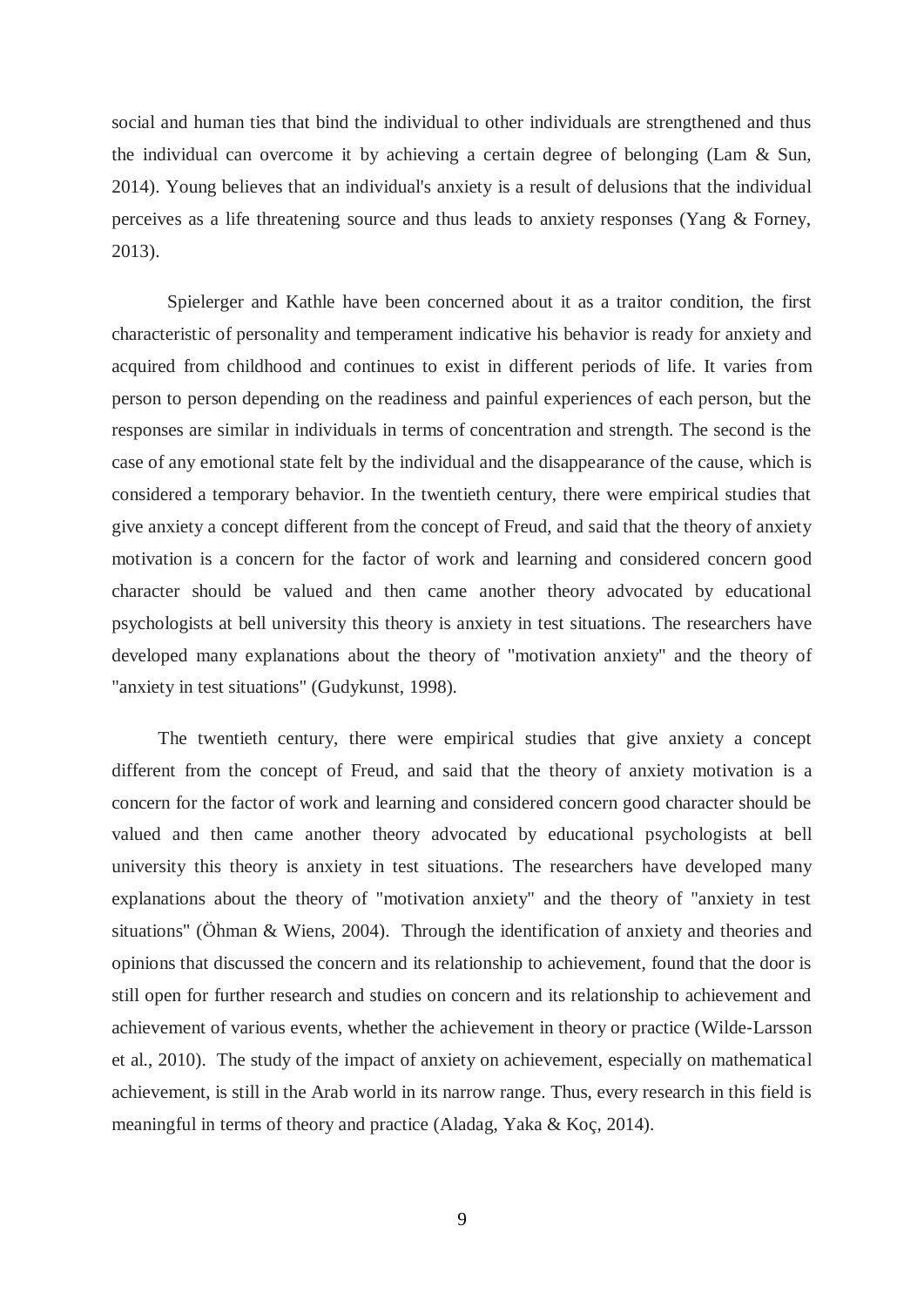# **2.1.2.1 Psychosomatic Theory**

 Adler who created the group of individual psychology in which he called for the need for a comprehensive view of the personality of the individual, which is characterized by the difference from one individual to another, introduced his famous theory of personality which was used in psychological treatment methods as within Adler's view, feelings of inadequacy, helplessness, struggle are a means of transcendence, an attempt to distinguish and attain perfection. Adler's motivation is driven together if the individual commits himself to his social goals and becomes sick if the individual loses his or her social goals (Foster at el., 2016).

### **2.1.2.2 Cognitive Theory**

 Lazarus 1970 focuses on the thinking of individuals who are concerned. An individual tends to be concerned about unrealistic expectations of multiple situations, that anxiety is based on a threat assessment and that this assessment includes other symbolic and nonspecific factors. The importance of situational factors in the emergence of anxiety, considering the threats and pressures faced by the individual, a variable interferes with the process of anxiety and arousal. The disorders are emotional, emotional responses, acquired by the individual during his or her life experience, during the interaction between attitude, response and thinking. The disturbed individual adopts illogical and unstable ideas that make his future responses satisfactory (Beidel & Turner, 1986).

# **2.1.2.3 Self confidence Theory**

 Roger discussed in the self and defined is that the formation of self-concept positive or negative in individuals through the perception and evaluation of the individual self. Although the concept of self is relatively stable, it can be modified and changed through psychological counseling and is influenced by heredity, the environment and the family, the important difference from the social situation among society (Leary & Jongman-Sereno, 2010).

 The concept of self-perceiving is the image that the individual believes that others perceive from him, and is represented in his interaction with them. The ideal image that an individual wants to have the function of the concept of self is to organize the individual's changing experiences because of social interactions and the inner motivation for selfrealization, the individual always seeks to achieve himself, and to construct a positive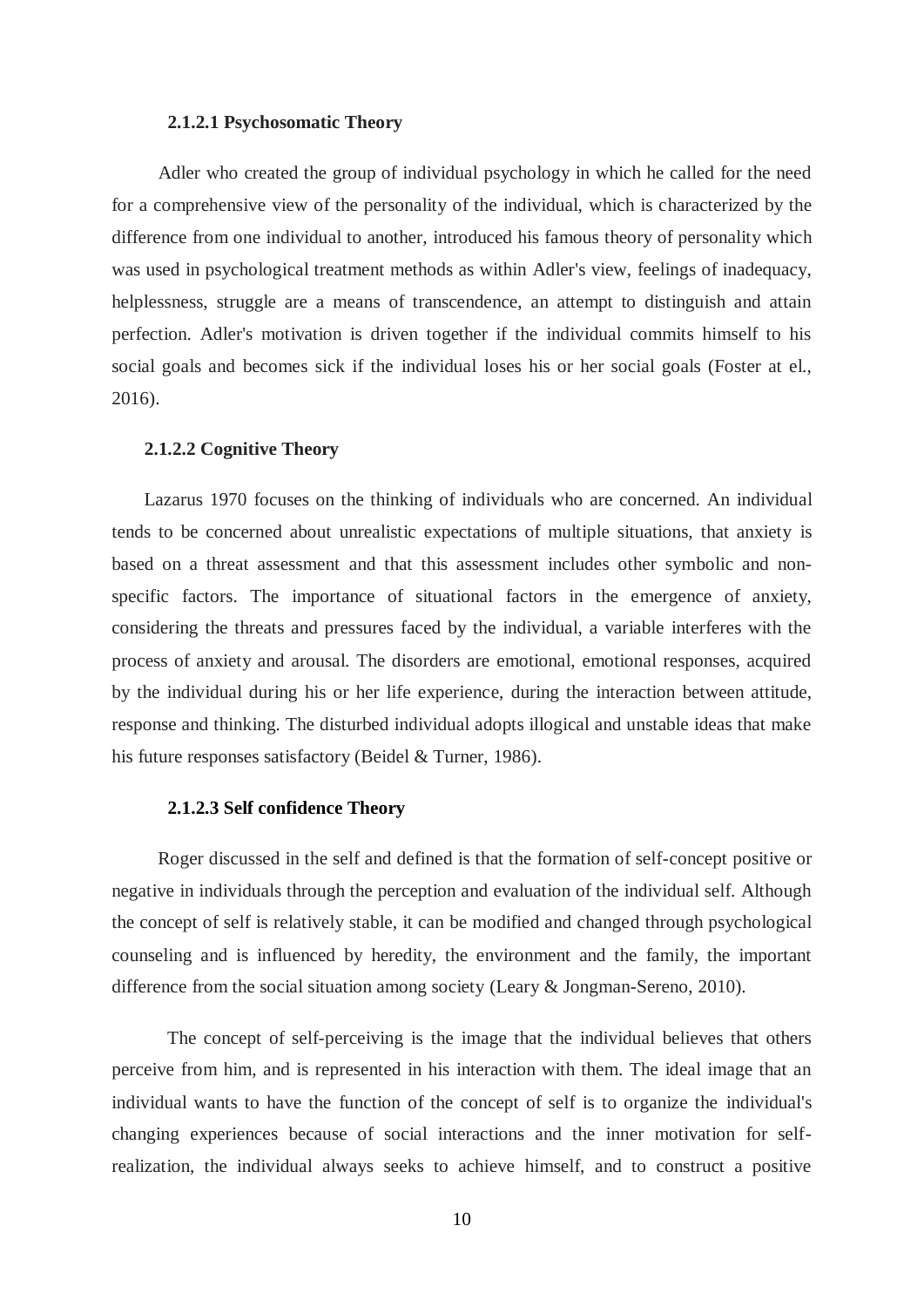concept about it, while the self itself includes unconscious elements that the individual may not understand (Bandura & Adams, 1977).

 Experience is individual lives in a particular time or place and interact with and do, affects and is influenced by and leads to the comfort of the individual and his psychological compatibility, or inconsistent with social standards Recognized as a threat to the individual, causing tension and poor compatibility. The individual is a constant motivation for selfrealization, self-esteem and social appreciation by others. An individual may conduct behavior that is incompatible with his or her own concept, as a result of his experiences or unacceptable organic needs, such behavior which is not identical to self-concept, causing him tension and poor compatibility (Fiske, Morling & Stevens, 1996).

 Developments in the self-theory which explained that the self has several levels top level is the image that an individual presents to oneself for knowledge and strangers. Selfconsciousness is the self that the individual feels, expresses and exposes to his or her close friends. Special self is the secrets of the individual that are in the boundary between feeling, and are prone to hypocrisy but are not buried because of their importance in the life of the individual, the content of this self consists of unwanted material that is harem, embarrassing, shameful, defective or painful. Self-insight is the self that is achieved by the individual when he is in a comprehensive analysis of his personality, deep or repressed self, this is accessible only in special psychological ways performed by psychologists (Epstein, 1973).

# **2.1.3 Anxiety and associated concepts**

 The anxiety of the most important psychological phenomena that affect human behavior, and this effect may be positive him to do more or negatively hinder his performance and then failing to sports competitions, and it is a sports competition scene in which psychological emotions lead roles, and no doubt that the concern is one of these roles, as reciting different colors and takes different forms and is increasing interest in public squares and the field of psychological studies, and is the subject of anxiety of the most important contemporary everyday problems addressed by sports psychology, especially in the competition site and because of its impact in the level of performance of some of the concepts overlap with the concept of anxiety as it refers, "that anxiety, fear and psychological conflict are preparing forms of psychological emotions that affect the sporting achievement" (Zuckerman & Spielberger, 2015).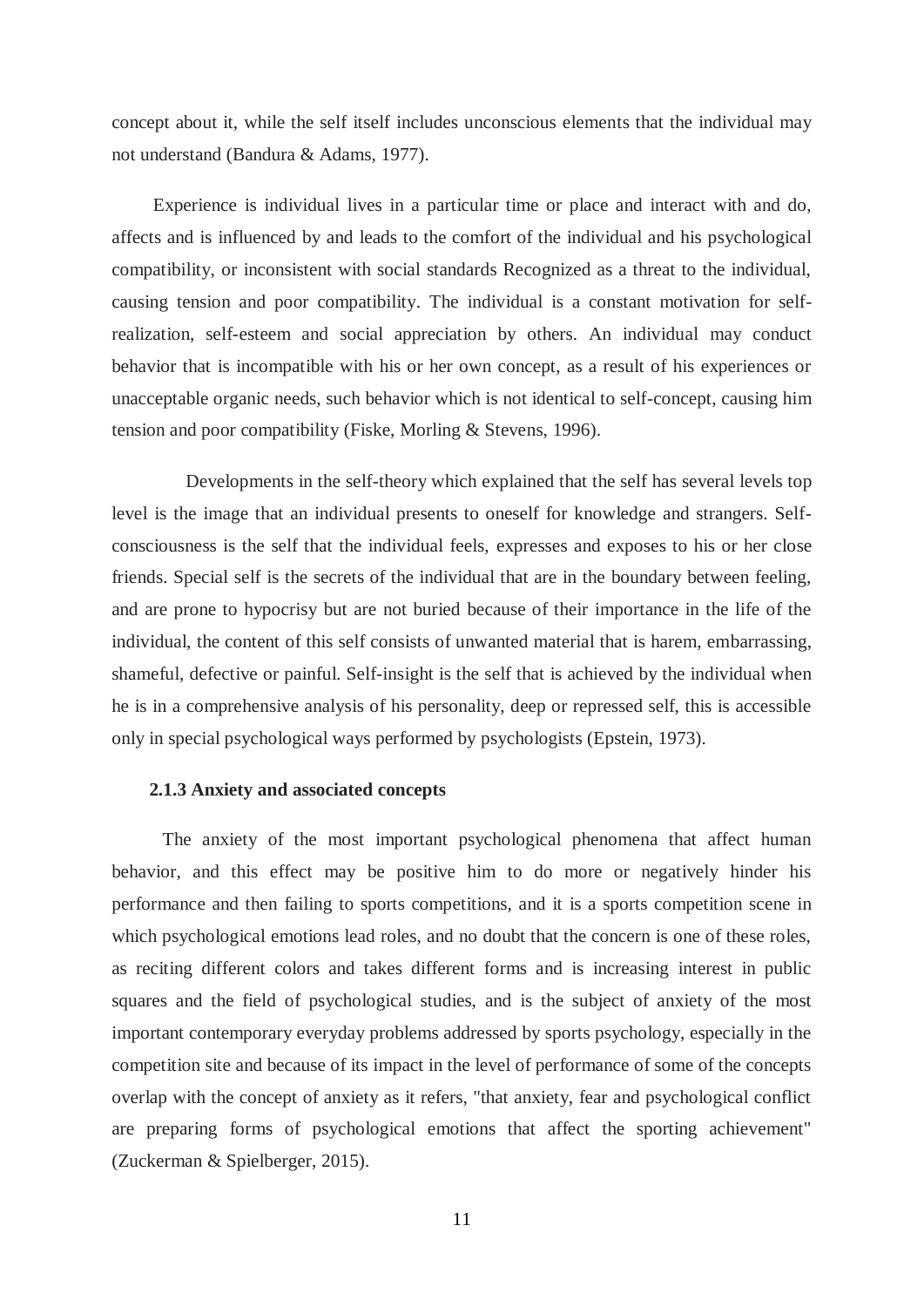There are similarities and differences between anxiety and fear they both represent a response to the threatening situation, one danger with the similarity of the physiological manifestations of each of them almost, either the only difference between them is that the fear comes from well-known and clear and is known for a person who is afraid, while a source of concern unknown and the individual knows its source, and the anxiety includes a threat to the entity and essence of man (Jovanovic et al., 2014). The state of fear as transient and temporary anxiety much longer in survival, as well as the danger of concern addressed to the personal entity, while a sense of threat represents a state of fear and intensity of this Circular (McReynolds, 2015).

 The conflict is based on instinct exists in the depths of the unconscious self leads to anxiety the difference between the second conflict that generates the first and the first increases the second unit, so the relationship between the two mechanical (Lewin, 2015).

 Tension occurs when there is a clear imbalance between what the athlete is aware of what is required of him in the environment and what he perceives for his readiness and abilities as well as the importance of that position. Therefore, tension involves three elements environment, perceptions, sports responses in the form of excitation (Palacios-Cena et al., 2015).

 The concern about arousal is different in that it involves a degree of activation as well as an unpleasant emotional state. Therefore, the term anxiety is used to describe the component of the intensity of behavior, and the tendency of emotion in anxiety is negative because it describes unpleasant self-feelings (Brooks, 2014).

 Anxiety attribute is different from the anxiety of the situation because it is more permanent so that it is a characteristic of the personality of the individual, and the degree of high anxiety of the individual is a feature regardless of the situation that passes by the individual is characterized as such attribute or attribute regardless of the time circumstances experienced by (Verkuil, Brosschot & Thayer, 2014).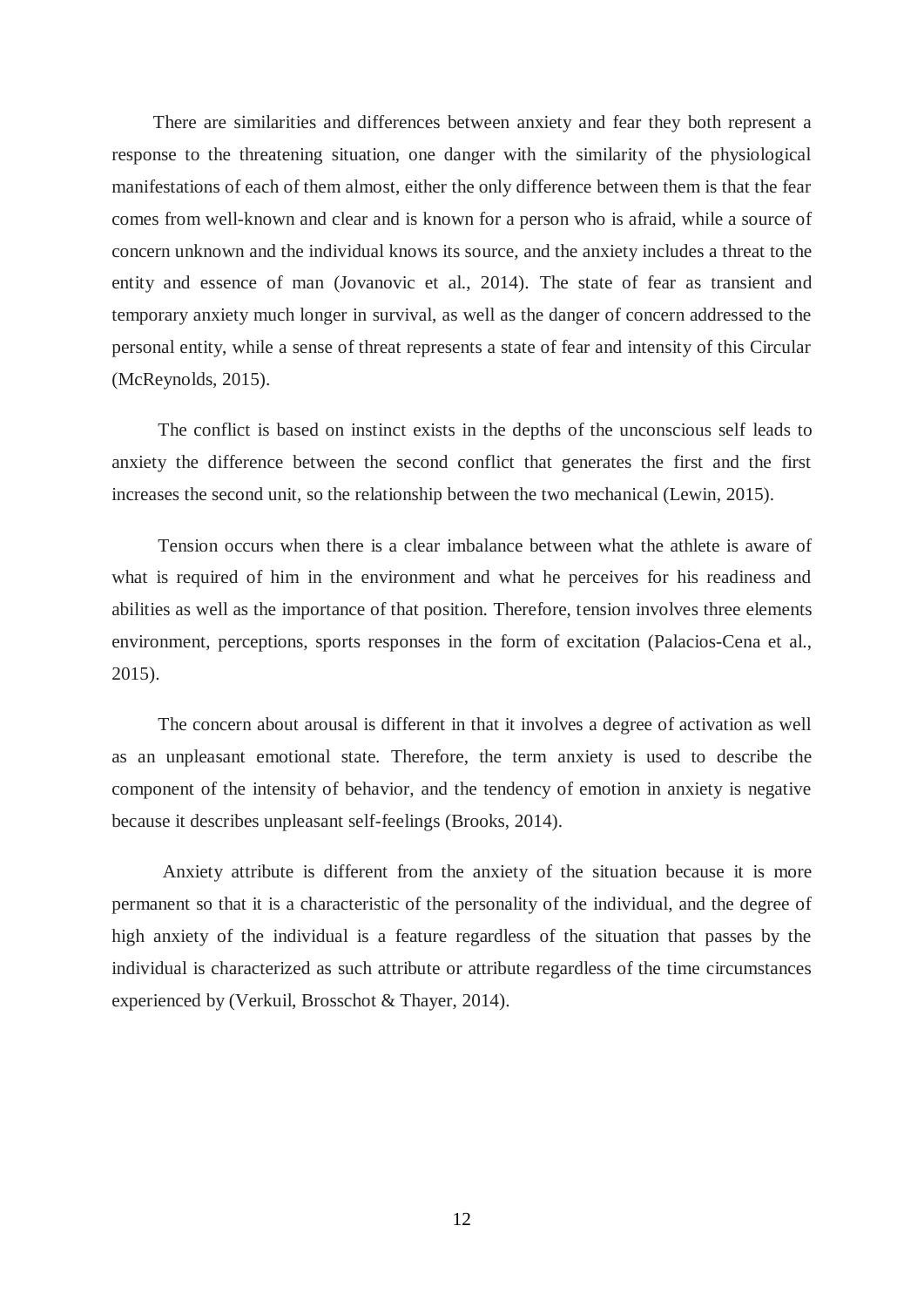# **2.1.4 Levels of anxiety**

 The behavior of human, especially in situations that have to do with his future is affected by the level of the individual (Delewi et al, 2017). The degree of anxiety varies from one person to another, some of them are of high concern, some are of moderate concern, some are of low concern and the achievement of sports is inversely proportional to the level of anxiety, "the high anxiety of the athlete is low achievement because of the feeling in games that others look at them from the personal angle of the calendar and not the performance and that is why they are more preoccupied with their involvement in the game, the weaker their performance and the lower achievement "(Caffey et al., 2016). The anxiety appears on degrees alternating at the level and can be classified into three levels:

First: the low level of anxiety is necessary to help prepare to meet the demands of life, as the work of motivation or motivation or the element of activating the individual and this type of low anxiety is sometimes called (ease anxiety) any concern that increases the willingness of the individual to meet external conditions without limiting the ability to control (Eron Jr, 2016).

Second: the intermediate level of anxiety, the individual becomes less able to control as the behavior loses its flexibility and the stalemate generally settles on individual responses in different situations and the individual needs more effort to maintain appropriate behavior (Sanaei, Zafarghandi & Sabet, 2015).

Third: higher level of anxiety, it is also called neurotic anxiety and is called neurotic because it has reached the neurosis stage, which is a psychological disease. It is not a general phenomenon that is common among all people, but it is a special condition suffered by psychiatric patients. This high level has a negative effect on the athlete. It has been called "disabled anxiety" or obstructive anxiety (Schaller, Griesinger & Banz-Jansen, 2016).

### **2.1.5 Competitive State Anxiety Inventory (CSAI)**

 Anxiety is one of the most commonly measured constructs in sport psychology with at least 22 published scales devoted to its measurement (Lerner et al., 1996). The most widely used scales for measuring anxiety is "the competitive state anxiety inventory-2" (CSAI-2). The CSAI-2 has been used in research published in over 35 articles on anxiety in sport and is perhaps the most well-known anxiety instrument used in sport psychology research, that the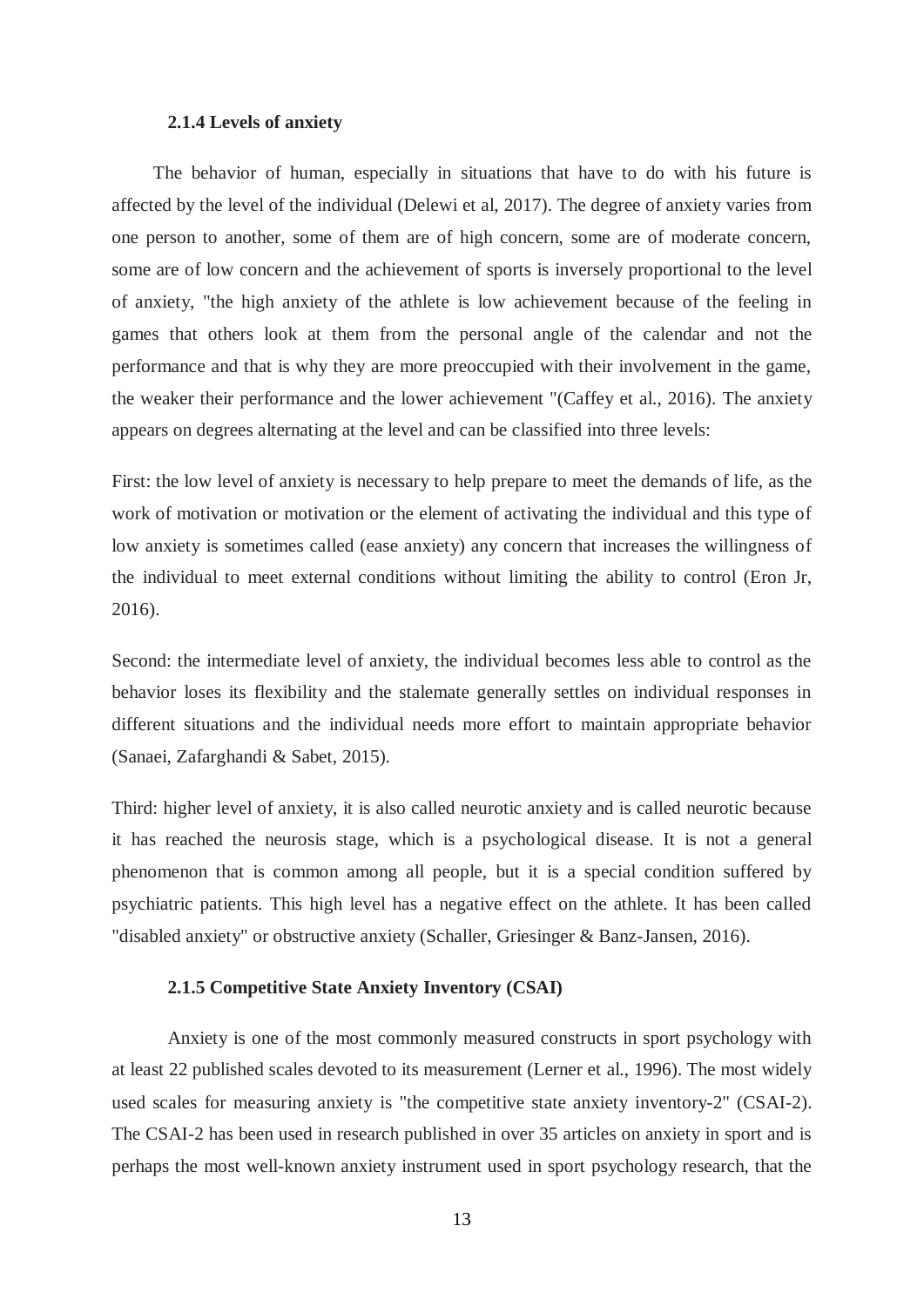originally modified the state trait anxiety inventory in creating the original CSAI, a major limitation of the original CSAI was that, although it represented a sport-specific measure of state anxiety, the construct was conceptualized as one-dimensional in nature. Thus, the CSAI-2 was developed in order to create a sport-specific instrument that measured both cognitive and somatic anxiety. In addition to cognitive and somatic anxiety, the CSAI-2 was also supposed to measure the constructs of fear of physical harm and generalized anxiety. These constructs failed to emerge during validation studies. Third construct did emerge during validation studies, namely state self-confidence. Thus the final version of the CSAI-2 contained three subscales: cognitive anxiety, somatic anxiety, and self-confidence, each of which consisted of nine items (Martens et al., 1980).

 The CSAI-2 conducted numerous analyses to assess the reliability and validity of the instrument. These included various factor analyses, item analyses, internal consistency analyses, concurrent validity analyses, and construct validation studies involving Martens, 1977 model of competitive state anxiety. While the authors of the CSAI-2 were thorough in developing the instrument, methodological limitations raise questions about the factor structure of the CSAI-2. These limitations include problems related to statistical methods used to determine the factor structure of the inventory, arbitrary decisions regarding inclusions of items, and failure to confirm the factor structure of the CSAI-2 with a follow-up confirmatory factor analysis, the need for a confirmatory factor analysis. When developing a scale designed to represent a multidimensional construct, it is important for researchers, after determining the initial properties of the scale through procedures such as EFA, to then confirm these properties through some type of confirmatory analysis, preferably on a separate sample. Perhaps the most common means of accomplishing this is through confirmatory factor analysis. Confirming the factor structure of a scale is important for two reasons: CFA is generally theory-driven, which allows for a more focused analysis and more important, conducting a CFA on a scale allows one to determine whether the factor structure that emerged with one sample remains consistent with other samples, thereby reducing the effect of chance relationships in any one particular sample. In developing the CSAI-2, did not report the results of a CFA (Martens et al., 1990).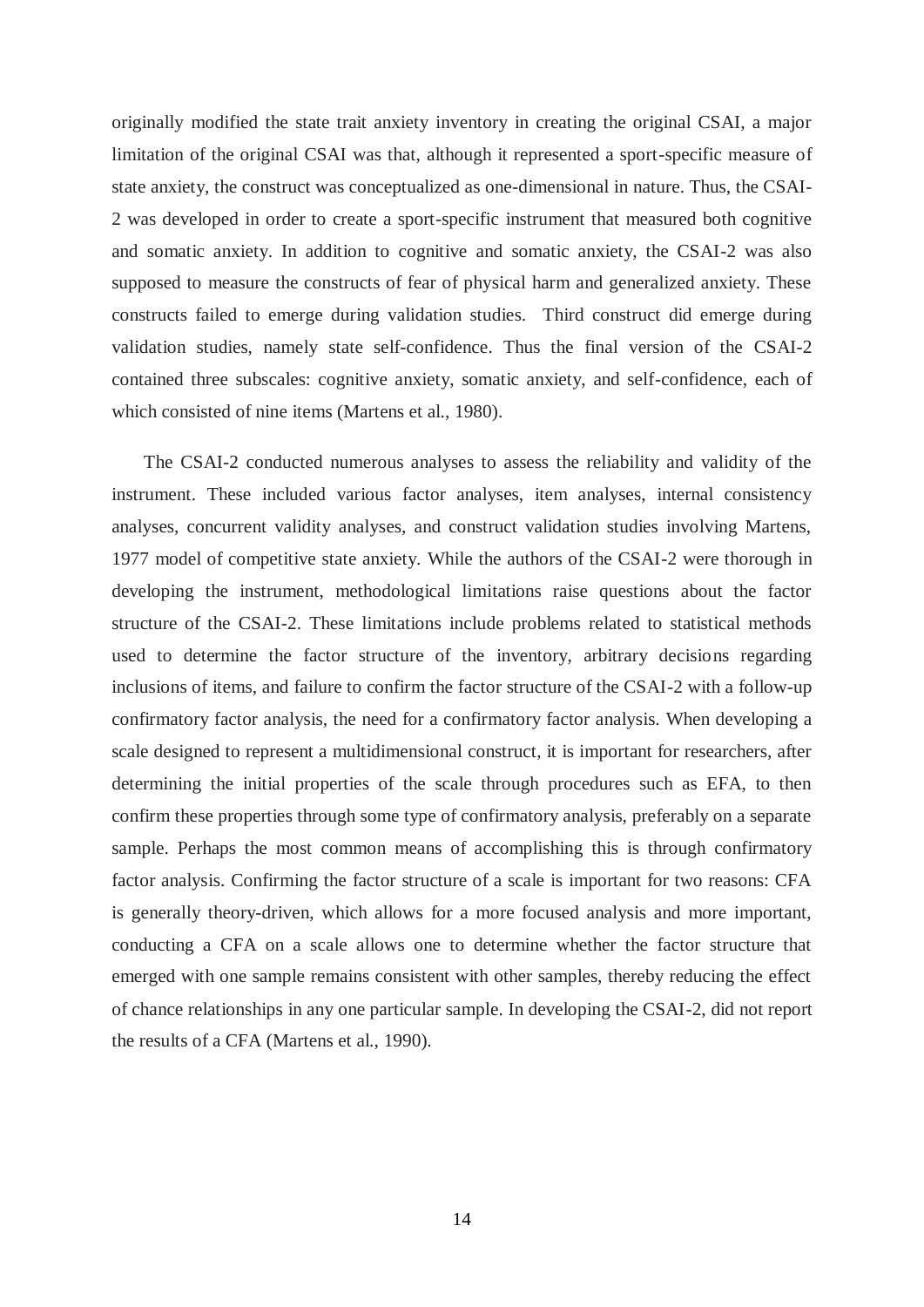### **2.2 Literature Review**

 There are some studies regarding in competitive sport may impact psychological measures, such as cognitive and somatic anxiety, which in turn may impact enjoyment, adherence, continued participation, and so on. This study assessed the feasibility in terms of process, resources, management, and potential scientific value of measuring the effect of varying competitive challenges upon the mood and cognitive and somatic anxiety measures and includes a study by Hoover et al, the participants is 12 consisted of the boys' varsity basketball team at a high school in a rural Midwestern community. Participants completed the profile of mood states (POMS) to assess mood and the sport anxiety scale-2 (SAS- 2) to assess performance anxiety, respectively. there is a significant correlations on the subscale measures were found on the POMS and SAS-2 administered before the four conditions in the study, and there is a significant differences were found across conditions in the POMS subscale confusion and in the SAS-2 subscale worry, these preliminary findings suggest that the competitive conditions in the study significantly affected some measures of mood and performance anxiety in high school basketball players. These findings warrant further investigation, as well as suggest coaches could gather such information from their players, ultimately aiding in player development and team performance (Hoover et al., 2017). Also, in the study of Hardy and Parfitt, is reported tests catastrophe model of anxiety. Eight experienced basketball players were required to perform a set shooting task, the result was namely, that the polynomial curves for the increasing vs. decreasing arousal conditions would be horizontally displaced relative to each other in the high cognitive anxiety condition, but superimposed on top of one another in the low cognitive anxiety condition, the high cognitive anxiety condition than in the low cognitive anxiety condition (Hardy & Parfitt, 1991).

 The study by Craft, considers subcomponents of anxiety specifically cognitive anxiety, somatic anxiety and self-confidence, the research based the competitive state anxiety inventory (CSAI-2), findings have been that the three subcomponents have separate relationships with performance, there is no relationships among cognitive anxiety, somatic anxiety, self-confidence, and performance appeared weak and that self-confidence displayed the strongest and most consistent relationship with performance (Craft et al., 2003). The study by Parfitt and Pates, the study considered the competitive anxiety and self-confidence state responses upon components of performance, basketball players 12 were trained to selfreport their cognitive anxiety, somatic anxiety and self-confidence as a single response on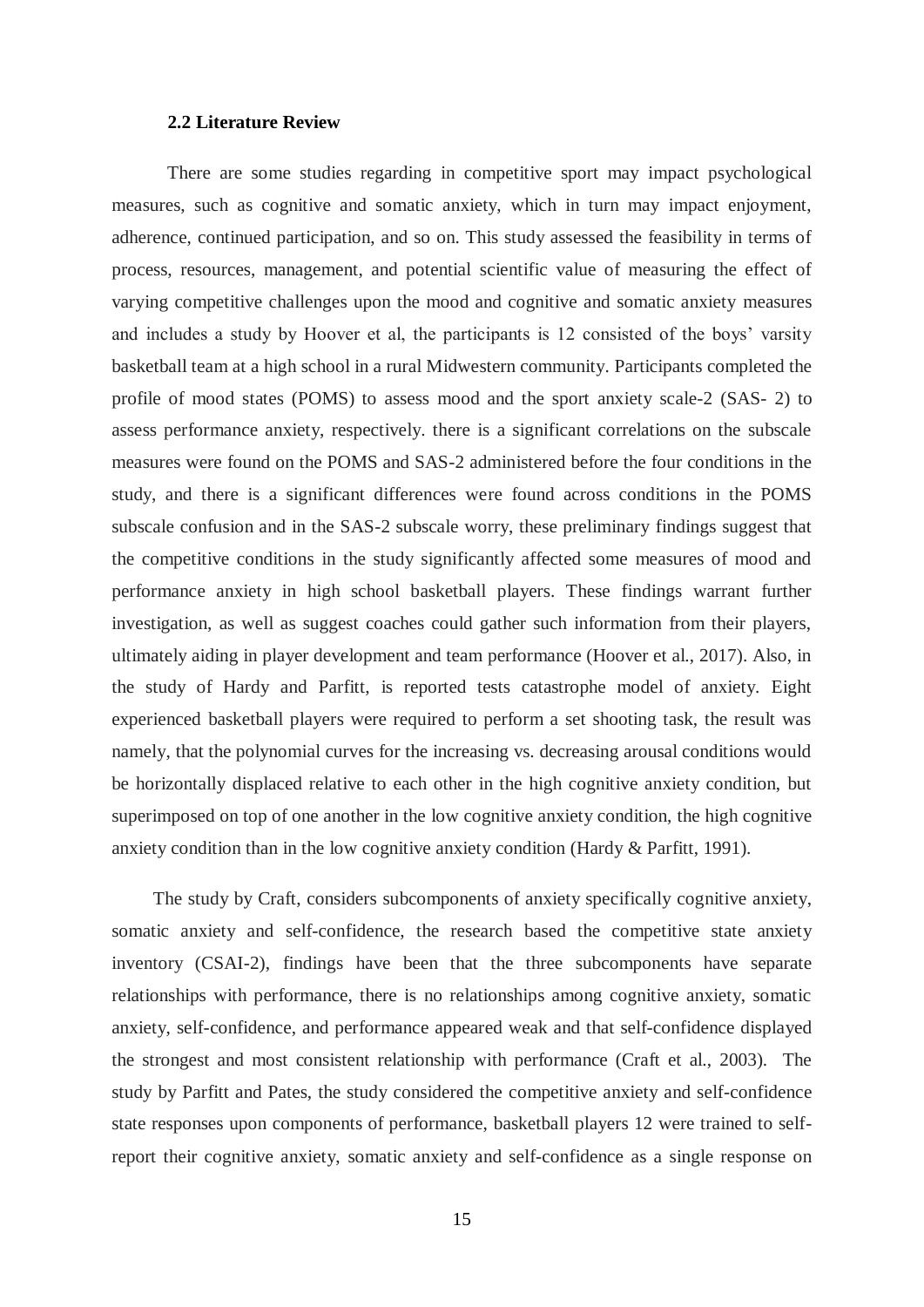several occasions immediately before going on court to play. The results indicated that, as anticipated, somatic anxiety positively predicted performance that involved anaerobic demands. Self- confidence and not cognitive anxiety, was the main predictor of performance scores with working memory demands. It would appear that different competitive state responses exert differential effects upon aspects of actual performance. Identifying these differences will be valuable in recommending intervention strategies designed to facilitate performance (Parfitt & Pates, 1999).

 The study by Keikha, Yusof and Jourkesh, to measure pre-competition mood states and state anxiety components to predict the result of competition, the number of 219 participants were selected for the study, the competitive state anxiety inventory-2 (CSAI-2) at three difference temporal patterns including one week, one day and one hour prior to competition. The result that there is no significant differences in one week and one day hour before competition, the results revealed that the model was significantly meaningful for three subscales of mood state fatigue, tension and vigor, out of nine measured independent variables only at one day before competition. The shows that the regression model for only one day before competition was excelled at predicting the winner and not the losers (Keikha, Yusof & Jourkesh, 2015).

 The study by Balyan, the study was examined the association between personality, competitive anxiety, somatic anxiety and physiological arousal in athletes with high and low anxiety levels, the sample is 50 male participants, the results showed that neuroticism was related to both CSAI-2 components and physiological arousal only in the group receiving the incentive, the winners had higher levels of cognitive anxiety and lower levels of physiological arousal than losers, the basis of the findings, that an athlete's neurotic personality may influence his cognitive and physiological responses in a competition (Balyan et al., 2016).

 The study by Sonstroem and Bernardo, the extension of the inverted hypothesis was tested by defining low, moderate, high arousal levels as an athlete's lowest, median and highest pregame state anxiety values across three games of a basketball tournament, the sample is 30 female in university varsity basketball starters from six teams, the competitive trait anxiety (a-trait) and ANOVA with repeated measures on A-state categories was employed, the result that there is a significant between composite game performance (PERF) and total points (TP) and high A-state scores were associated with poorest performances in all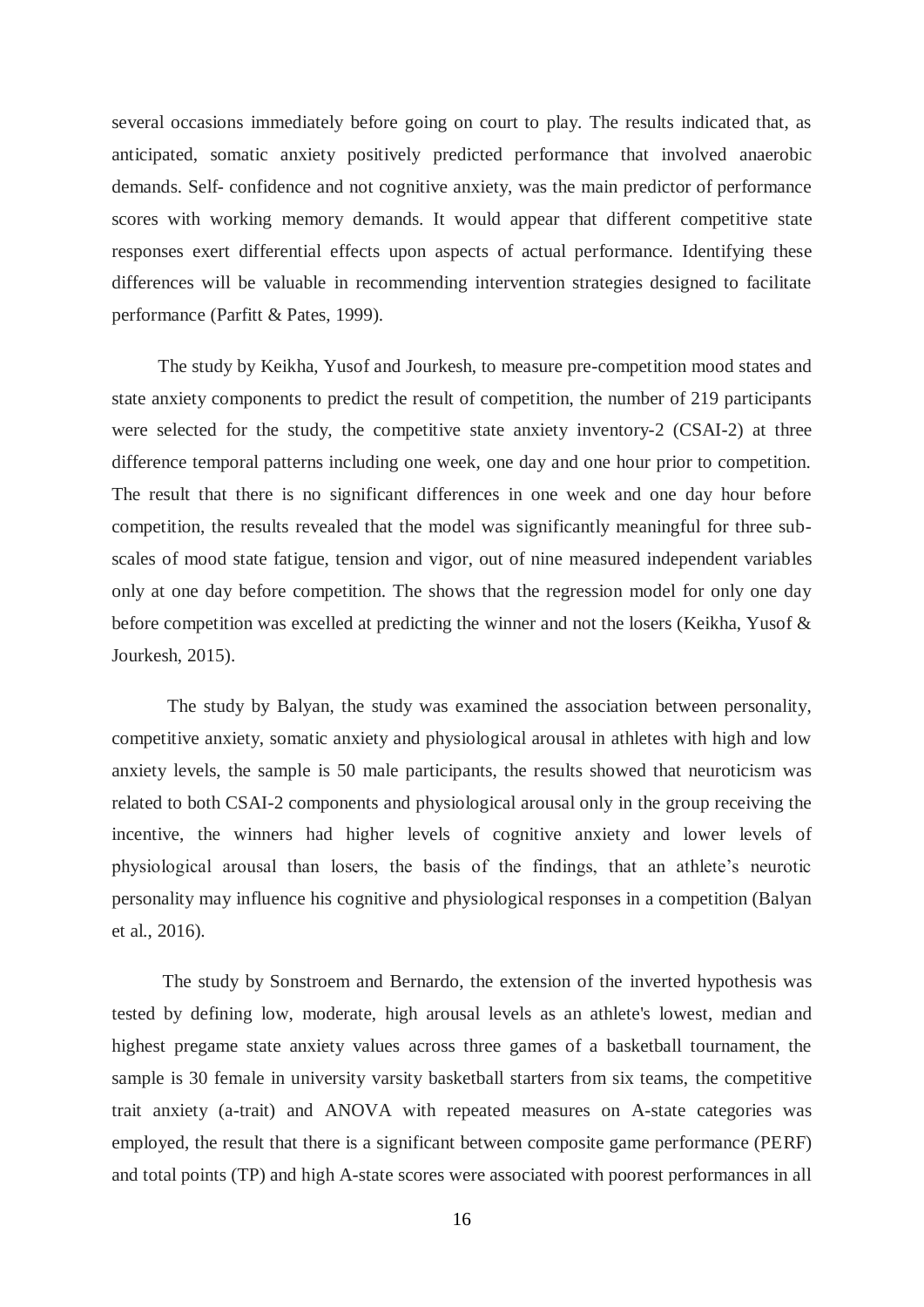three trait groups, but plotting performance T-scores across A-state categories indicated this effect to be particularly pronounced in high competitive trait-anxiety subjects (Sonstroem & Bernardo,1982).

 The study by Thuot, Kavouras and Kenefick, in the effects of perceived ability of opponent toughest, moderate and weakest, and game location home, away on precompetitive state anxiety levels in male and female high school basketball players, the each player from one male team 14 and one female team 9 was administered the competitive state anxiety inventory (CSAI-2), 30 minutes prior to competition, the results showed males and females experienced significantly higher cognitive anxiety, somatic anxiety and lower selfconfidence as the ability level of the opponent increased, away games created significantly higher somatic anxiety and lower self-confidence than home games, the females experienced significantly higher somatic anxiety and lower self-confidence than males across perceived ability and game location conditions, precompetitive somatic anxiety and self-confidence may be strongly influenced by situational variables (Thuot, Kavouras & Kenefick,1998).

 In the study by Cano, the aim of the study was to assess trait and state anxiety in a sample of basketball players and their performance in competition, in addition to comparing players' anxiety when playing against rivals of different levels, the sample was composed of 10 players from a basketball team of the Spanish amateur basketball league, the state-trait anxiety inventory-S (STAI-S) was utilized for the evaluation of state and trait anxiety. Performance of the players was measured during two games utilizing the official statistics of the Spanish basketball federation, overall rating, which is the sum of total points, rebounds, fouls received, recovered balls, assists and the subtraction of missed shots, fouls made and turnovers; fouls committed; free throw percentage; 2- and 3-point field goal percentages; and points scored, one game was against a rival of high performance level and one was of lower level, the results demonstrated a positive correlation between pre-competitive state anxiety and turnovers and a negative correlation between pre-competitive state anxiety and percentage of two-point field goals and the pre-competitive state anxiety was higher when the rival was higher ranked (Cano et al., 2010). The study by Smith, the study describes the development and validation of the sport anxiety scale-2 (SAS-2), a multidimensional measure of cognitive and somatic trait anxiety in sport performance settings, the sample as young as 9 to 10 years of age, the SAS-2 has stronger factorial validity than the original scale did, the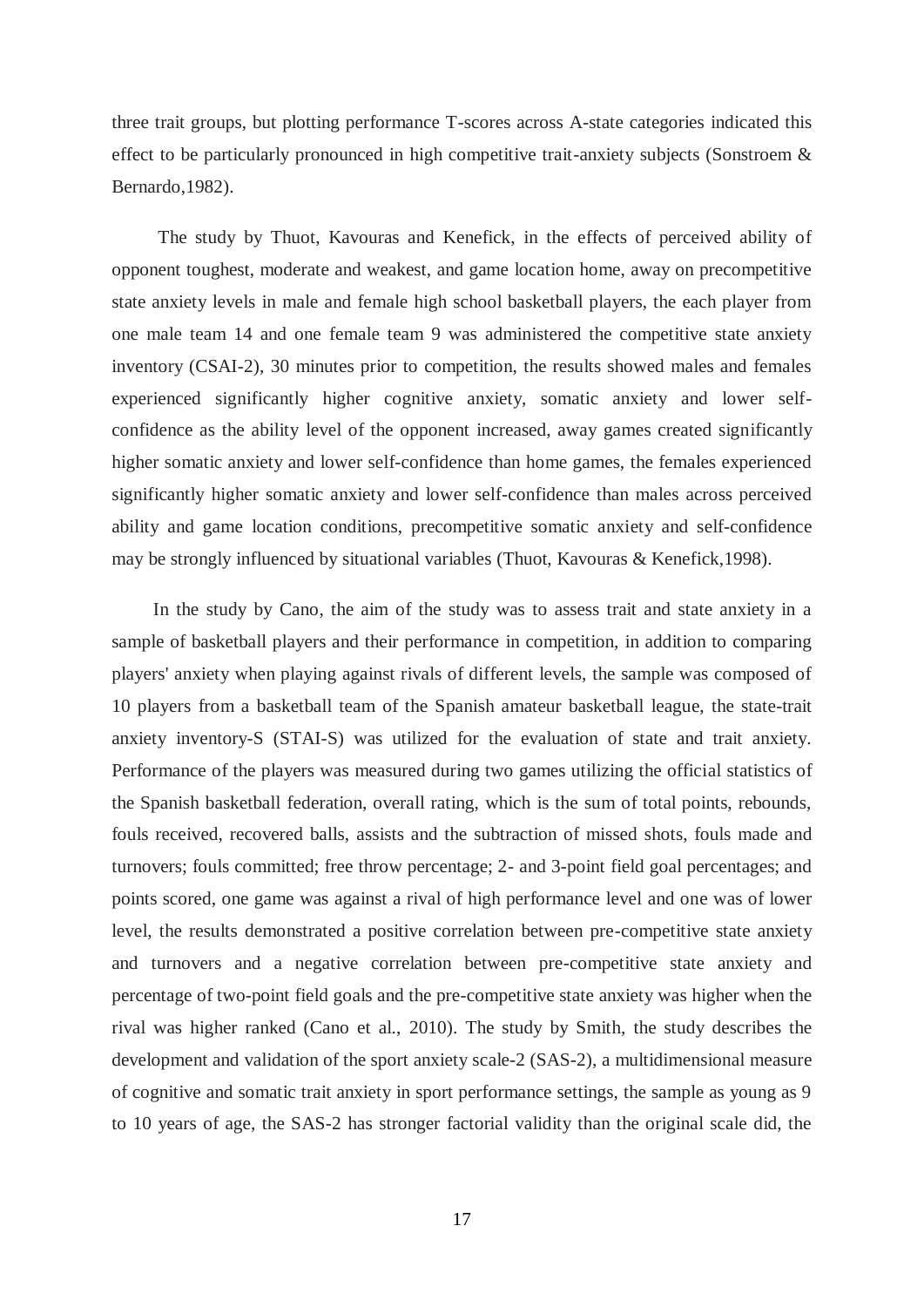scale reliably predicts pre-competition state anxiety scores and proved sensitive to anxietyreduction interventions directed at youth sport coaches and parents (Smith et al., 2006).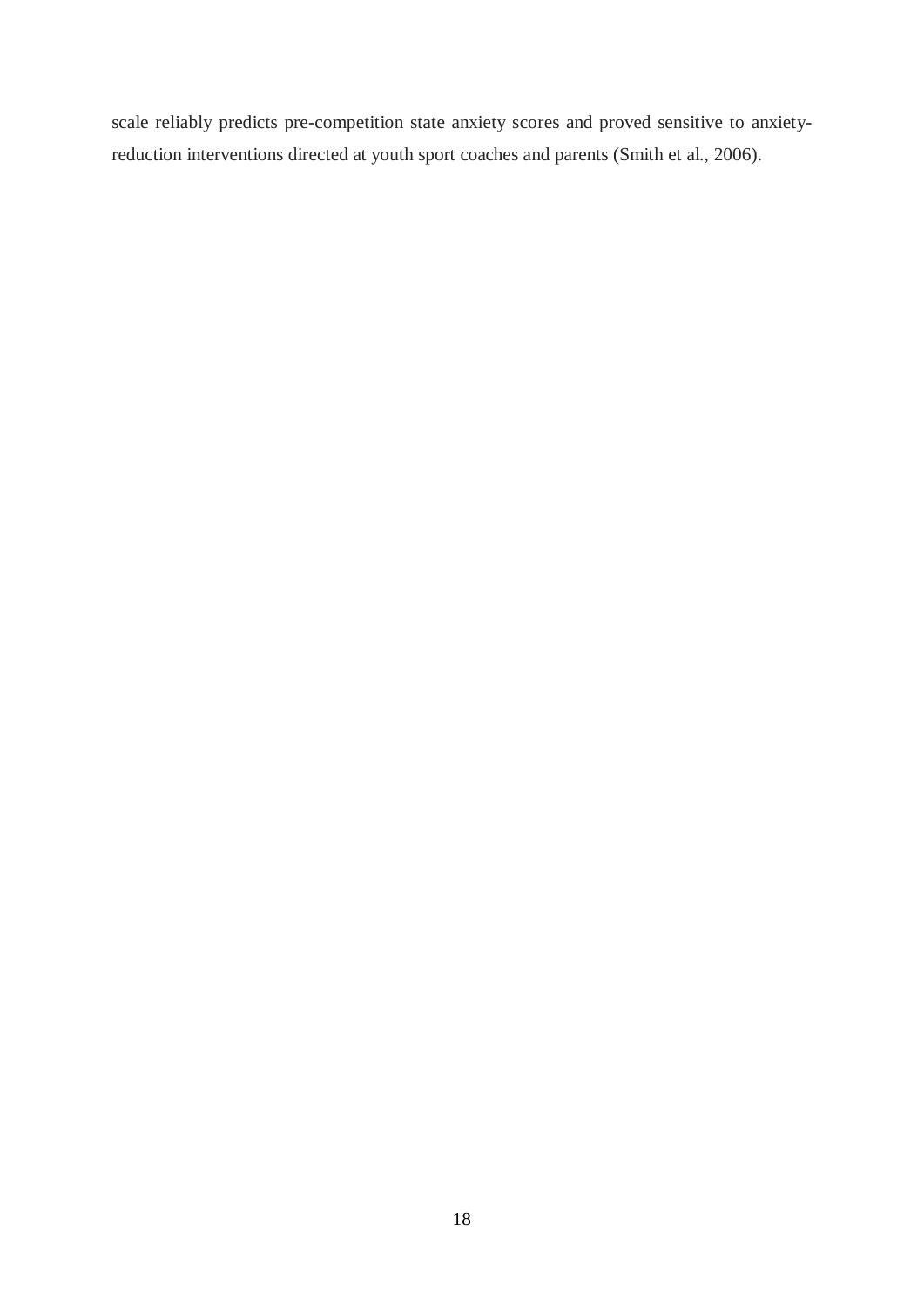#### **CHAPTER 3**

# **METHODOLOGY**

# **3.1 Research Method**

 This descriptive and correlative study was used to measure the prevalence of the cognitive and somatic anxiety of a selected basketball teams and relationship with for the selected basketball teams in Iraq first division basketball league.

### **3.2 Research Population and Sample**

 Research population was determined through the intentional as a way of including male players in Iraq's basketball clubs, of the participated advanced category in the a selected basketball teams in Iraq first division basketball league, for the season 18/2/2017 until 25/5/2017. The total numbers are 48 players distributed among 11 clubs. The research sample consists of 32 athletes in 4 teams according to the sequence they are; 1-Naft, 2-Sharratah, 3- Naft Aljanub, and 4-Nasiriyah, and therefore we chose each team 8 players, as shown in table1.

**Table 1.** Sample distribution basketball athletes on provinces in Iraq's basketball clubs according to the sequence

| N            | Clubs        | Total number of | Province  |
|--------------|--------------|-----------------|-----------|
|              |              | players         |           |
|              | Naft         | 8               | Baghdad   |
| 2            | Sharratah    | 8               | Baghdad   |
| 3            | Naft Aljanub | 8               | Al Basrah |
| 4            | Nasiriyah    | 8               | Nasiriyah |
| <b>Total</b> | 4            | 32              | 3         |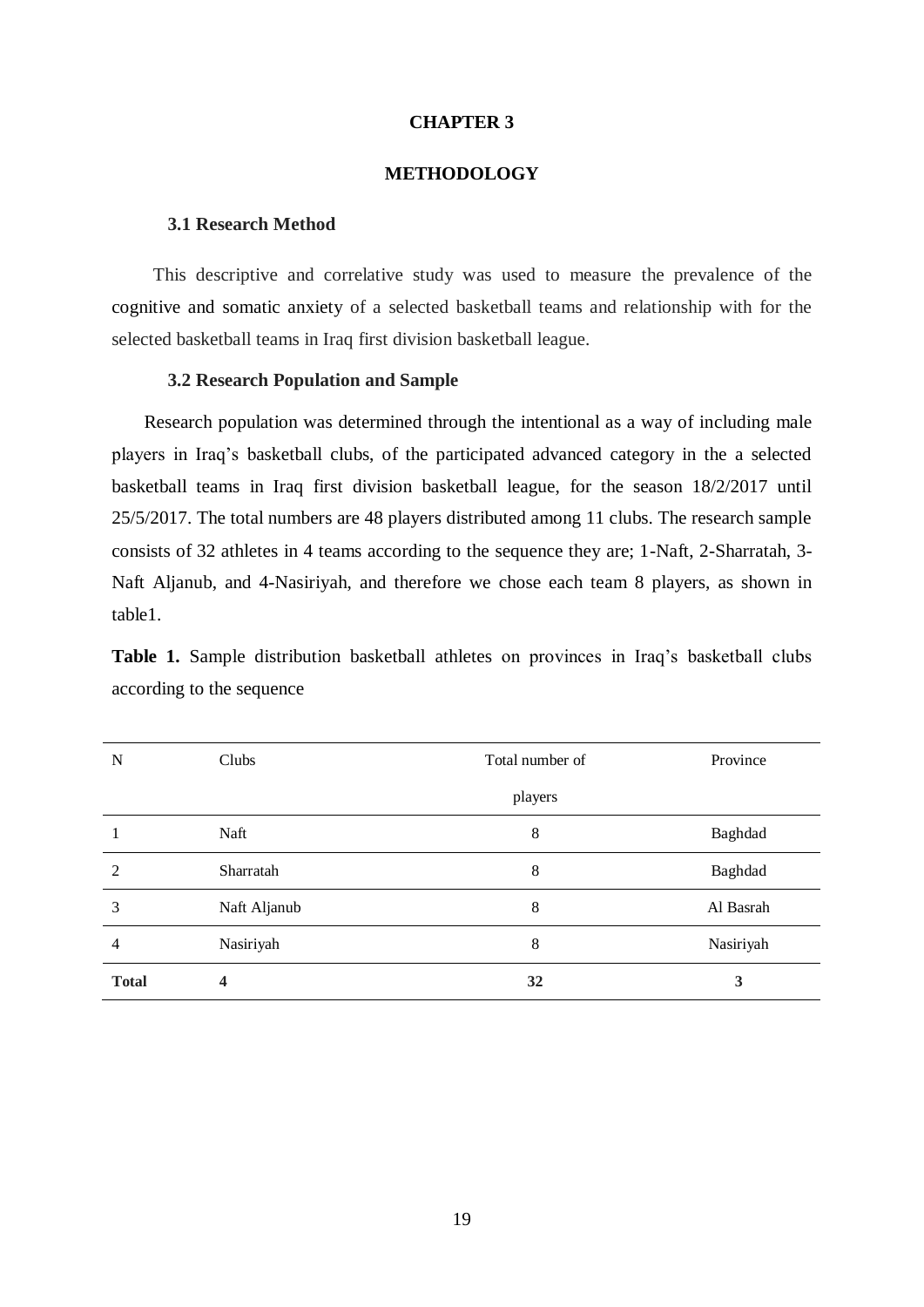## **3.3 Research Instruments**

The researcher has instruments which were used in the current study as follows:

# **Competitive State Anxiety Inventory-2 (CSAI-2) Questionnaire**

 The researcher has prepared a questionnaire for the competitive state anxiety inventory-2 (CSAI-2) by Martens et al, 1990, including 27 questions that characterized for athletes, and four alternatives next to each questions, scoring was as follows: 1 never, 2 a little, 3 moderately, 4 much, thus the highest value of the scale is 108 and the lowest value of the items is 27, and reliability Cronbach's alpha for competitive state anxiety inventory-2(CSAI-2): 0.70 (see Appendix 1).

### **3.4 The validity and reliability of scale**

 The data collected by using a competitive state anxiety inventory-2 scale (CSAI-2) appendix (A). for checking the validity of scale, the researcher distributes the scale on some expert and specialist in this field as it shown in the appendix (B), after getting the approval about 82% of them table (2) where (Bloom et, al., 1983,126) has indicated that the researcher should to obtain approval by 75% or more of the opinions of arbitrators expert and specialist, for checking the reliability of scale the researcher distributes the scale on some other basketball team players whom don't represent the sample of research for the purpose of validity and reliability finally because of all the participants don't familiar with English language the researcher translate the scale to Arabic language in legal sworn translation by Sherzad R. Haji in Zewa translation office in Duhok for making the process of answering easier, where the office of translation has some expertise in translation from English to Arabic language.

#### **3.5 Procedure of the Study**

 The questionnaire of the study was distributed "competitive state anxiety inventory-2 (CSAI-2)", 27 questions respectively to the players of male in Iraq's basketball clubs, of the participated advanced category in the a selected basketball teams in Iraq first division basketball league, for the season 18/2/2017 until 25/5/2017. Which consisted of 32 athletes in 4 teams according to the sequence they are; 1-Naft, 2-Sharratah, 3-Naft Aljanub, and 4- Nasiriyah of Iraq's basketball clubs. that the team of Nasiriyah consists of 10 players and not 12 of the total 6 games and also did not participate all the players in the game because it is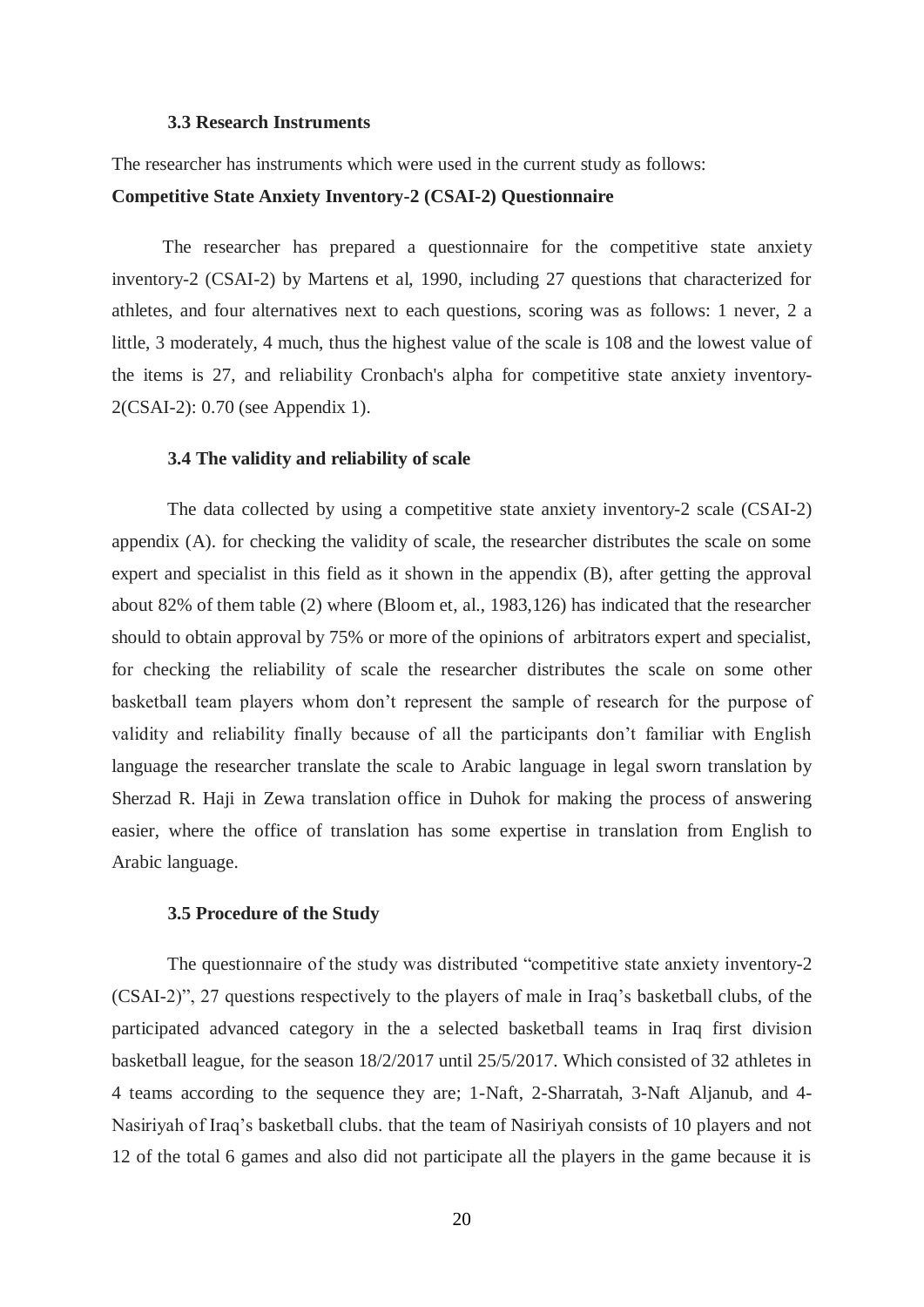out of the list and therefore we chose each team 8 players, and the procedure that will be involved are the following: for the measurement of pre competition state anxiety, 6 games will be chosen against very different rivals; the 1st will play against 2nd, and 1st play against 3rd and 2nd will play against 3rd the last team in the league standing play against 1st and 2nd and 3rd team, as shown in table 2. The questionnaire will be complete just before the warm-up, approximately 30 minutes before the beginning of the competition. Eventually, the data were collected from the participants. Finally, 192 questionnaires were collected. Completed questionnaires were reviewed and recorded for analysis according to the assigned codes for anonymity. Thus the highest value of the scale is 108 and the lowest value of the items is 27 and reliability Cronbach's alpha for competitive state anxiety inventory-2(CSAI-2) is 0.70.

|  |  |  | Table 2. Choose five matches against two different competitors according to the sequence |  |  |
|--|--|--|------------------------------------------------------------------------------------------|--|--|
|  |  |  |                                                                                          |  |  |

| N              | The two competitors teams            | The stage |
|----------------|--------------------------------------|-----------|
|                | 1-Naft $\times$ 2-Sharratah          | Second    |
| $\mathfrak{D}$ | 1-Naft $\times$ 3- Naft Aljanub      | Second    |
| 3              | 2-Sharratah $\times$ 3- Naft Aljanub | Second    |
| 4              | 1-Naft $\times$ 5-Nasiriyah          | Second    |
| 5              | 2-Sharratah $\times$ 5-Nasiriyah     | Second    |
| 6              | 3- Naft Aljanub $\times$ 5-Nasiriyah | Second    |

#### **3.6 Data Collection**

 Data were collected by the researcher with the help of the work team on the research sample which consist of 32 players, in the days 18/2/2017 until 25/5/2017, in Iraq first division basketball league, finally, 192 questionnaires were collected. Completed questionnaires were reviewed and recorded for analysis according to the assigned codes for anonymity.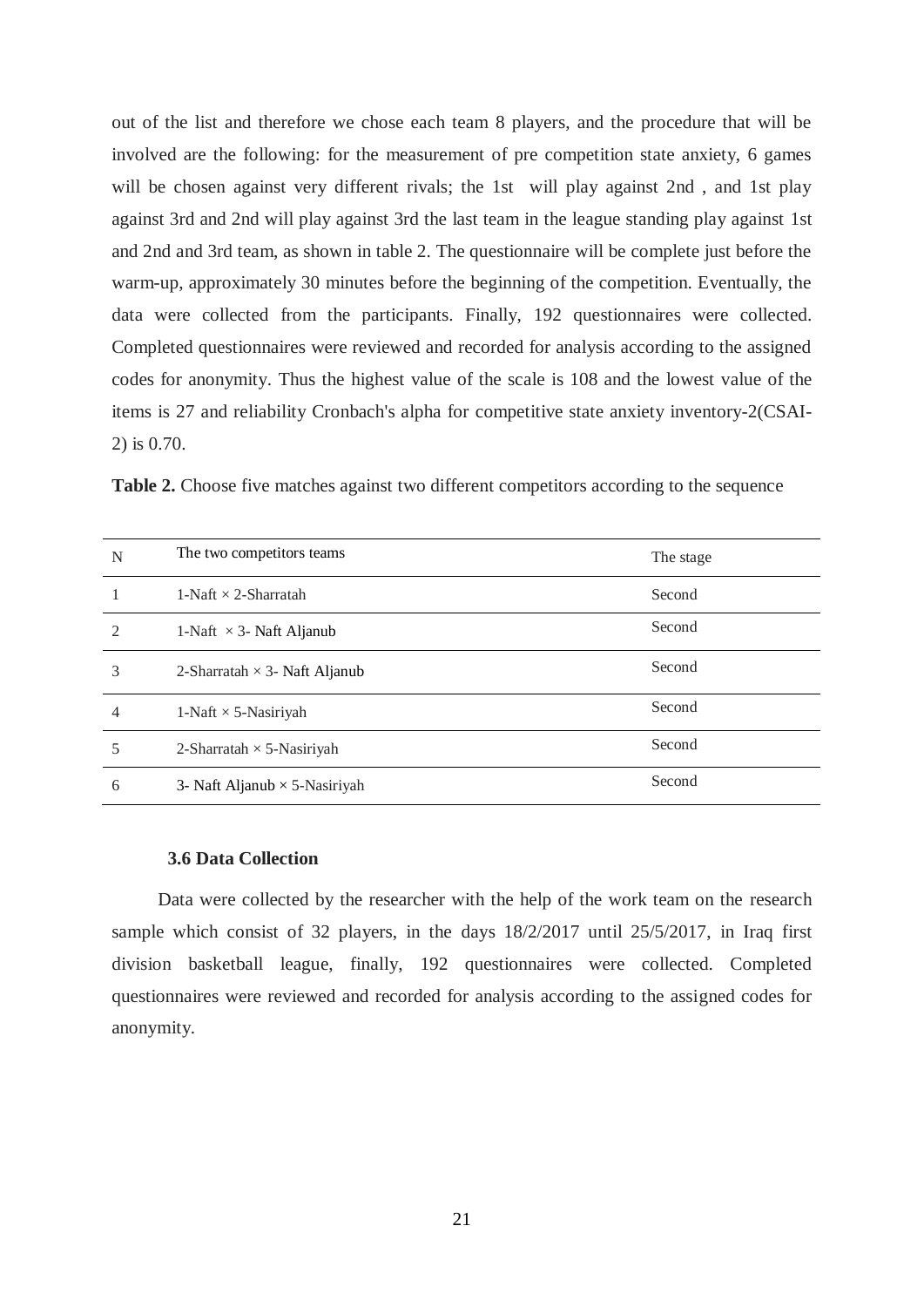# **3.7 Score the scale**

 This scale is called the competitive state anxiety Inventory-2 (CSAI-2) a sport specific state anxiety scale developed by martens et, al., (1990, p117-173). To score the CSAI-2 take all the scores for each item at face value with the exception of item 14, where you "reverse" the score, for example, if you circled 3, count as 2 point  $(1=4, 2=3, 3=2, 4=1)$  your scores for each will range from 9 to 36 with 9 indicating low anxiety (confidence) and 36 indicating high anxiety confidence.

# **3.8 Data Analysis**

 After collecting the data from each of the participants in the sample, frequency and descriptive statistic use SPSS 21 for the evaluate data for the difference between anxiety levels. t.test was used calculate the average degrees of strong teams plays against weak team and strong team plays against strong teams.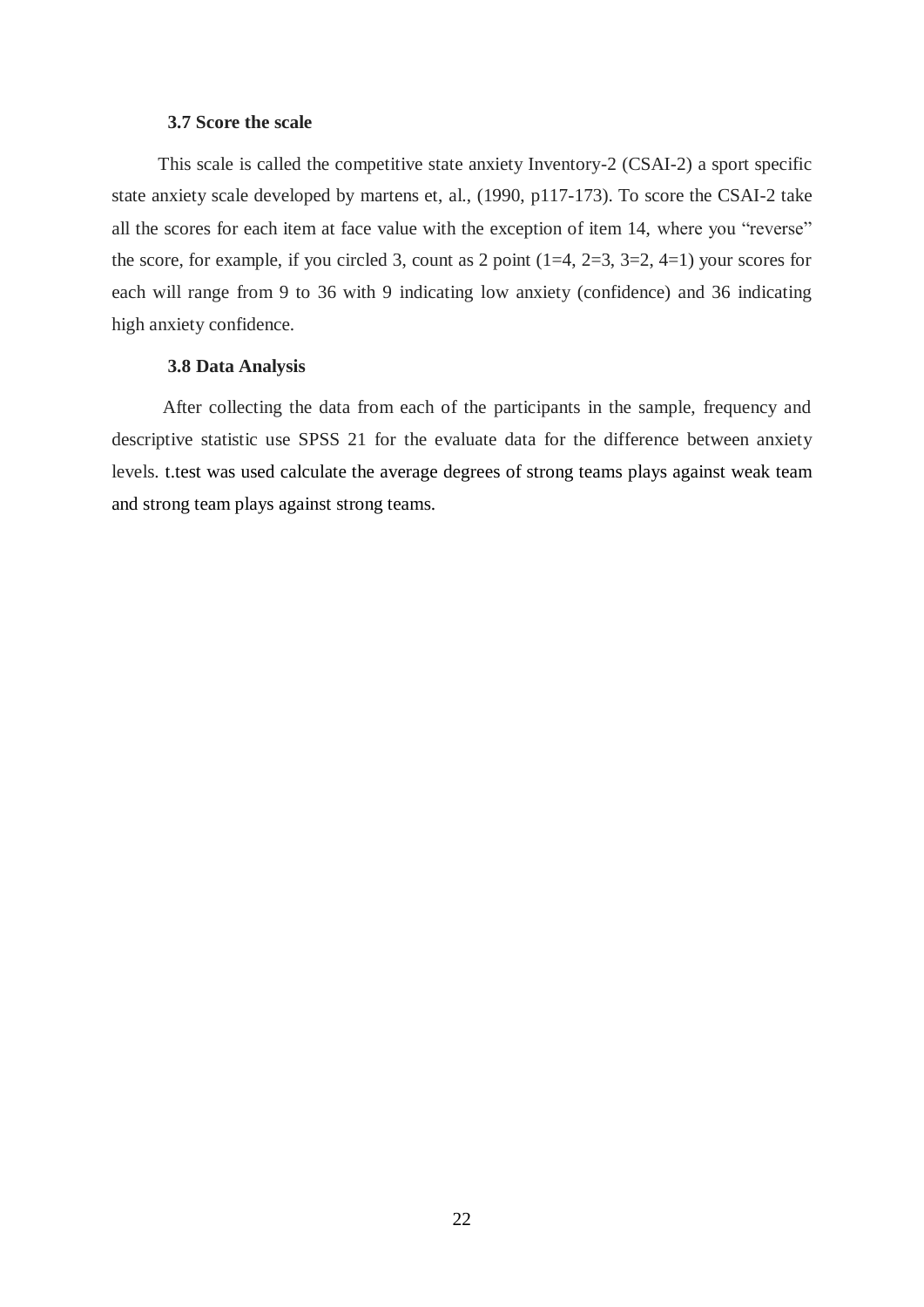# **CHAPTER 4**

# **RESULTS**

### **4.1 Research results**

Results will be displayed in accordance with the objectives of the research, as follows:

 The aim of the present study was to find the relationship between self-confidence, cognitive and somatic anxiety among basketball teams in a sample research. To achieve this goal, Mean, standard deviation and t-test was used to find out the results of the self confidence, cognitive and somatic anxiety levels for weak vs strong teams. Mean, standard deviation and t-test results of the self confidence, cognitive and somatic anxiety levels for strong vs strong teams

 The comparing of the self -confidence, cognitive and somatic anxiety for strong teams plays against weak team and strong team plays against strong teams. To achieve this goal, t.test was used calculate the average degrees of strong team plays against weak team and strong team plays against strong team

# **4.2 Descriptive of the sample**

Table below shows the frequency about the participants

Table 3. Descriptive of the sample of players on provinces in Iraq's basketball clubs according to the sequence

| The league standings of clubs | The number of clubs | $\mathbf n$ | Percentage % |
|-------------------------------|---------------------|-------------|--------------|
| 1                             | Naft                | 8           | 25           |
| $\overline{2}$                | Sharratah           | 8           | 25           |
| 3                             | Naft Aljanub        | 8           | 25           |
| $\overline{4}$                | Nasiriyah           | 8           | 25           |
| <b>Total</b>                  | 4 clubs             | 32          | <b>100</b>   |

 As seen in the Table 3 form of the present study has been reported by frequency statistical method of the sample according to sequence the clubs, the number of participants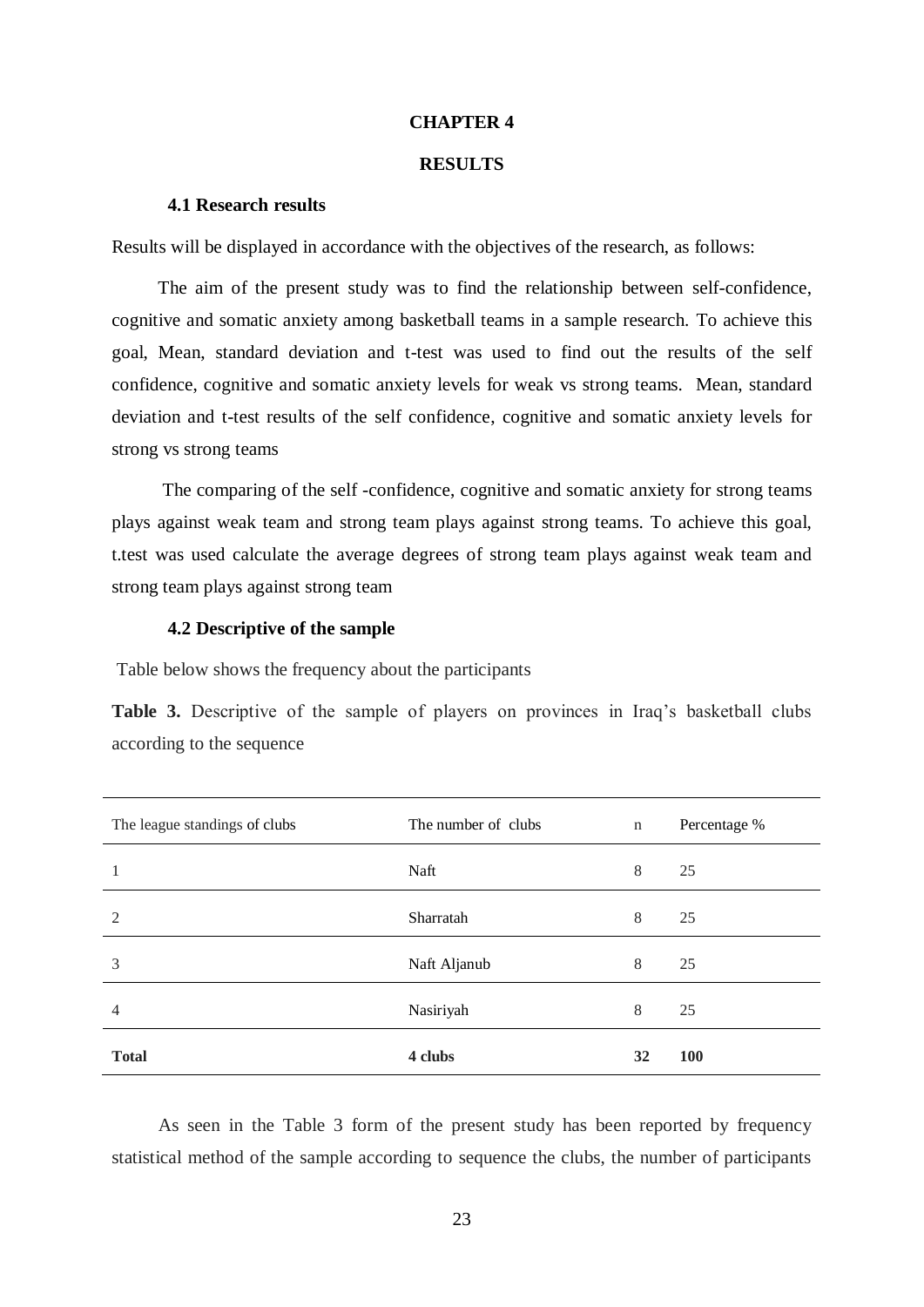according to the Naft club is 25% (n=8), the number of participants according to the Sharratah club is 25% (n=8), the number of participants according to the Naft Aljanub club is 25% (n=8), Finally, the number of participants according to the Nasiriyah club is 25% (n=8).

# **4.3 Is there a significant difference between cognitive and somatic anxiety levels while strong teams play with weak teams?**

 **Table 4.** Mean, standard deviation and t-test results of the cognitive and somatic anxiety levels for weak vs strong teams

| <b>ANXIETY</b>   |                           | n  | Mean | St.Deviation | t    | p        |
|------------------|---------------------------|----|------|--------------|------|----------|
| <b>COGNETIVE</b> | Nasiriyah                 | 24 | 24.0 | 3.2          | 8.28 | $0.000*$ |
|                  | Naft, Sharratah, Naft Alj | 24 | 16.2 | 3.1          | 8.28 | $0.000*$ |
| <b>SOMATIC</b>   | Nasiriyah                 | 24 | 23.7 | 2.6          | 7.96 | $0.000*$ |
|                  | Naft, Sharratah, Naft Alj | 24 | 17.6 | 2.6          | 7.96 | $0.000*$ |

# **\*p<0.05**

 Table 4 shows the result independent of t-test cognitive anxiety is 8.28 that the mean score of the cognitive anxiety levels for Nasiriyah is  $24.0\pm3.2$  and the Naft, Sharratah, Naft Alj teams is  $16.2\pm3.1$ , and p value is  $p<0.05$ , this means there is significant difference between cognitive anxiety levels for weak with strong teams. The result independent of t-test somatic anxiety is 7.9 that the mean score of the somatic anxiety levels for Nasiriyah is 23.7 $\pm$ 2.6 and the Naft, Sharratah, Naft Alj teams is 17.6 $\pm$ 2.6, and p value is p<0.05, this means there is significant difference between somatic anxiety levels for weak with strong teams, it was also found that this result is consistent with the concept of hypothesis1. The research shows that there is significant difference between cognitive and somatic anxiety levels for weak with strong teams.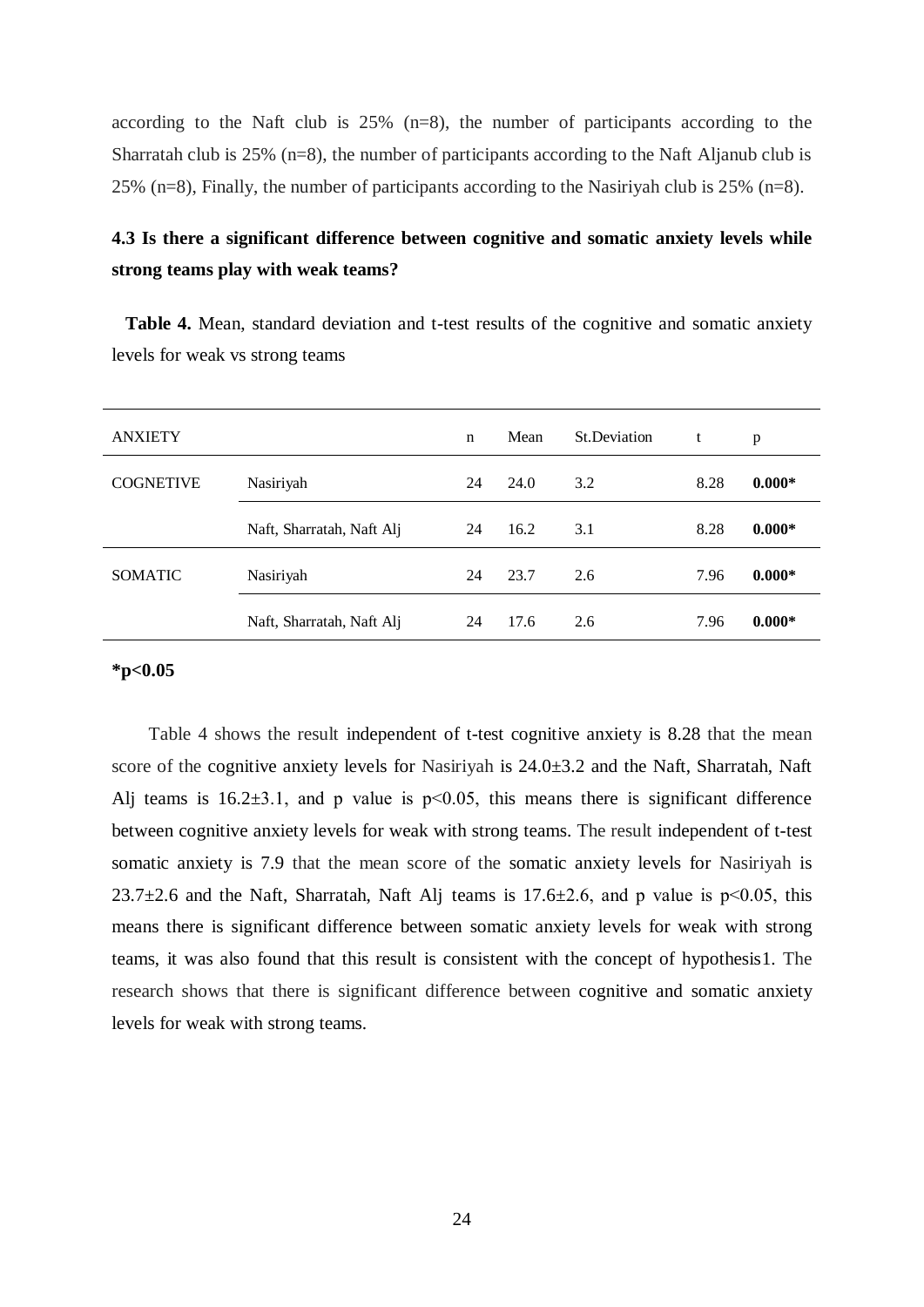# **4.4 Is there a significant difference between cognitive and somatic anxiety levels for strong with strong teams?**

| <b>ANXIETY</b>   |                     | $\mathbf n$ | Mean | St. Deviation | t    | p    |
|------------------|---------------------|-------------|------|---------------|------|------|
| <b>COGNETIVE</b> | Naft                | 24          | 27.0 | 2.5           | 1.37 | 0.17 |
|                  | Sharratah, Naft Alj | 24          | 26.1 | 2.2           | 1.37 | 0.17 |
| <b>SOMATIC</b>   | Naft                | 24          | 26.1 | 1.6           | 0.49 | 0.62 |
|                  | Sharratah, Naft Alj | 24          | 25.8 | 2.3           | 0.49 | 0.62 |

**Table 5.** Mean, standard deviation and t-test results of the cognitive and somatic anxiety levels for strong vs strong teams

# **p˃0.05**

 Table 5 shows the result independent of t-test cognitive anxiety is 1.37 that the mean score of the cognitive anxiety levels for Naft is  $27.0\pm 2.5$  and the Sharratah, Naft Alj teams is 26.1 $\pm$ 2.2, and p value is p $>$ 0.05, this means there is no significant difference between cognitive anxiety levels for strong with strong teams. The result independent of t-test somatic anxiety is 0.4 that the mean score of the somatic anxiety levels for Naft is  $26.1 \pm 1.6$  and the Sharratah, Naft Alj teams is  $25.8\pm2.3$ , and p value is p $>0.05$ , this means there is no significant difference between somatic anxiety levels for strong with strong teams, it was found that this result is refusal of hypothesis 2. The research shows that there is no significant difference between cognitive and somatic anxiety levels for strong with strong teams.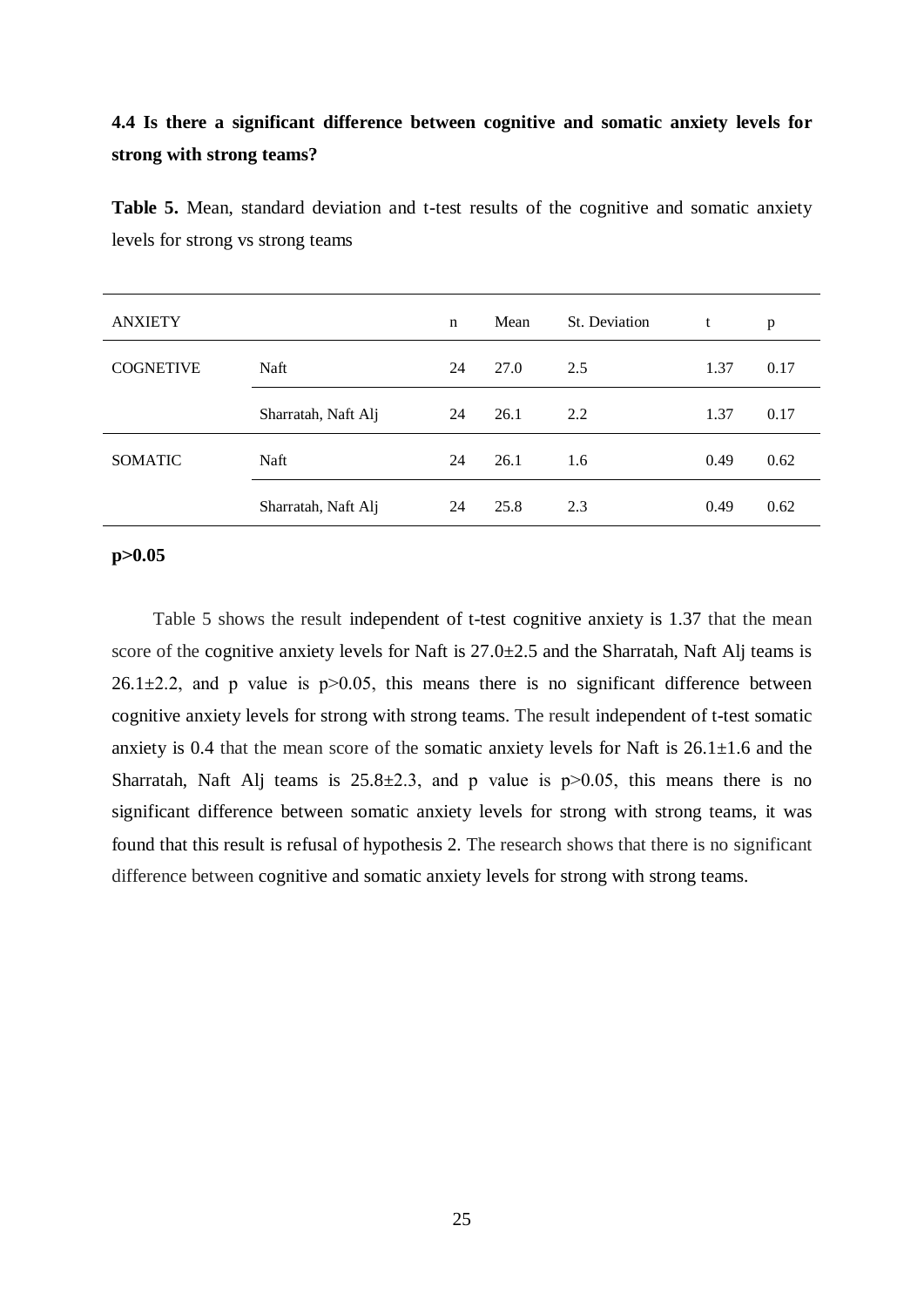# **4.5 Is there a significant difference between cognitive and somatic anxiety for strong team plays against weak team and strong team plays against strong team?**

| <b>ANXIETY</b>   |                   | n  | Mean | St. Deviation | t        | p        |
|------------------|-------------------|----|------|---------------|----------|----------|
| <b>COGNETIVE</b> | Naft vs Nasiriyah | 24 | 16.2 | 3.1           | $-15.31$ | $0.000*$ |
|                  | Naft vs Sharratah | 24 | 26.6 | 2.4           | $-13.98$ | $0.000*$ |
| <b>SOMATIC</b>   | Naft vs Nasiriyah | 24 | 17.6 | 2.6           | $-14.93$ | $0.000*$ |
|                  | Naft vs Sharratah | 24 | 26   | 2.2           | $-13.72$ | $0.000*$ |

**Table 6.** Mean, standard deviation and t-test results of the cognitive and somatic anxiety for strong team plays against weak team and strong team plays against strong team

# **\*p<0.05**

 Table 6 shows the result independent of t-test cognitive anxiety is -15.31, -13.98 that the mean score of the cognitive anxiety for Naft vs Nasiriyah is 16.2±3.1 and the Naft vs Sharratah team is 26.6 $\pm$ 2.4, and p value is p<0.05, this means there is a significant difference between cognitive anxiety for strong team plays against weak team and strong team plays against strong team. The result independent of t-test somatic anxiety is -14.93, -13.72 that the mean score of the somatic anxiety for Naft vs Nasiriyah is 17.6±2.6 and the Naft vs Sharratah team is  $26\pm2.2$ , and p value is  $p<0.05$ , this means there is a significant difference between somatic anxiety for strong team plays against weak team and strong team plays against strong team, it was also found that this result is consistent with the concept of hypothesis 3. The research shows that there is a significant difference between cognitive and somatic anxiety for strong team plays against weak team and strong team plays against strong team.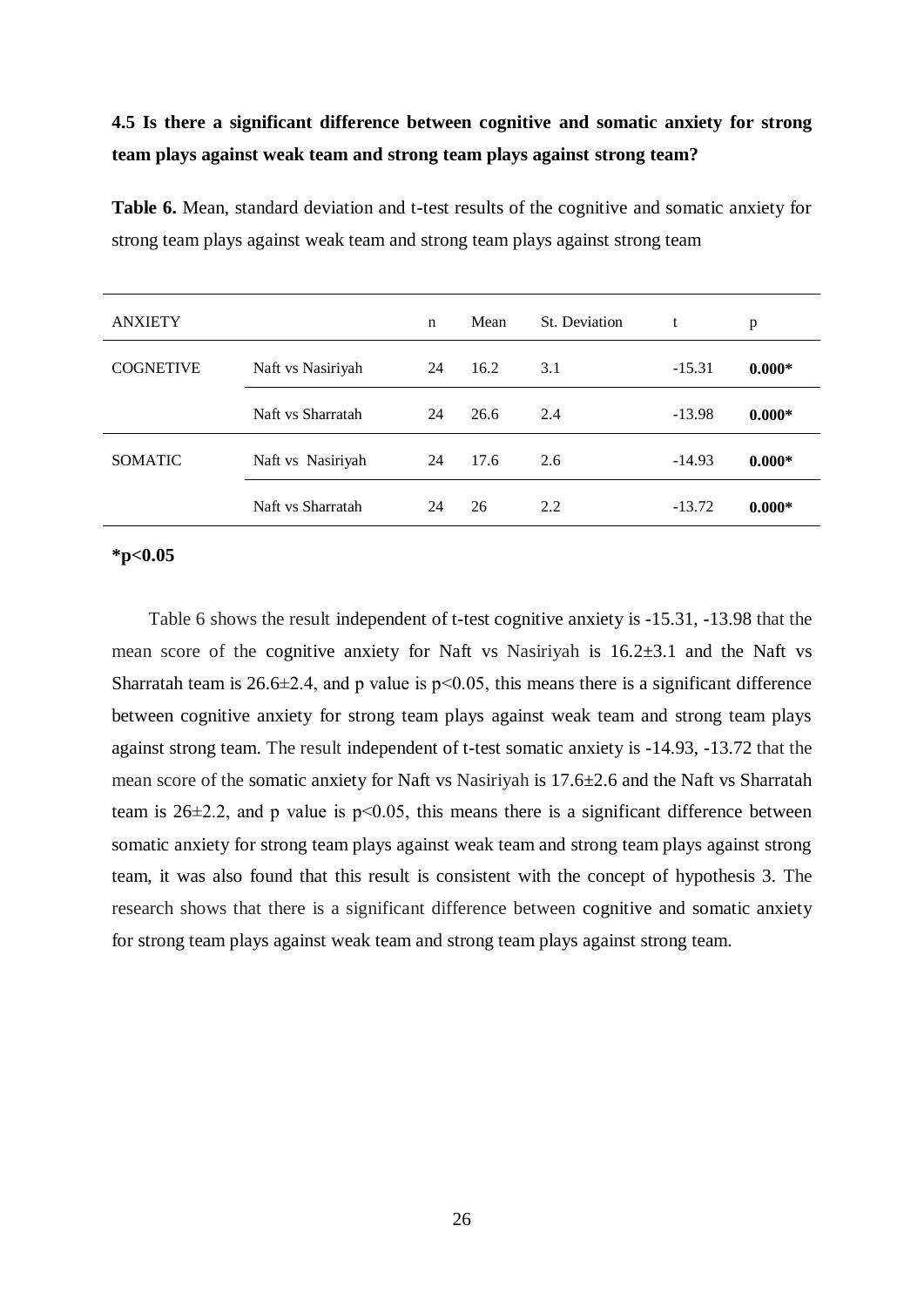# **4.6 Is There a significant difference self confidence anxiety between strong team play with weak teams?**

**Table 7.** Mean, standard deviation and t-test results of the self confidence levels for weak vs strong teams

| <b>SELF CONFIDENCE</b>    | n  | Mean | St. Deviation |     | D        |
|---------------------------|----|------|---------------|-----|----------|
| Naft, Sharratah, Naft Alj | 24 | 24.2 | 2.3           | 9.6 | $0.000*$ |
| Nasiriyah                 | 24 | 16.6 | 3.3           | 9.6 | $0.000*$ |

# **\*p<0.05**

 Table 7 shows the result independent of t-test self confidence anxiety is 9.6 that the mean score of the self confidence anxiety levels for Naft, Sharratah, Naft Alj teams is 24.2 $\pm$ 2.3 and the Nasiriyah team is 16.6 $\pm$ 3.3, and p value is p $\leq$ 0.05; this means there is a significant difference self confidence anxiety between strong team play with weak teams, it was also found that this result is consistent with the concept of hypothesis 4. The research shows that there is significant difference self confidence anxiety between strong team play with weak teams.

# **4.7 Is There a significant difference self confidence anxiety between strong team play with strong team?**

**Table 8.** Mean, standard deviation and t-test results of the self confidence levels for strong vs strong teams

| <b>SELF CONFIDENCE</b> | n  | Mean | St. Deviation |      | p    |
|------------------------|----|------|---------------|------|------|
| Naft                   | 24 | 26,5 | 1,6           | 0.76 | 0.44 |
| Sharratah, Naft Alj    | 24 | 26,0 | 3,0           | 0.76 | 0.44 |

# **p**˃**0.05**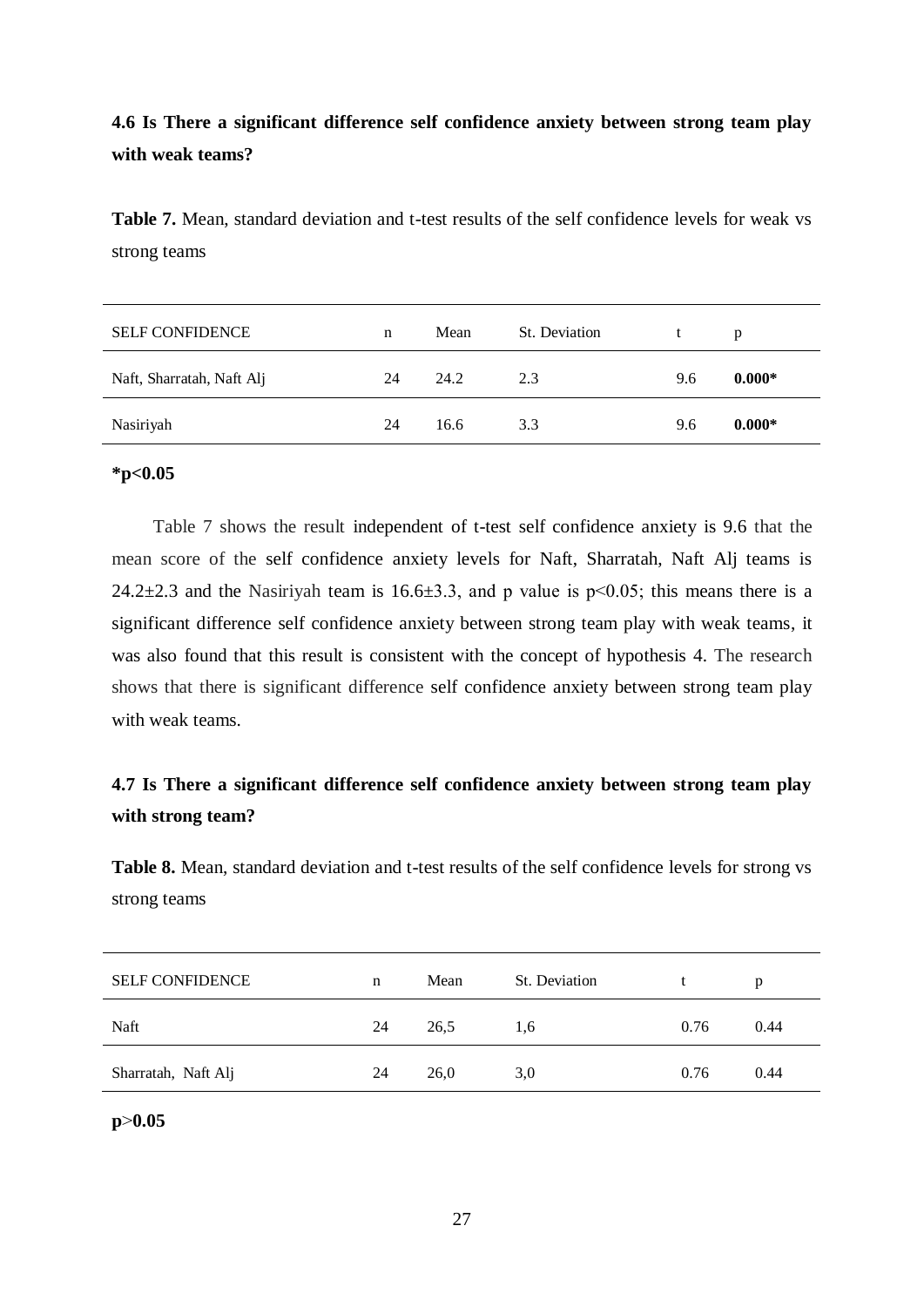Table 8 shows the result independent of t-test self confidence anxiety is 0.76 that the mean score of the self confidence anxiety levels for Naft is 26.5±1.6 and the Sharratah, Naft Alj teams is  $26.0\pm3.0$ , and p value is p $>0.05$ ; this means there is no significant difference self confidence anxiety between strong team play with strong team, it was found that this result is refusal of hypothesis 5. The research shows that there is no significant difference self confidence anxiety between strong team play with strong team.

# **4.8 Is There a significant difference self confidence anxiety for the sum of three games between strong team plays against weak team and strong team plays against strong team?**

**Table 9.** Mean, standart deviation and t-test results of the self confidence levels for strong team plays against weak team and strong team plays against strong team

| <b>SELF CONFIDENCE</b> | n  | Mean | St.Deviation |         | p        |
|------------------------|----|------|--------------|---------|----------|
| Naft vs Nasiriyah      | 24 | 24.2 | 2.3          | $-3.33$ | $0.001*$ |
| Naft vs Sharratah      | 24 | 26.3 | 2.4          | $-3.36$ | $0.002*$ |

### **\*p<0.05**

 Table 9 shows the result independent of t-test self confidence anxiety is -3.33, -3.36 that the mean score of the self confidence anxiety for Naft vs Nasiriyah is 24.2±2.3 and the Naft vs Sharratah team is  $26.3 \pm 2.4$ , and p value is  $p \le 0.05$ , this means there is a significant difference self confidence anxiety for the sum of three games between strong team plays against weak team and strong team plays against strong team, it was also found that this result is consistent with the concept of hypothesis 6. The research shows that there is a significant difference self confidence anxiety for the sum of three games between strong team plays against weak team and strong team plays against strong team.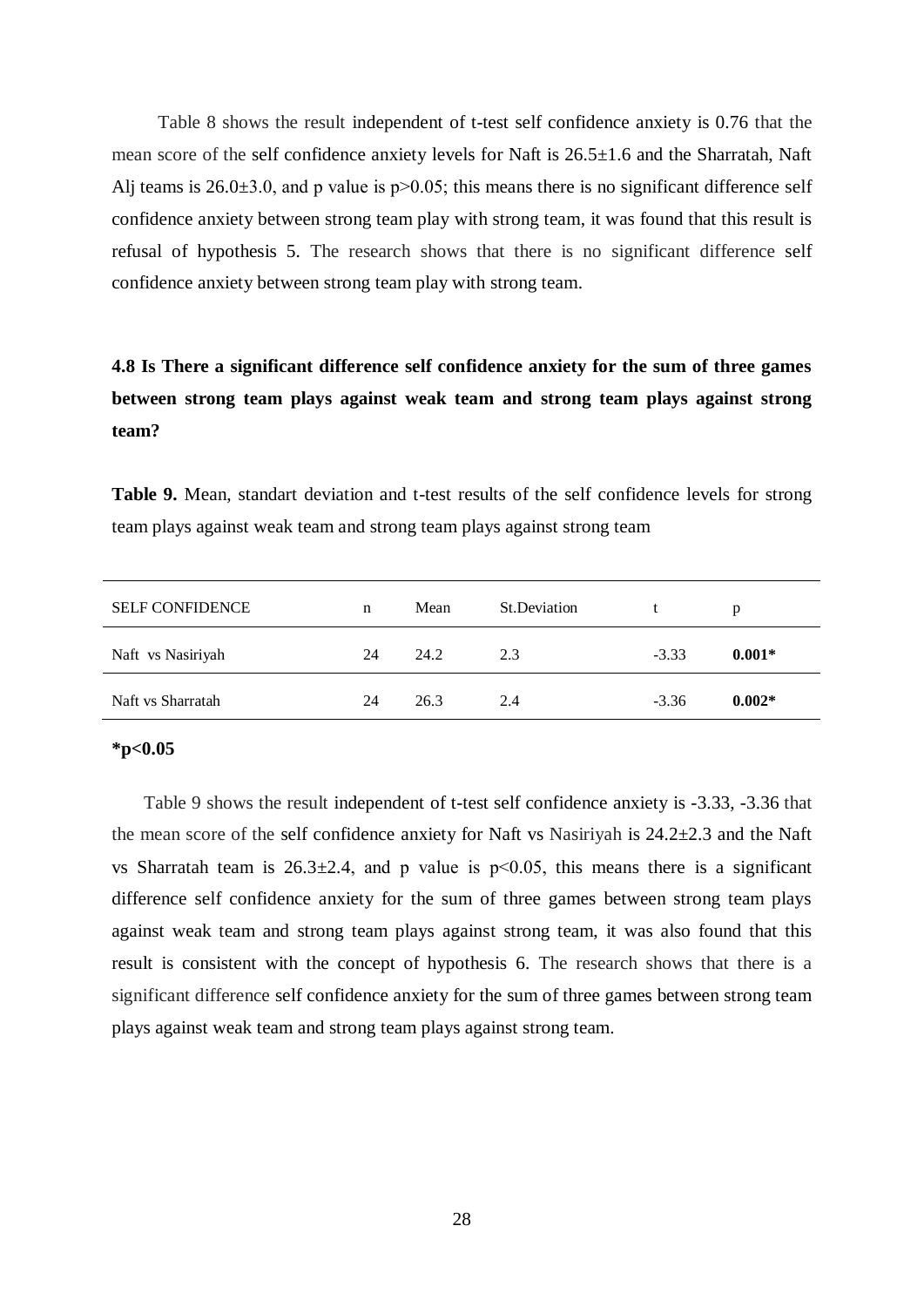## **The research interpretation**

 The research found that there is significant difference between cognitive anxiety levels for weak vs strong teams, the found that the there is significant difference between somatic anxiety levels for weak vs strong teams. The found that there is no significant difference between cognitive anxiety levels for strong vs strong teams, and the found that there is no significant difference between somatic anxiety levels for strong vs strong teams.

 The found that there is a significant difference between cognitive anxiety for strong team plays against weak team and strong team plays against strong team, and the found that there is a significant difference between somatic anxiety for strong team plays against weak team and strong team plays against strong team. The research shows that there is a significant difference between cognitive and somatic anxiety for strong team plays against weak team and strong team plays against strong team.

 The found that there is a significant difference self confidence anxiety between strong team play with weak teams. And they found that there is no significant difference self confidence anxiety between strong team play with strong team.

 The found that there is a significant difference self confidence anxiety for the sum of three games between strong team plays against weak team and strong team plays against strong team.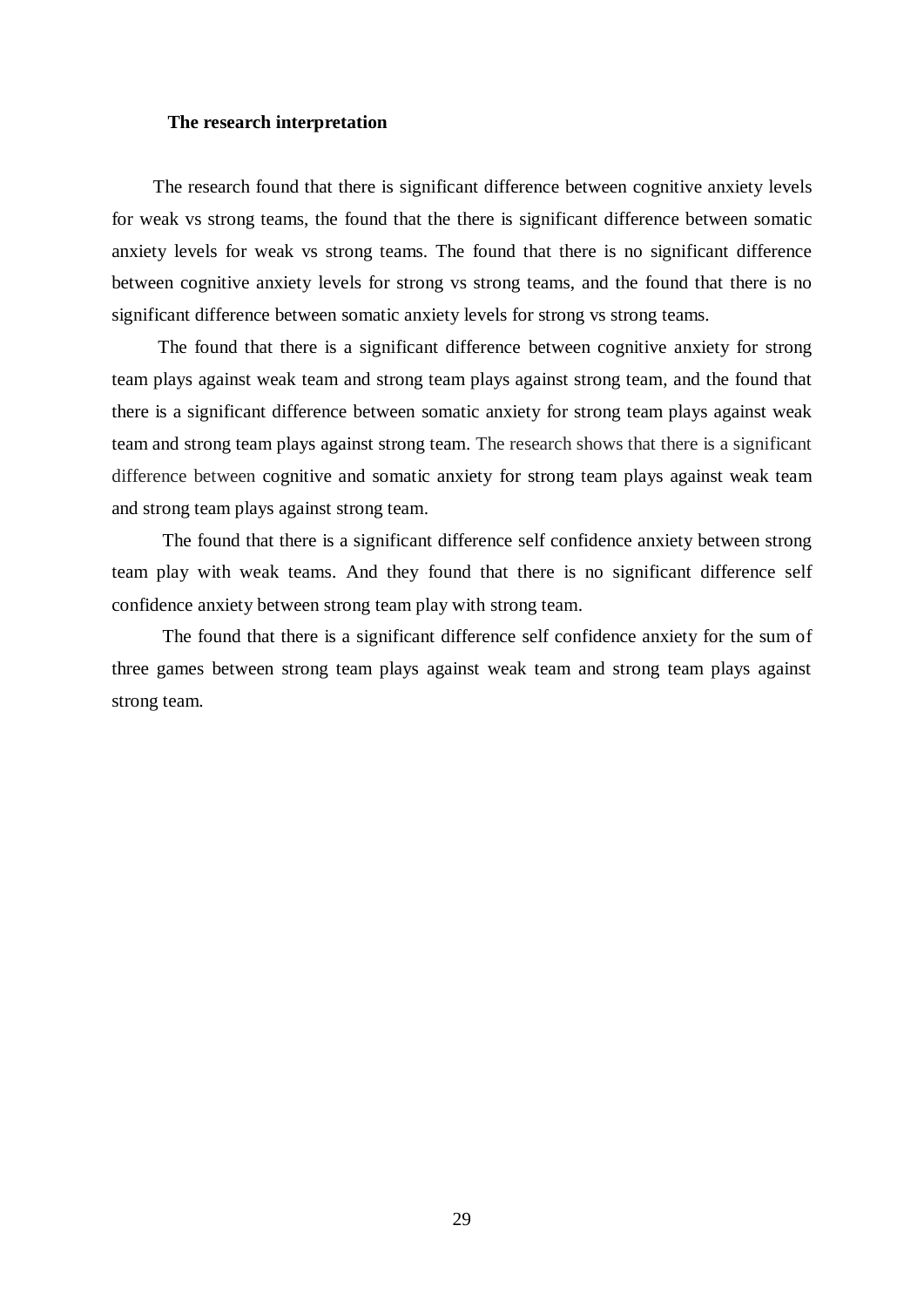#### **CHAPTER 5**

#### **DISCUSSION**

#### **Discussion**

 This study was aimed at finding the cognitive and somatic anxiety levels while strong teams play with weak teams, also to find cognitive and somatic anxiety levels while strong teams play with strong teams, and to find cognitive and somatic anxiety for the sum of three games between strong team plays against weak team and strong team plays against strong team, the aim of the study find differences self confidence anxiety between strong team play with weak teams, also to find difference self confidence anxiety between strong team play with strong team, and to find difference self confidence anxiety for the sum of three games between strong team plays against weak team and strong team plays against strong team among basketball team in a sample research. The researcher translated the questionnaire to Arabic language, of verify the accuracy of the translation, and translate the questionnaire to Arabic back the English for validity of the questionnaire.

 The result of the hypothesis, in this study is finding correlation between cognitive and somatic anxiety levels for weak vs strong teams among basketball teams in a sample research. According to the findings of the study that the mean score of the cognitive anxiety levels for Nasiriyah is 24.0±3.2 and the Naft, Sharratah, Naft Alj teams is 16.2±3.1, and p value is p˂0.05, and that the mean score of the somatic anxiety levels for Nasiriyah is 23.7 $\pm$ 2.6 and the Naft, Sharratah, Naft Alj teams is 17.6 $\pm$ 2.6, and p < 0.05, it shows that there significant difference between cognitive and somatic anxiety levels for weak vs strong teams, this result is a concept of hypothesis 1. The results of the study Thuot were consistent with the results of the study, which showed the difference between the basketball players in the competition teams and the presence of teams physical concern between the players during the competition as well as the level of concern and competition is very high while playing between the teams as well as there is a difference between the cognitive anxiety in the teams between the players where the level of concern The competition is also high during the game and this affects the cognitive abilities of the players under changing circumstances and increased abilities on the opponent (Thuot, Kavouras & Kenefick,1998).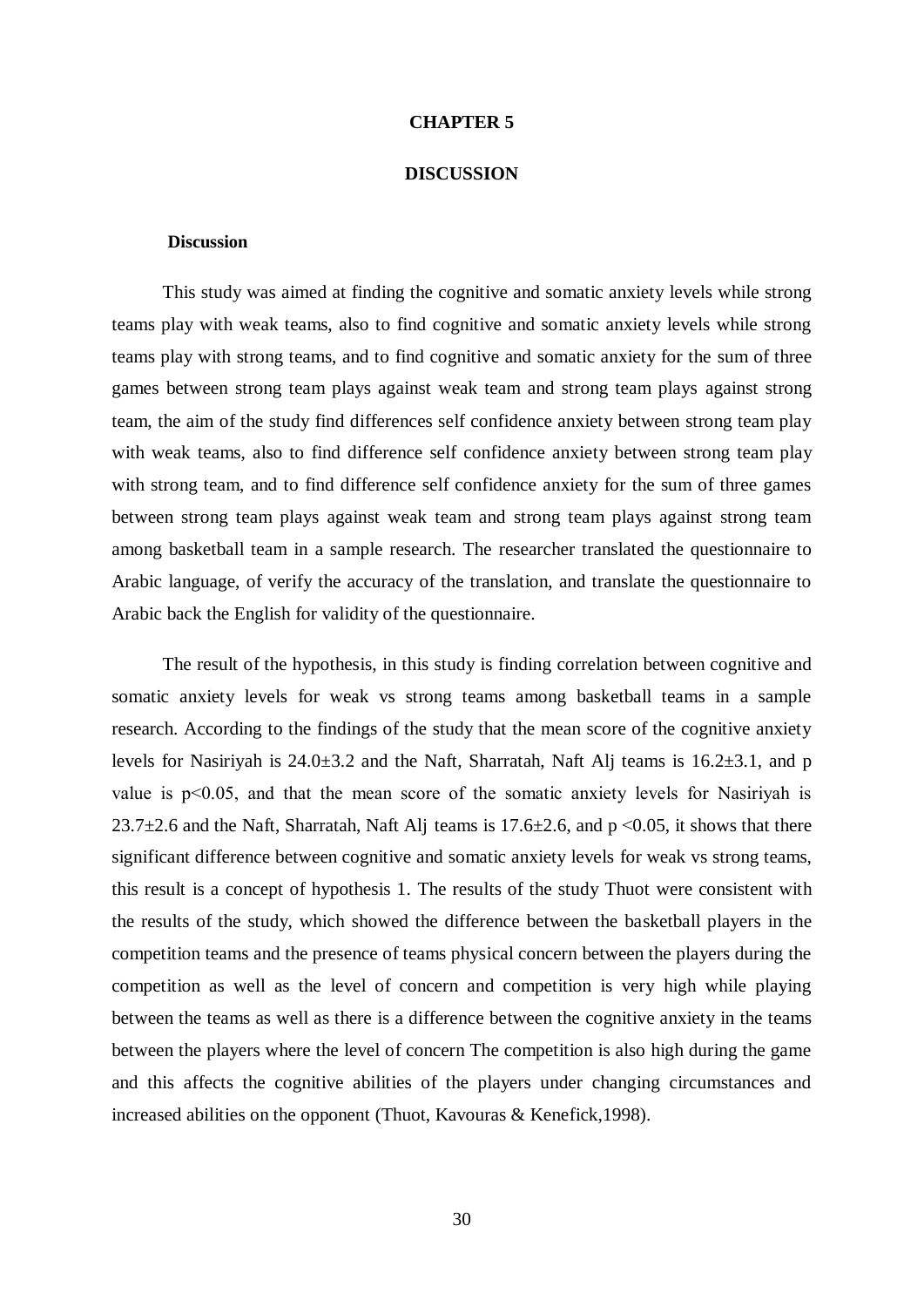The result of the hypothesis in this study is finding the correlation between cognitive and somatic anxiety levels for strong vs strong teams among basketball teams in a sample research. According to the findings of the study that the mean score of the cognitive anxiety levels for Naft is  $27.0\pm 2.5$  and the Sharratah, Naft Alj team is  $26.1\pm 2.2$ , and p value is  $p>0.05$ , and that the mean score of the somatic anxiety levels for Naft is 26.1 $\pm$ 1.6 and the Sharratah, Naft Alj team is  $25.8 \pm 2.3$ , and  $p > 0.05$ , it shows that there no significant difference between cognitive and somatic anxiety levels for strong vs strong teams, this result is refusal of hypothesis 2. Balyan results showed that there is a relationship of cognitive anxiety and physical anxiety when players hate basketball during the competition and the physiological effects of the teams were high and there was no significant difference in the cognitive and physical anxiety of the players during the competition (Balyan et al., 2016).

 The result of the hypothesis in this study is finding the correlation between cognitive and somatic anxiety for strong team plays against weak team and strong team plays against strong team among basketball teams in a sample research. According to the findings of the study that the mean score of the cognitive anxiety for Naft vs Nasiriyah is 16.2±3.1 and the Naft vs Sharratah team is  $26.6\pm2.4$ , and p value is p $\leq 0.05$ , and that the mean score of the somatic anxiety for Naft vs Nasiriyah is  $17.6 \pm 2.6$  and the Naft vs Sharratah team is  $26 \pm 2.2$ , and  $p<0.05$ , it shows that there a significant difference between cognitive and somatic anxiety for strong team plays against weak team and strong team plays against strong team; it found that this result is a concept of hypothesis 3. As in the results of the study conducted by Cano in assessing the level of cognitive and physical anxiety during the competition between the players basketball basket was the same research of 10 players of the Spanish basketball teams where he found that there is a difference level of cognitive anxiety and physical anxiety among the players as well as there was a positive relationship during the competition (Cano et al., 2010).

 The result of the hypothesis in this study is finding the self confidence anxiety between strong team play with weak teams among basketball teams in a sample research. According to the findings of the study that the mean score of the self confidence anxiety levels for Naft, Sharratah, Naft Alj teams is  $24.2 \pm 2.3$  and the Nasiriyah team is  $16.6 \pm 3.3$ , and p value is p˂0.05, it shows that there was a significant difference self confidence anxiety between strong team play with weak teams, this result is consistent with a concept of hypothesis 4. The results of the study conducted by Smith between females and males, there was a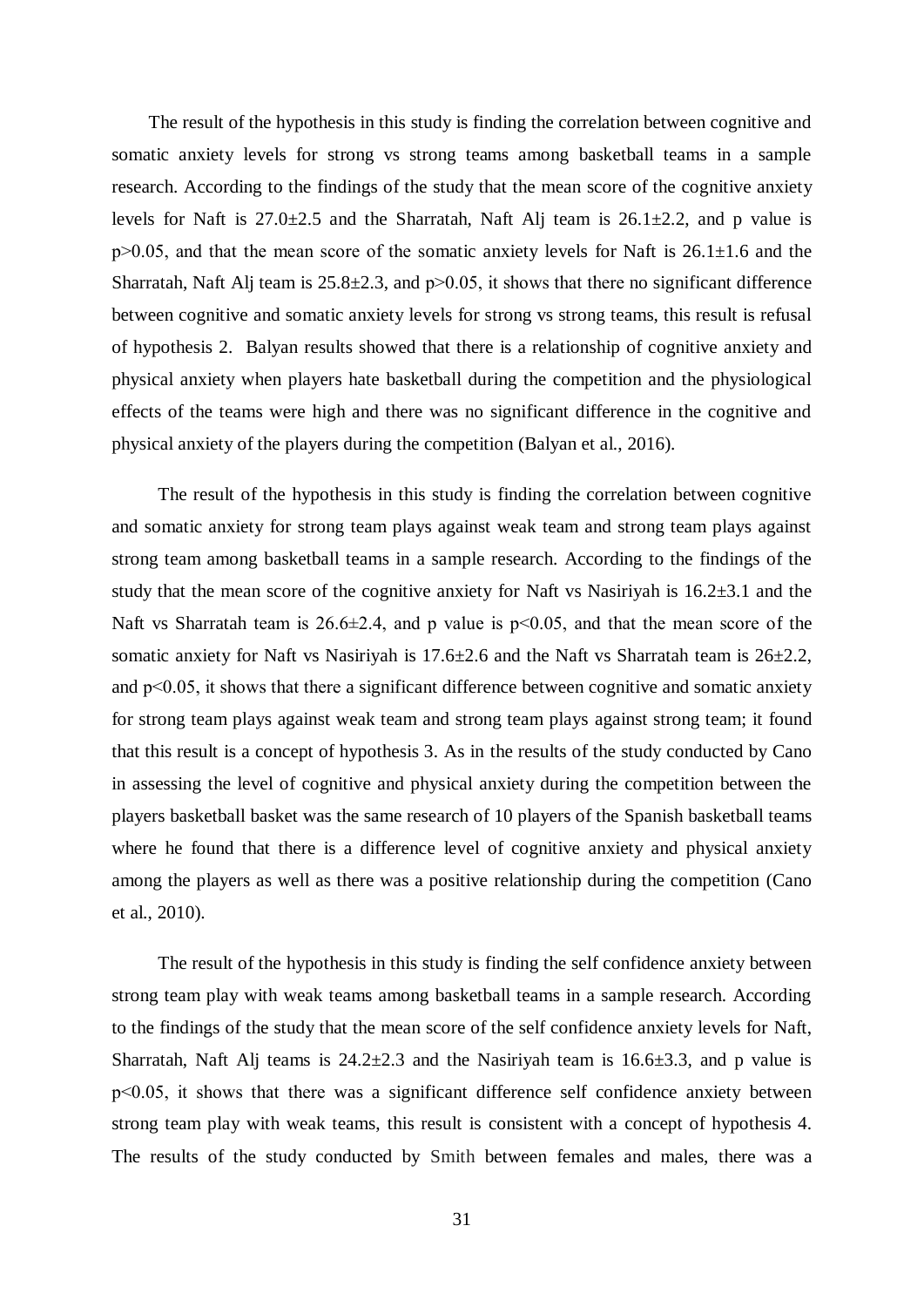difference of self-confidence among the players and an increase in the level of skills. Also, the percentage of females has increased in anxiety, self-confidence and the proportion of males has become less relative to the level of self-confidence concern through the perceived abilities of males and anxiety self-confidence. The competition has been strongly influenced by situational changes (Smith et al., 2006).

 The result of the hypothesis in this study is finding the self confidence anxiety between strong team play with strong team among basketball teams in a sample research. According to the findings of the study that the mean score of the self confidence anxiety levels for Naf is  $26.5\pm1.6$  and the Sharratah, Naft Alj teams is  $26.0\pm3.0$ , and p value is p $>0.05$ , it shows that there is no significant difference self confidence anxiety between strong team play with strong team, it was found that this result is refusal of hypothesis 5. As in the results of the study of Parfitt in relation to the scale CSAI-2, there was no difference of self-confidence among the players and that the highest level among the winners in the anxiety of selfconfidence and the lowest level for the physiological effects of the losers and nervous sports affect the psychological and psychological anxiety during the competition (Parfitt & Pates, 1999).

 The result of the hypothesis in this study is finding the self confidence anxiety for the sum of three games between strong team plays against weak team and strong team plays against strong team among basketball teams in a sample research. According to the findings of the study that the mean score of the self confidence anxiety for Naft vs Nasiriyah is 24.2 $\pm$ 2.3 and the Naft vs Sharratah teams is 26.3 $\pm$ 2.4, and p value is p<0.05, it shows that there is a significant difference self confidence anxiety for the sum of three games between strong team plays against weak team and strong team plays against strong team; this result is consistent with a concept of hypothesis 6. The results of Bernardo study agree with the existence of the relationship between anxiety and competition and that the percentage is negative between them and that the concern is higher than the salary of the competition and so there is a difference between anxiety and competition during the game as well as there is difference of self confidence anxiety between the players (Sonstroem & Bernardo, 1982).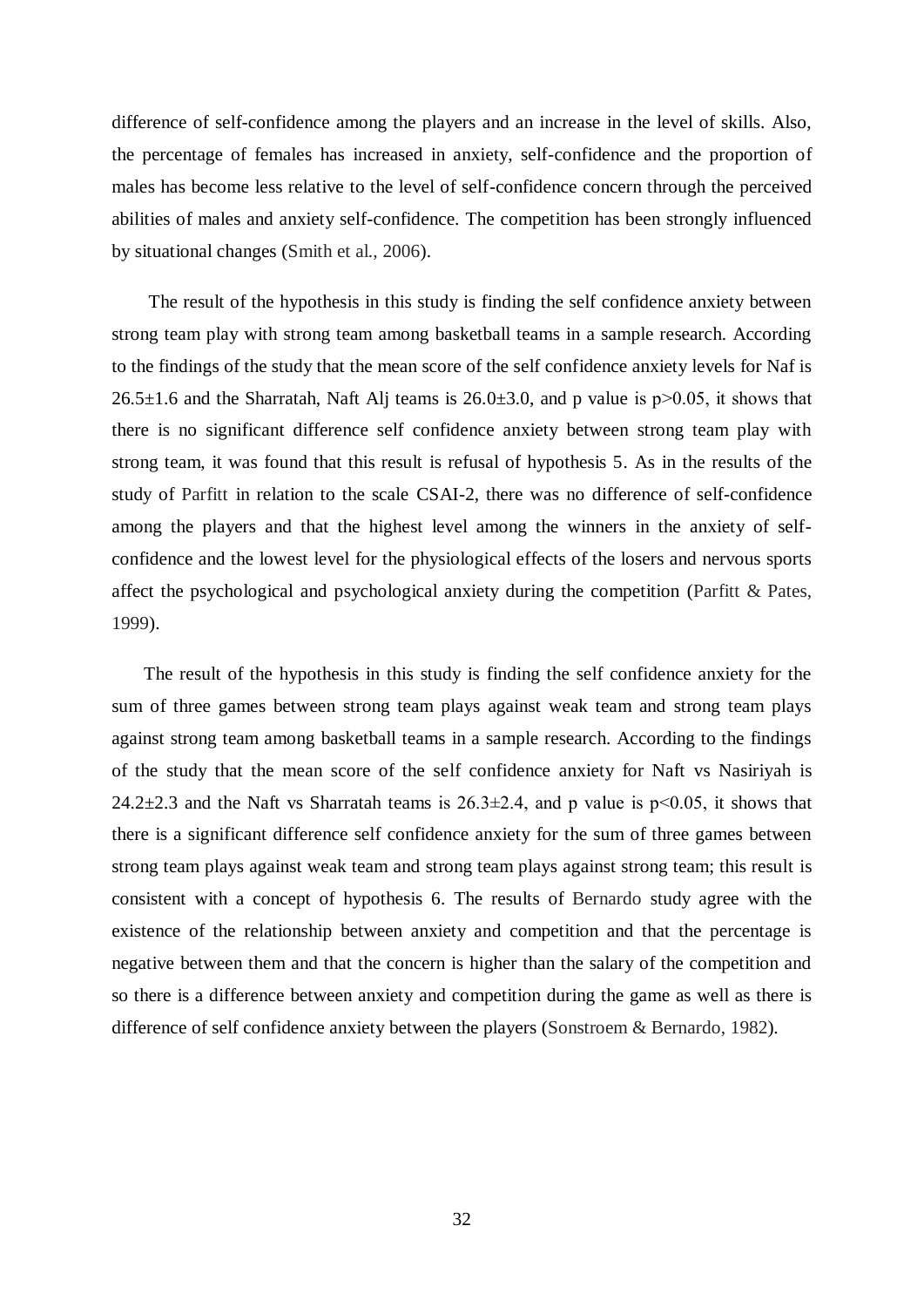### **CHAPTER 6**

# **CONCLUSIONS AND RECOMMENDATIONS**

#### **6.1 Conclusions**

 This study measured the comparison of state anxiety levels between strong and weak rivals playing together at the Iraqi first division basketball league, the research sample consists of 32 athletes in 4 teams according to the sequence they are 1-Naft, 2-Sharratah, 3- Naft Aljanub, and 4-Nasiriyah. All the participants had been selected in Iraq's Basketball clubs, of the participated advanced category in the selected basketball teams in Iraq first division basketball league, for the season 18/2/2017 until 25/5/2017. Participants answered the questionnaire of the study; Competitive State Anxiety Inventory (CSAI) which was prepared by (Martens et al, 1990), to collect the data, SPSS statistical methods was used to analyze the descriptive data.

 The results of this study as shown in the table 4, there is significant difference between cognitive anxiety levels for weak vs strong teams, as well, that there is significant difference between somatic anxiety levels for weak vs strong teams, it was also found that this result is consistent with the concept of hypothesis 1.

 The result in the table 5, there is no significant difference between cognitive anxiety levels for strong vs strong teams, as well; there is no significant difference between somatic anxiety levels for strong vs strong teams, it was found that this result is refusal of hypothesis 2.

 The result in the table 6, there is a significant difference between cognitive anxiety for strong team plays against weak team and strong team plays against strong team, and there is a significant difference between somatic anxiety for strong team plays against weak team and strong team plays against strong team, it was also found that this result is consistent with the concept of hypothesis 3.

 The result in the table 7, there is a significant difference self confidence anxiety between strong team play with weak teams, it was also found that this result is consistent with the concept of hypothesis 4.

 The result in the table 8, there is no significant difference self confidence anxiety between strong team play with strong team, it was found that this result is refusal of hypothesis 5.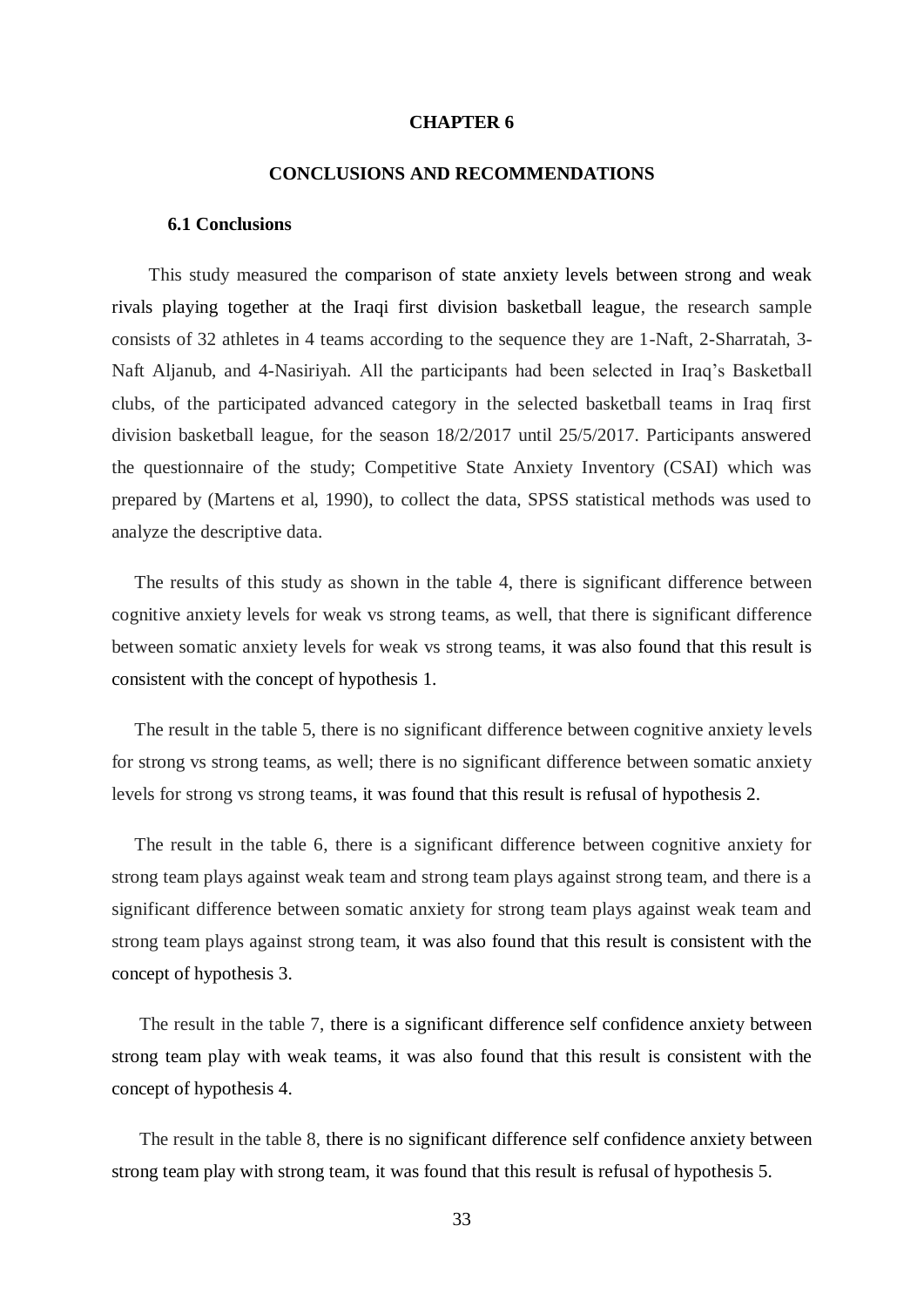The result in the table 9, there is a significant difference self confidence anxiety for the sum of three games between strong team plays against weak team and strong team plays against strong team, it was also found that this result is consistent with the concept of hypothesis 6.

### **6.2 Recommendations**

 Further studies on vision in life is necessary because of the limitations whether it was theoretically or empirically as mentioned above, there is a need for further studies on the elimination of these limitations, we therefore offer our recommendations as follow.

- i. This study focused on the relationship between the cognitive and somatic anxiety for a selected basketball teams in Iraq first division basketball league. We recommend a further procedure to study and investigate the relationship between the cognitive and somatic anxiety of basketball teams at others games like Volleyball.
- ii. This study is carried out only adults aged between 20- 50, and can procedure a study at adolescents.
- iii. The study is conducted only for males, and can be conducted in females.
- iv. Procedure additional study on the self confidence anxiety between teams from different games.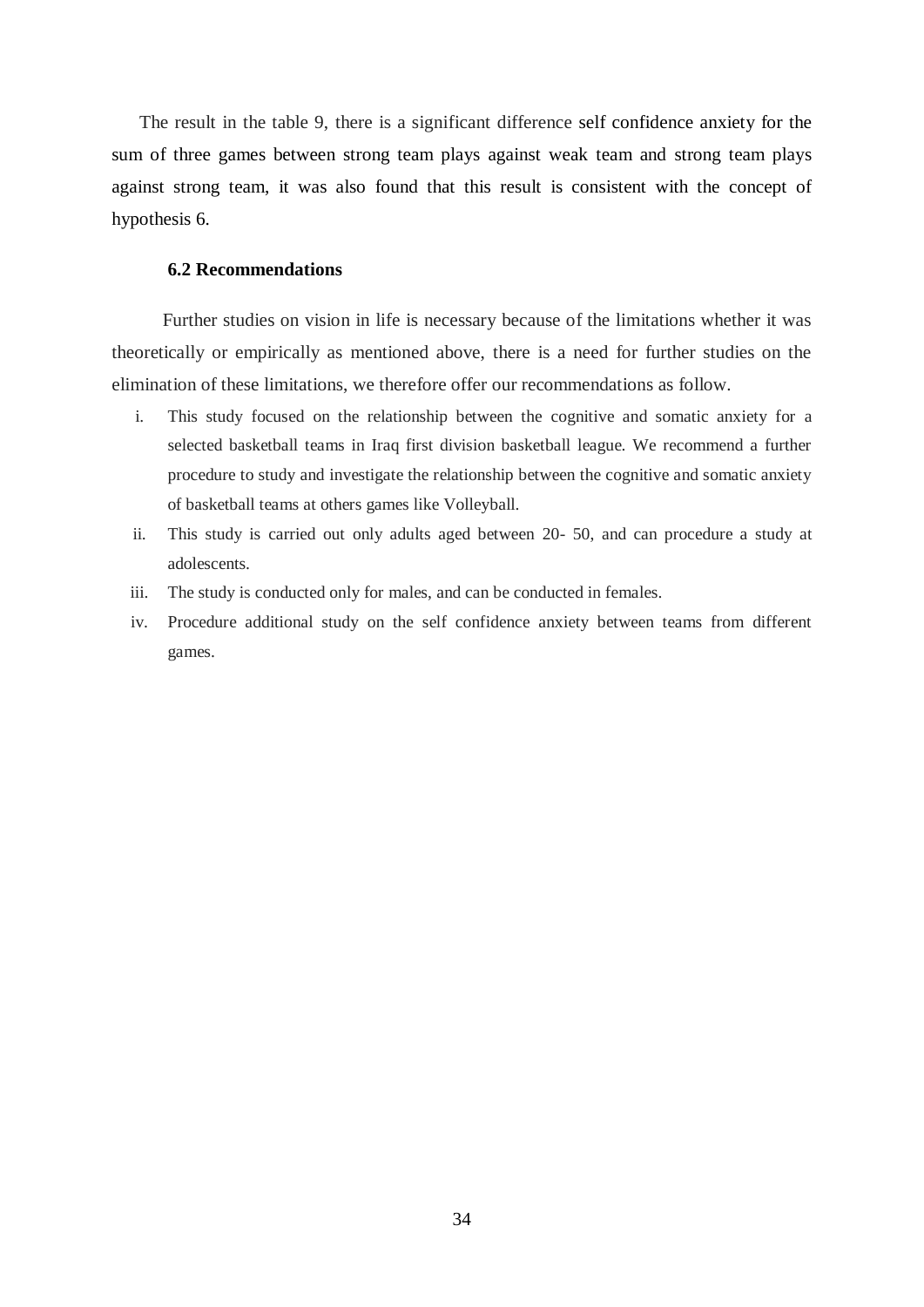# **REFERENCES**

- 1. Al-Gendy, T. M. (2012). Designing new groups of tests for measuring the technical performance of the basketball players, *Trends in Applied Sciences Research*, *7*(8), p673.
- 2. Arazi, H., & Asadi, A. (2011). The effect of aquatic and land polymeric training on strength, sprint, and balance in young basketball players.
- 3. Aşçı, F. H. (2003). The effects of physical fitness training on trait anxiety and physical self concept of female university students. *Psychology of sport and exercise*.
- 4. Ángel Gómez, M., Lorenzo, A., Sampaio, J., José Ibáñez, S., & Ortega, E. (2008). Gamerelated statistics that discriminated winning and losing teams from the Spanish men's professional basketball teams. *Collegiums Anthropological*, *32*(2), p451-456.
- 5. Asadi, A. (2013). Effects of in-season short-term polymeric training on jumping and agility performance of basketball players. *Sport Sciences for Health*, *9*(3), p133-137.
- 6. Aladag, M., Yaka, B., & Koç, I. (2014). Opinions of counselor candidates regarding counseling skills training. *Educational Sciences: Theory and Practice*.
- 7. Balyan, K. Y., Tok, S., Tatar, A., Binboga, E., & Balyan, M. (2016). The relationship among personality, cognitive anxiety, somatic anxiety, physiological arousal, and performance in male athletes. *Journal of Clinical Sport Psychology*, *10*(1), p48-58.
- 8. Branscombe, N. R., & Wann, D. L. (1991). The positive social and self concept consequences of sports team identification. *Journal of Sport & Social Issues*, *15*(2), p115-127.
- 9. Beedie, C. J., Terry, P. C., & Lane, A. M. (2000). The Profile of Mood States and athletic performance: Two meta-analyses. *Journal of applied sport psychology*, *12*(1), p49-68.
- 10. Bhat, S. A., & Shaw, D. (2016). Selected Anxiety Variables of Successful and Unsuccessful Male and Female Judo Players of All India Inter-University Level.
- 11. Burton, D. (1988). Do anxious swimmers swim slower? Reexamining the elusive anxiety performance relationship. *Journal of Sport and Exercise Psychology*, *10*(1), p45-61.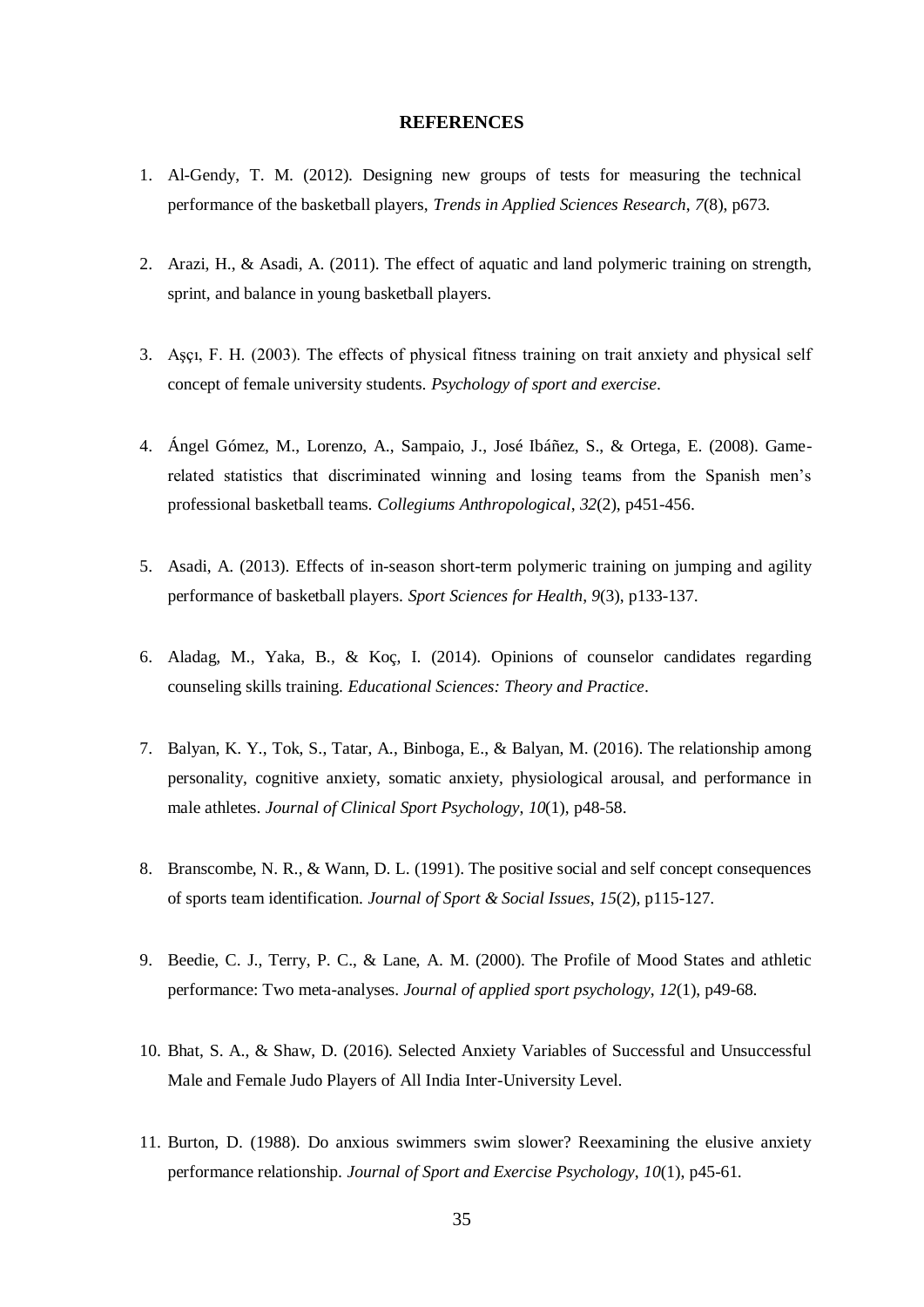- 12. Brooks, A. W. (2014). Get excited: reappraising pre-performance anxiety as excitement. *Journal of Experimental Psychology: General*, *143*(3), p1144.
- 13. Bloom, H. (1997). *The anxiety of influence: A theory of poetry*. Oxford University Press, USA.
- 14. Craft, L. L., Magyar, T. M., Becker, B. J., & Feltz, D. L. (2003). The relationship between the Competitive State Anxiety Inventory-2 and sport performance: A meta- analysis. *Journa of sport and exercise psychology*, *25*(1), p44-65.
- 15. Caffey, M. R., Crane, J. W., & Ireland, M. F. (2016). Paramedic student anxiety level towards topics in applied pharmacology at a regional university in Australia. *Australasian Journal of Paramedicine*, *13*(4).
- 16. Cox, R. H., Martens, M. P., & Russell, W. D. (2003). Measuring anxiety in athletics: the revised competitive state anxiety inventory–2. *Journal of Sport and Exercise Psychology*, *25*(4), p519-533.
- 17. Castro, J. (2017). Sports Related Anxiety in College Athletes.
- 18. Dhar, S. (2017). Definition of Sports Psychology. *Small*, 0.
- 19. Drust, B. (2010). Performance analysis research: Meeting the challenge.
- 20. Delewi, R., Vlastra, W., Rohling, W. J., Wagenaar, T. C., Zwemstra, M., Meesterman, M. & Baan, J. (2017). Anxiety levels of patients undergoing coronary procedures in the catheterization laboratory. *International Journal of Cardiology*, p*228*, 926-930.
- 21. Ellis, M. J., Cordingley, D., Vis, S., Reimer, K., Leiter, J., & Russell, K. (2015). Vestibuloocular dysfunction in pediatric sports-related concussion. *Journal of Neurosurgery: Pediatrics*, *16*(3), p248-255.
- *22.* Englert, C., & Bertrams, A. (2012). Anxiety, ego depletion, and sports performance. *Journal of Sport and Exercise Psychology*, *34*(5), p580-599.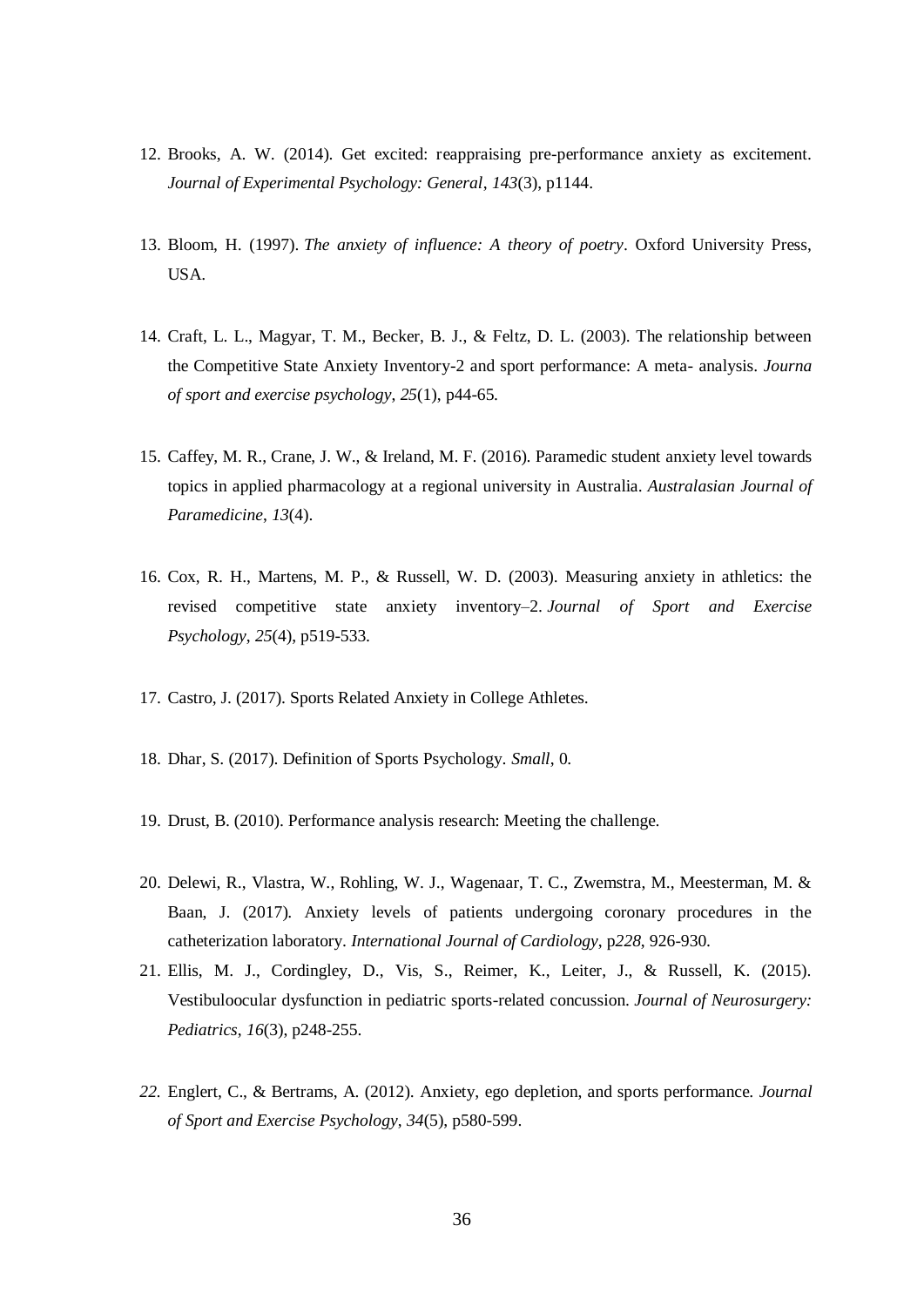- 23. Eron Jr, J. (2016, October). Retesting of suspected low-level HIV-1 viral load blips: A new paradigm to prevent extra clinic visits and unnecessary patient anxiety. *ID Week 2016*. Idea.
- *24.* Elliott, S. K., & Drummond, M. J. (2017). Parents in youth sport: what happens after the game? *Sport, Education and Society*, *22*(3), p391-406.
- 25. Eldridge, S. M., Lancaster, G. A., Campbell, M. J., Thabane, L., Hopewell, S., Coleman, C. L., & Bond, C. M. (2016). Defining feasibility and pilot studies in preparation for randomized controlled trials: development of a conceptual framework. *PLoS One*, *11*(3), p0150205.
- 26. Ferreira, A. P., Volossovitch, A., & Sampaio, J. (2014). Towards the game critical moments in basketball: a grounded theory approach. *International Journal of Performance Analysis in Sport*, *14*(2), p428-442.
- 27. Francis, J., Molnar, G., Donovan, M., & Peters, D. (2015). Development of a Valid and Reliable Performance Analysis Template for Assessing Team Performance in Elite Men's Wheelchair Basketball. *Journal of Sports Sciences*, p47.
- 28. Foster, T., Steen, L., O'Ryan, L., & Nelson, J. (2016). Examining How the Adlerian Life Tasks Predict Anxiety in First-Year Counseling Students. *The Journal of Individual Psychology*, *72*(2), p104-120.
- 29. Gómez, M. A., Lorenzo, A., Ibáñez, S. J., Ortega, E., Leite, N., & Sampaio, J. (2010). An analysis of defensive strategies used by home and away basketball teams. *Perceptual and motor skills*, *110*(1), p159-166.
- 30. Gudykunst, W. B. (1998). Applying anxiety\ uncertainty management (AUM) Theory to intercultural adjustment training. *International Journal of Intercultural Relations*, *22*(2), p227-250.
- 31. Hardy, L., & Parfitt, G. (1991). A catastrophe model of anxiety and performance. *British journal of psychology*, *82*(2), p163-178.
- 32. Hoover, S. J., Winter, R. K., McCutchan, H., Beaudoin, C. C., Judge, L. W., Jones, L. M., & Hoover, D. L. (2017). Mood and Performance Anxiety in High School Basketball Players: A Pilot Study. *International Journal of Exercise Science*, *10*(4), p604-618.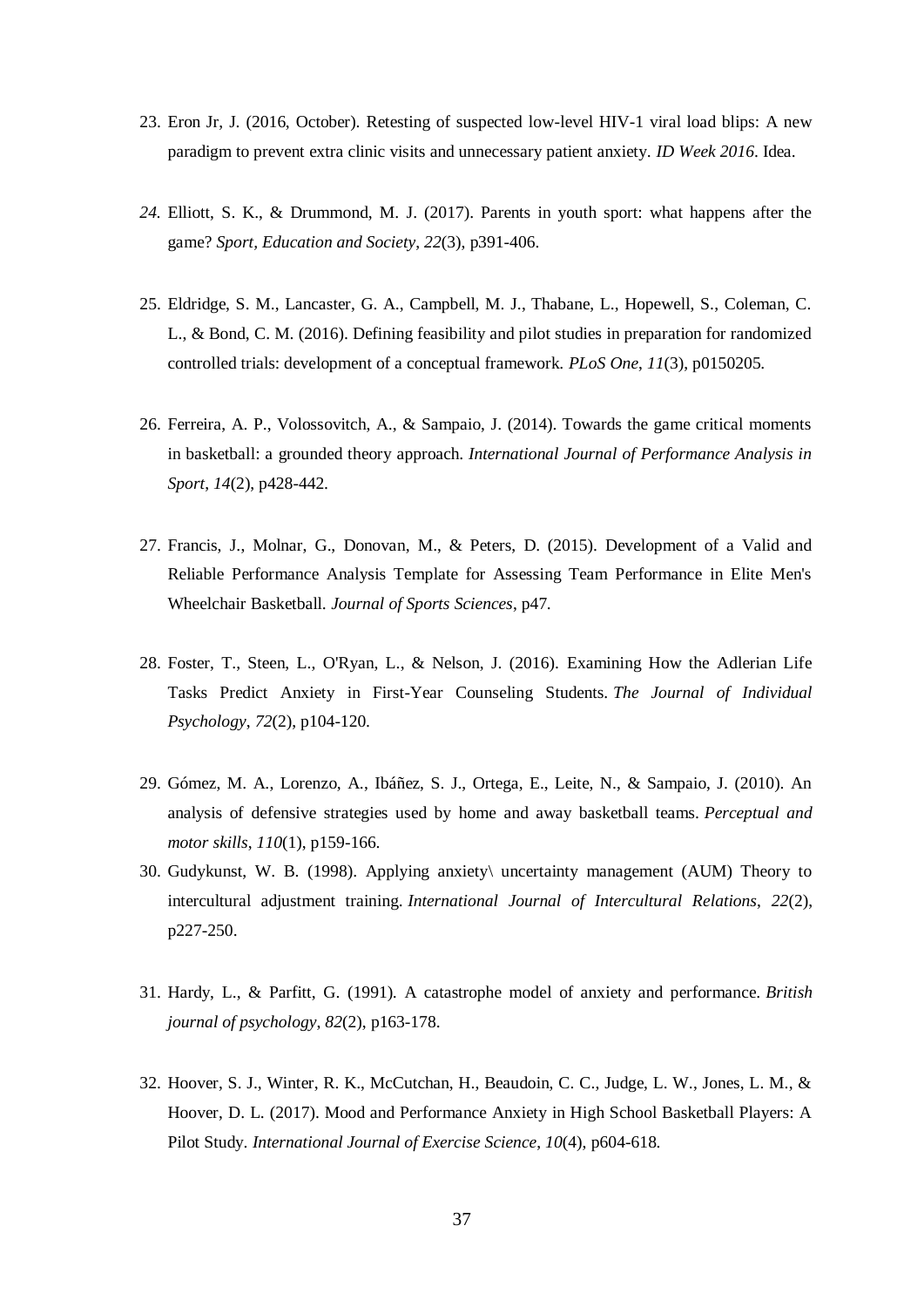- *33.* Hassanein, M.S., (2001). Result and Measurement in Physical Education. 4th Edn., *The Arab Dar Al-Fikr, Cairo, Egypt.*
- 34. Judge, L. W., Urbina, L. J., Hoover, D. L., Craig, B. W., Judge, L. M., Leitzelar, B. M., & Bellar, D. M. (2016). The Impact of Competitive Trait Anxiety on Collegiate Power lifting Performance. *The Journal of Strength & Conditioning Research*, *30*(9), p2399-2405.
- 35. Jovanovic, T., Nylocks, K. M., Gamwell, K. L., Smith, A., Davis, T. A., Norrholm, S. D., & Bradley, B. (2014). Development of fear acquisition and extinction in children: Effects of age and anxiety. *Neurobiology of learning and memory*, p*113*, 135-142.
- 36. Keikha, B. M., Yusof, S. M., & Jourkesh, M. (2015). The relationship between precompetition state anxiety components and mood state sub-scales scores and the result of among college athletes through temporal patterning. *International Journal of Sports Science*, *5*(1), p8-15.
- 37. Krzyzewski, M., & Phillips, D. T. (2010). *Leading with the heart: Coach K's successful strategies for basketball, business, and life*. Hachette UK.
- 38. Krause, J.V., (1991). Basketball Skills and Drills. Leisure Press, London, UK., Pages: 123.
- 39. Kamel, E.M., (1990). A Factorial Study of the tests of physical and skill in basketball. M.Sc. Thesis, Faculty of Physical Education, Menia University, Egypt.
- 40. Klinzing, J. E. (1991). Training for improved jumping ability of basketball players. *Strength & Conditioning Journal*, *13*(3), p27-33.
- 41. Kaur, G. (2016). Comparative study of government and public school students of Chandigarh as related to sports achievements academic anxiety and self concept.
- 42. Kirker, B., Tenenbaum, G., & Mattson, J. (2000). An investigation of the dynamics of aggression: Direct observations in ice hockey and basketball. *Research Quarterly for Exercise and Sport*, *71*(4), p373-386.
- 43. Kleine, D. (1990). Anxiety and sport performance: A meta-analysis. *Anxiety Research*, *2*(2), p113-131.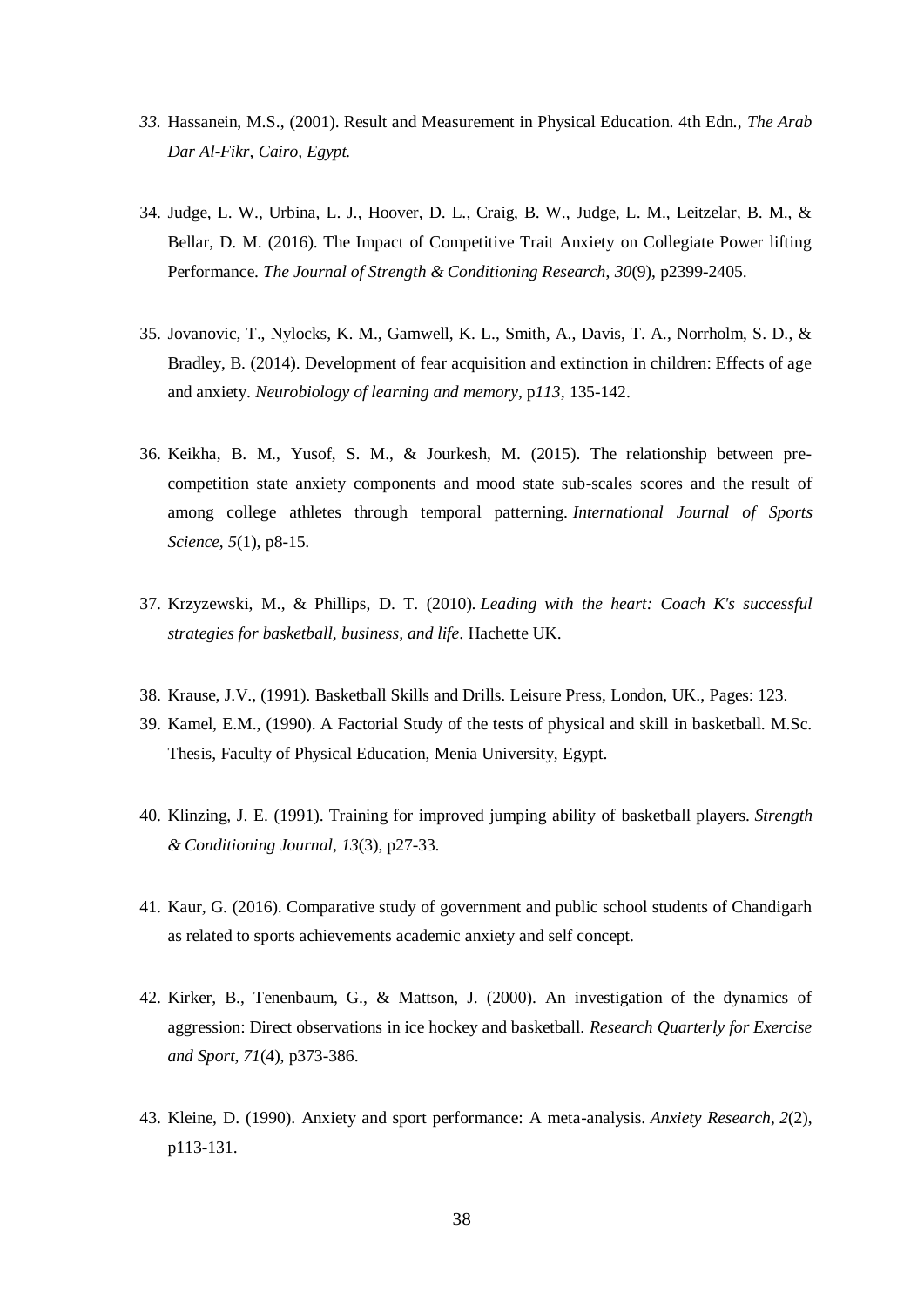- 44. Lam, T. P., & Sun, K. S. (2014). Stigmatizing opinions of Chinese toward different types of mental illnesses: a qualitative study in Hong Kong. *The International Journal of Psychiatry in Medicine*, *48*(3), p217-228.
- 45. Leitenberg, H. (Ed.). (2013). *Handbook of social and evaluation anxiety*. Springer Science & Business Media.
- 46. Lerner, B. S., Ostrow, A. C., Yura, M. T., & Etzel, E. F. (1996). The effects of goal-setting and imagery training programs on the free-throw performance of female collegiate basketball players. *The Sport Psychologist*, *10*(4), p382-397.
- 47. Lewin, D. S. (2015). Mindful Strategies To Deal With Stress, Anxiety And Conflict Associated With Chronic Illness. *Pediatric Pulmonologist*, p*50*, 130.
- 48. Latinjak, A. T., Hatzigeorgiadis, A., & Zourbanos, N. (2017). Goal-Directed and Spontaneous Self-Talk in Anger-and Anxiety-Eliciting Sport-Situations. *Journal of Applied Sport Psychology*, *29*(2), 150-166.
- 49. Lamb, A. L., Hess, D. E., Edenborn, S., Ubinger, E., Carrillo, A. E., & Appasamy, P. M. (2017). Elevated salivary IgA, decreased anxiety, and an altered oral micro biota are associated with active participation on an undergraduate athletic team. *Physiology & Behavior*, *169*, p169-177.
- *50.* Mohammed, S.H. (2000). *Thinking strategies in sports competitions, the Egyptian Society for Mathematical decrease*, Cairo.
- 51. Martens, R., Burton, D., Vealey, R. S., Bump, L. A., & Smith, D. E. (1990). Development and validation of the competitive state anxiety inventory-2. *Competitive anxiety in sport*, p117-190.
- 52. Martens, R., Burton, D., Rivkin, F., & Simon, J. (1980). Reliability and validity of the competitive state anxiety inventory (CSAI). *Psychology of motor behavior and sport*, p91-99.
- 53. Miller, M. G., Herniman, J. J., Ricard, M. D., Cheatham, C. C., & Michael, T. J. (2006). The effects of a 6-week polymeric training program on agility. *Journal of sports science and medicine*, *5*(3), p459-465.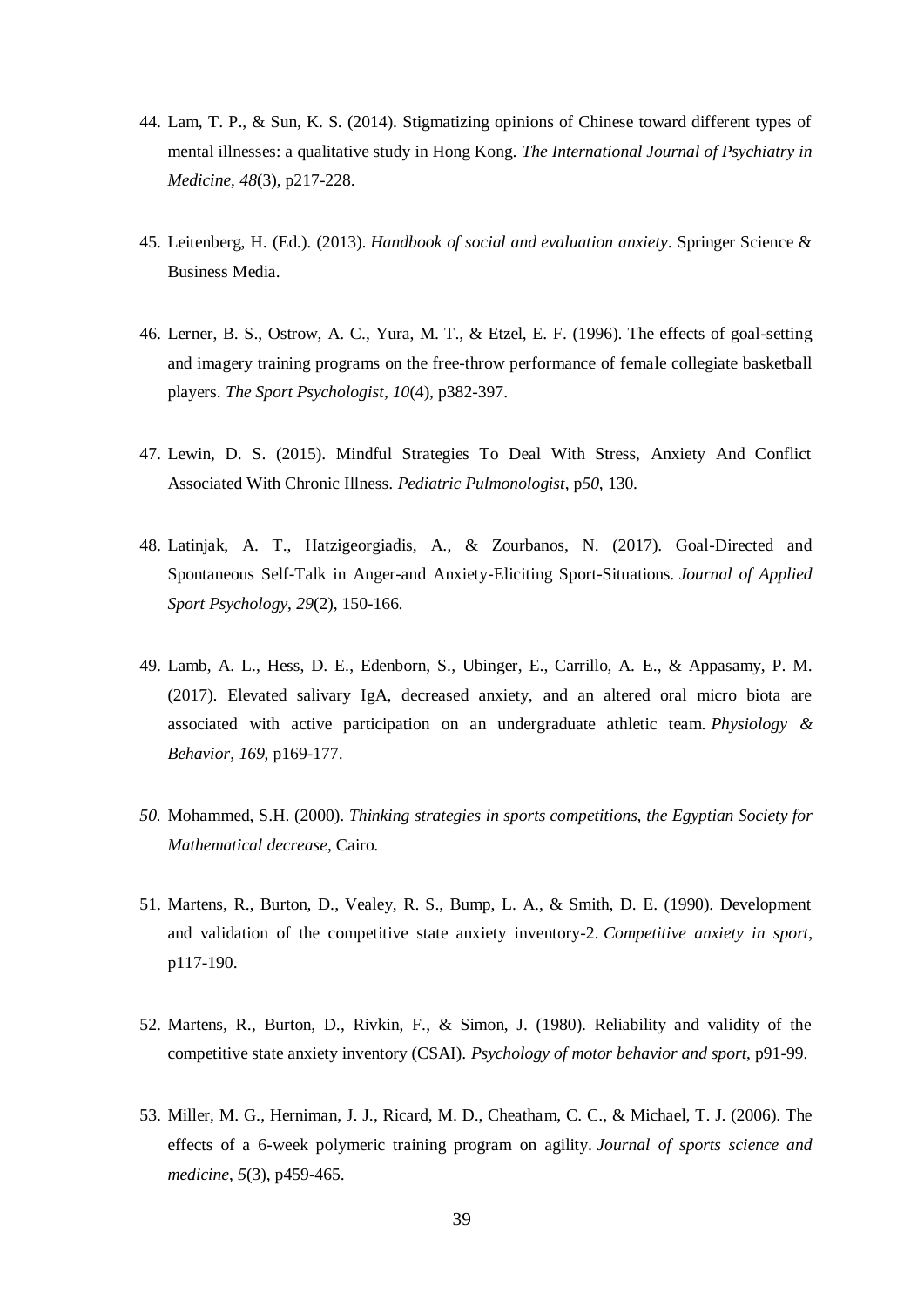- 54. Montgomery, P. G., Pyne, D. B., Hopkins, W. G., Dorman, J. C., Cook, K., & Minahan, C. L. (2008). The effect of recovery strategies on physical performance and cumulative fatigue in competitive basketball. *Journal of sports sciences*, *26*(11), p1135-1145.
- 55. McReynolds, W. T. (2015). Anxiety as fear: a behavioral approach to one emotion. *Emotions and Anxiety (PLE: Emotion): New Concepts, Methods, and Applications*, p*12*, 281.
- 56. Öhman, A., & Wiens, S. (2004, April). The concept of an evolved fear module and cognitive theories of anxiety. In *Feelings and emotions: The Amsterdam symposium* (p. 58-80). Cambridge,, UK: Cambridge University Press.
- 57. Ortín, N. U., & López, M. I. P. (2010). Relation between the anxiety and performance of an team of basketball during the competition. *Revista de Psicología del Deporte*, *18*(3), p409- 413.
- 58. Osama, R. (1995). The Psychology of Sports Concepts applications, the first edition, the Arab Thought House.
- 59. Pichurin, V. V. (2015). Psychological and psycho-physical training as a factor of personal anxiety at students. *Pedagogic, psychology, medical-biological problems of physical training and sports*, *19*(3), p46-51.
- 60. Parfitt, G., & Pates, J. (1999). The effects of cognitive and somatic anxiety and selfconfidence on components of performance during competition. *Journal of Sports Sciences*, *17*(5), p351-356.
- 61. Paulus, J., Tong, J., Hornegger, J., Schmidt, M., Eskofier, B., & Michelson, G. (2014). Extended stereopsis evaluation of professional and amateur soccer players and subjects without soccer background. *Frontiers in psychology*, *5*, p1186.
- 62. Palacios-Cena, M., Ambite-Quesada, S., Ordas-Bandera, C., Guillem-Mesado, A., Caminero, A. B., Peral, A. G., & Fernández-de-las-Peñas, C. (2015). The number of active trigger points is associated with disability and anxiety in tension type headache. *Cephalalgia*.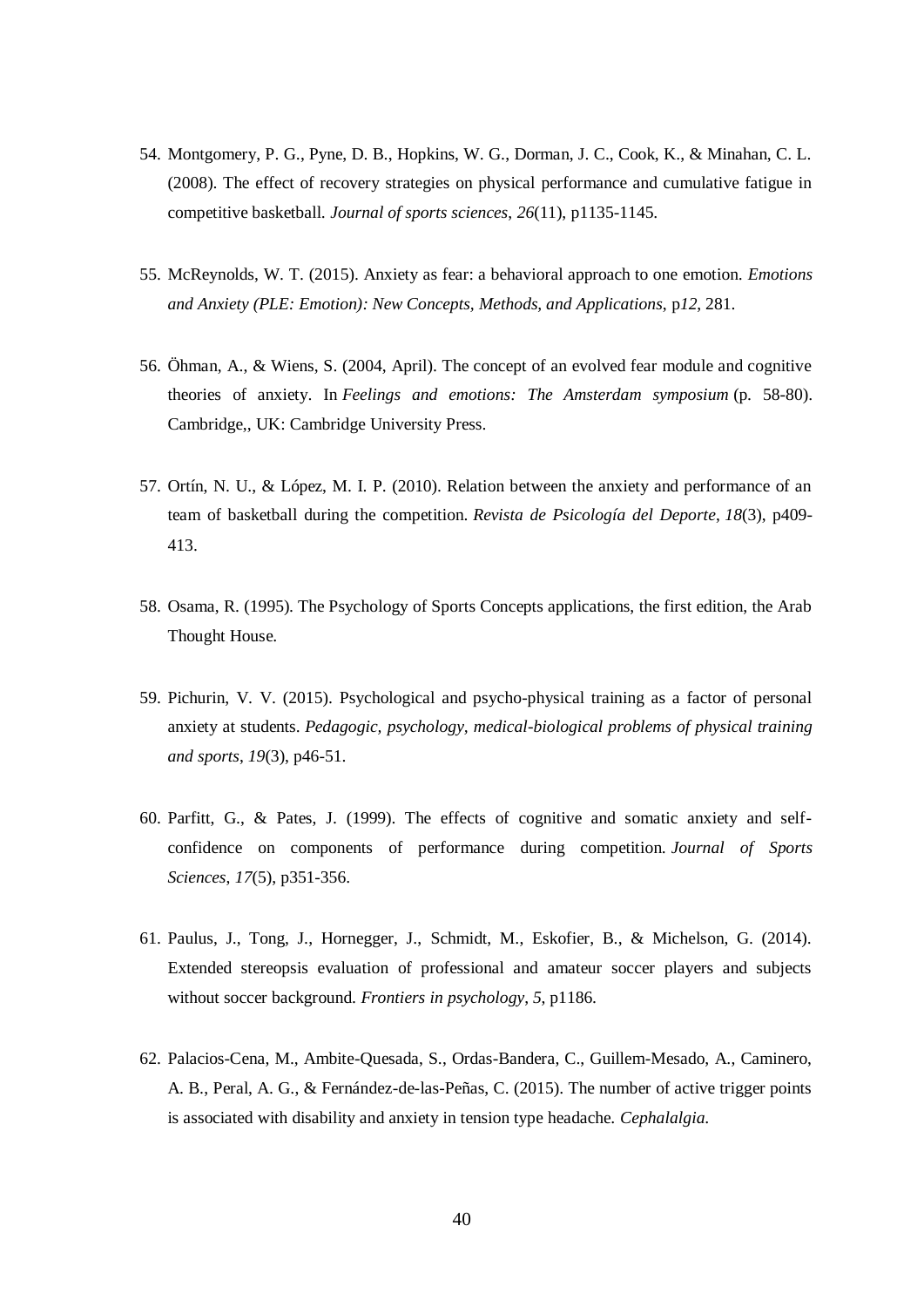- 63. Quevedo-Junyent, L., Aznar-Casanova, J. A., Merindano-Encina, D., Cardona, G., & Solé-Fortó, J. (2011). Comparison of dynamic visual acuity between water polo players and sedentary students. *Research quarterly for exercise and sport*, *82*(4), p644-651.
- 64. Ruiz, L. M., Sánchez, M., Piqueras, J. D., & Jiménez, C. (2006). The study and analysis of sport experts: a psychological approach. *Anales de Psicología/Annals of Psychology*.
- 65. Roy-Byrne, P. (2015). Treatment-refractory anxiety; definition, risk factors, and treatment challenges. *Dialogues in clinical neuroscience*, *17*(2), p191.
- 66. Rhea, M. R., Landers, D. M., Alvar, B. A., & Arent, S. M. (2003). The effects of competition and the presence of an audience on weight lifting performance. *The Journal of Strength & Conditioning Research*, *17*(2), p303-306.
- 67. Süss, V. (2006). *Význam indikátorů herního výkonu pro řízení tréninkového procesu*. Karolinum.
- 68. Smith, R. E., Smoll, F. L., Cumming, S. P., & Grossbard, J. R. (2006). Measurement of multidimensional sport performance anxiety in children and adults: The Sport Anxiety Scale-2. *Journal of Sport and Exercise Psychology*, *28*(4), p479-501.
- 69. Sampaio, J., Drinkwater, E. J., & Leite, N. M. (2010). Effects of season period, team quality, and playing time on basketball players' game-related statistics. *European Journal of Sport Science*, *10*(2), p141-149.
- 70. Smith, R. E., Smoll, F. L., Cumming, S. P., & Grossbard, J. R. (2006). Measurement of multidimensional sport performance anxiety in children and adults: The Sport Anxiety Scale-2. *Journal of Sport and Exercise Psychology*, *28*(4), p479-501.Cano, L. A., López, F. A.
- 71. Sanaei, O., Zafarghandi, A. M., & Sabet, M. K. (2015). The effect of classroom anxiety on EFL learner's oral narratives fluency: the case of intermediate level students. *Theory and Practice in Language Studies*, *5*(7), p1390.
- 72. Schaller, M. A., Griesinger, G., & Banz-Jansen, C. (2016). Women show a higher level of anxiety during IVF treatment than men and hold different concerns: a cohort study. *Archives of gynecology and obstetrics*, *293*(5), p1137-1145.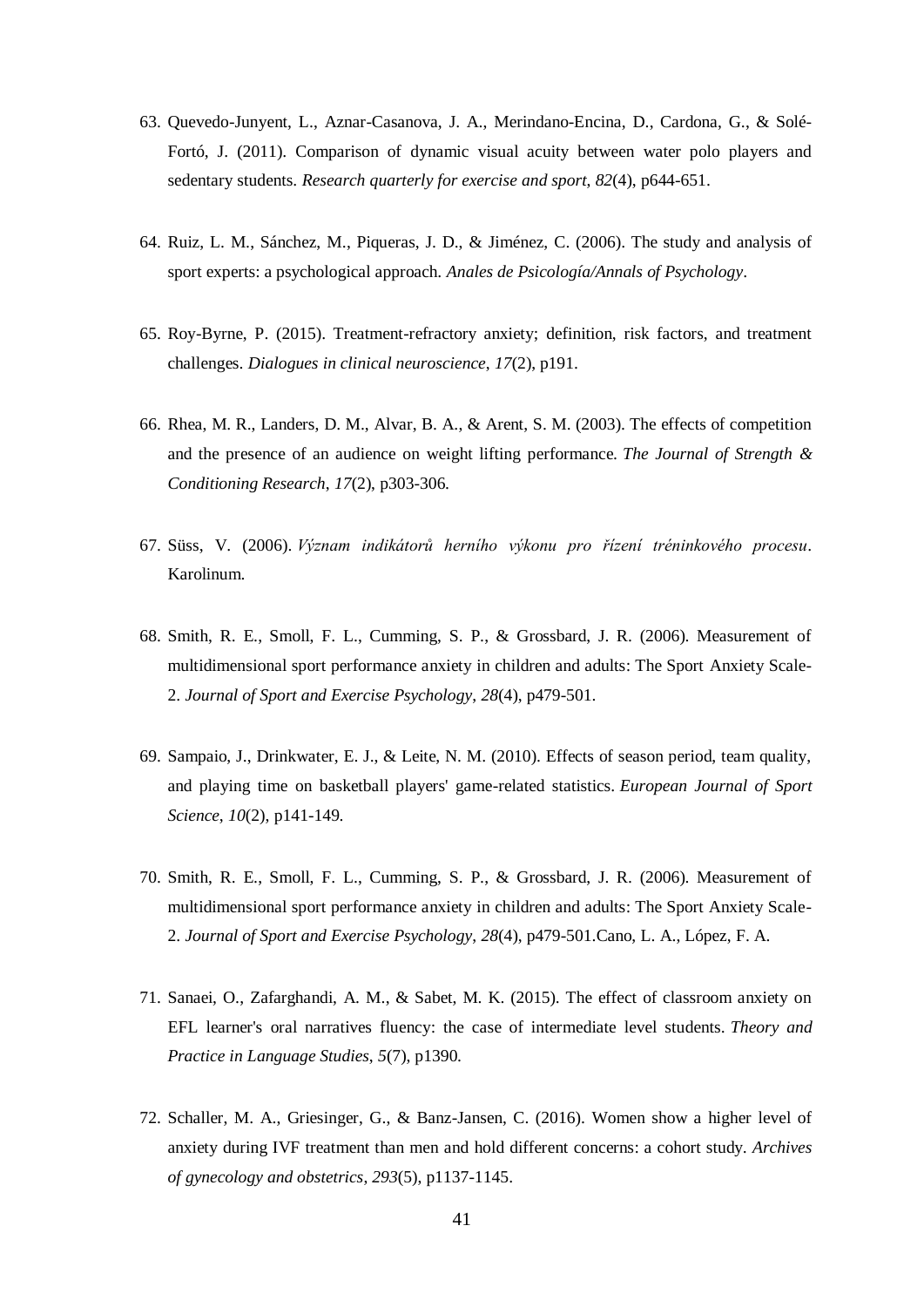- 73. Sullivan, H. S. (2013). *The interpersonal theory of psychiatry*. Routledge
- 74. Sonstroem, R. J., & Bernardo, P. (1982). Intraindividual pregame state anxiety and basketball performance: A re-examination of the inverted-U curve. *Journal of sport psychology*, *4*(3), p235-245.
- 75. Thuot, S., Kavouras, S., & Kenefick, R. (1998). Effect of perceived ability, game location, and state anxiety on basketball performance. *Journal of Sport Behavior*, *21*(3), p311.
- 76. Terry, P. (1995). The efficacy of mood state profiling with elite performers: A review and synthesis. *The Sport Psychologist*, *9*(3), p309-324.
- 77. Verkuil, B., Brosschot, J. F., & Thayer, J. F. (2014). Cardiac reactivity to and recovery from acute stress: Temporal associations with implicit anxiety. *International Journal of Psychophysiology*, *92*(2), p85-91.
- 78. Wilson, M. R., Vine, S. J., & Wood, G. (2009). The influence of anxiety on visual attentional control in basketball free throw shooting. *Journal of Sport and Exercise Psychology*, p*31*
- 79. Wrisberg, C. A., & Anshel, M. H. (1989). The effect of cognitive strategies on the free throw shooting performance of young athletes. *The Sport Psychologist*, *3*(2), p95-104.
- 80. Weinberg, R. S., & Gould, D. (2014). *Foundations of Sport and Exercise Psychology, 6E*.Human Kinetics.
- 81. Woodman, T., Barlow, M., Bandura, C., Hill, M., Kupciw, D., & MacGregor, A. (2013). Not all risks are equal: The risk taking inventory for high-risk sports. *Journal of sport and exercise psychology*, *35*(5), p479-492.
- 82. Wilde‐Larsson, B., Larsson, G., Kvist, L. J., & Sandin‐Bojö, A. K. (2010). Women's' opinions on intrapartal care: development of a theory‐based questionnaire. *Journal of clinical nursing*, *19*(11‐12), p1748-1760.
- 83. Yang, K., & Forney, J. C. (2013). The moderating role of consumer technology anxiety in mobile shopping adoption: differential effects of facilitating conditions and social influences. *Journal of Electronic Commerce Research*, *14*(4), p334.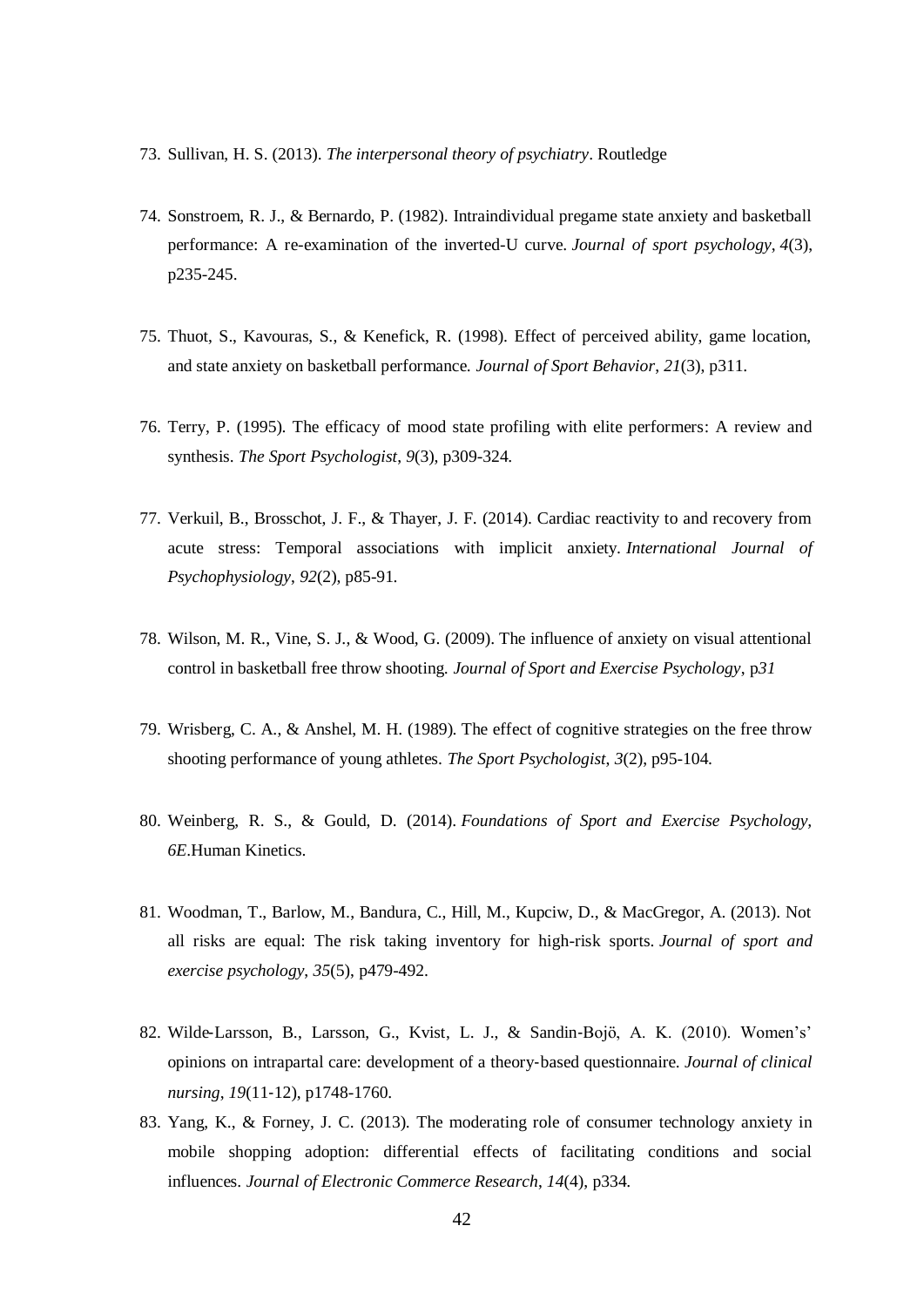- 84. Zamani, A., & Moradi, A. (2011). The comparison of the trait anxiety, state anxiety, and confidence in three sport teams and three individual sports. *Knowledge & Resear in Applied Psychology*, *11*(40), p81-98.
- 85. Zuckerman, M., & Spielberger, C. D. (Eds.). (2015). *Emotions and Anxiety (PLE: Emotion): New Concepts, Methods, and Applications* (Vol. 12). Psychology Press.
- 86. Epstein, S. (1973). The self-concept revisited: Or a theory of a theory. *American psychologist*, *28*(5), p404.
- 87. Fiske, S. T., Morling, B., & Stevens, L. E. (1996). Controlling self and others: A theory of anxiety, mental control, and social control. *Personality and Social Psychology Bulletin*, *22*(2), p115-123.
- 88. Bandura, A., & Adams, N. E. (1977). Analysis of self-efficacy theory of behavioral change. *Cognitive therapy and research*, *1*(4), p287-310.
- 89. Leary, M. R., & Jongman-Sereno, K. P. (2010). Social anxiety as an early warning system: A refinement and extension of the self-presentation theory of social anxiety. *Social anxiety: Clinical, developmental, and social perspectives*, p471-486.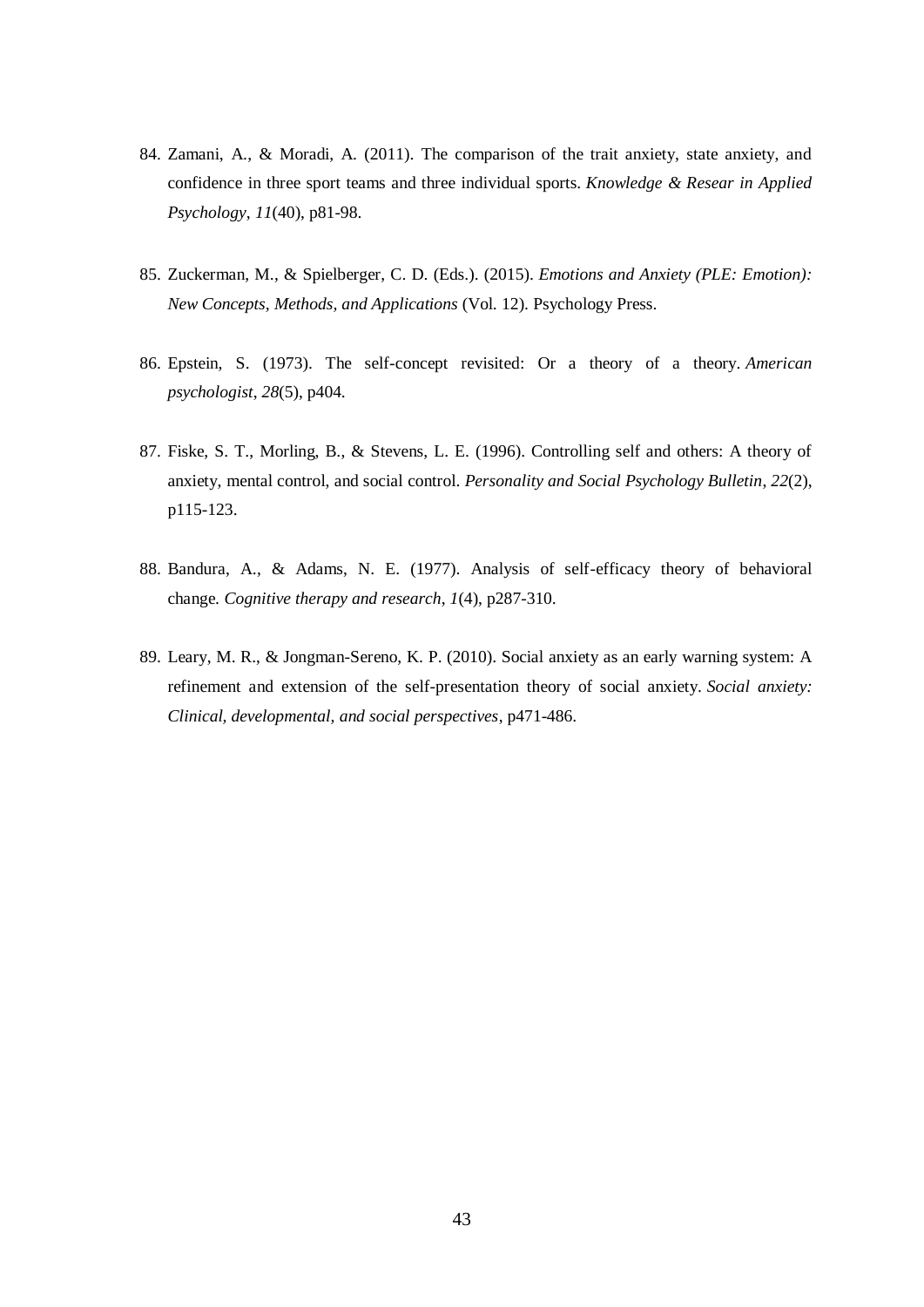# **APPENDIX 1**

# **Competitive State Anxiety Inventory (CSAI) of players**

Dear player.

This is a Questionnaire form to measure the Competitive State Anxiety Inventory that is used by selected basketball teams in Iraq first division basketball league. We ask your kind cooperation by answering accurate and logically for each question by putting (X) in the front of what you believe is the best answer. Looking forward to meet your efforts, in purpose of serving the athletic movement in Iraq

The Researcher; Sizar Salim Sadiq

The club/ city: Signature: Date: